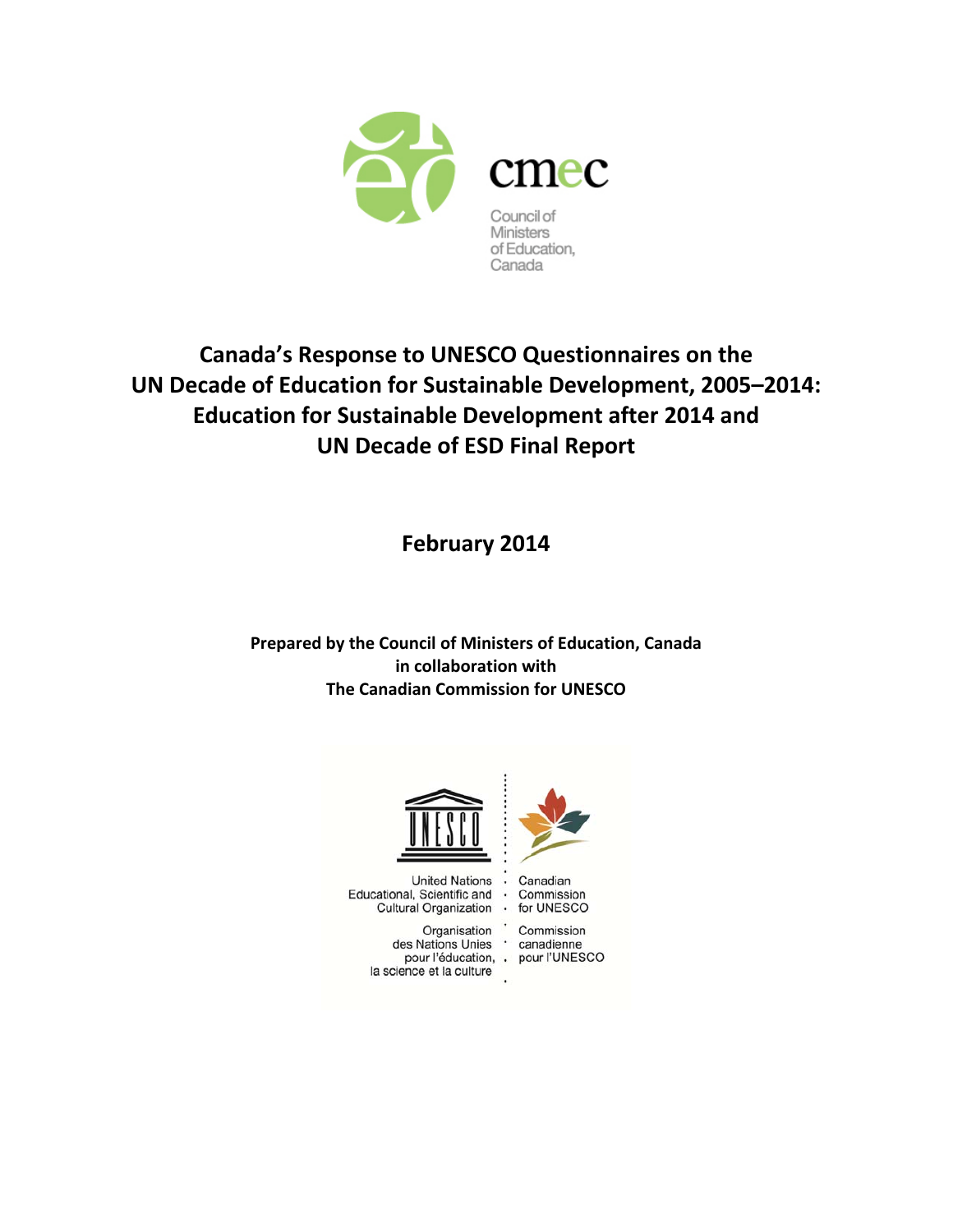# **Contents**

| Canada's Response to Questionnaire 1: Education for Sustainable Development after 2014 5 |  |
|------------------------------------------------------------------------------------------|--|
| Canada's response to Questionnaire 2: UN Decade of ESD Final Report 12                   |  |
| Appendix 1. ESD/EE Thought Leaders and Experts Who Were Interviewed 58                   |  |
|                                                                                          |  |
|                                                                                          |  |
|                                                                                          |  |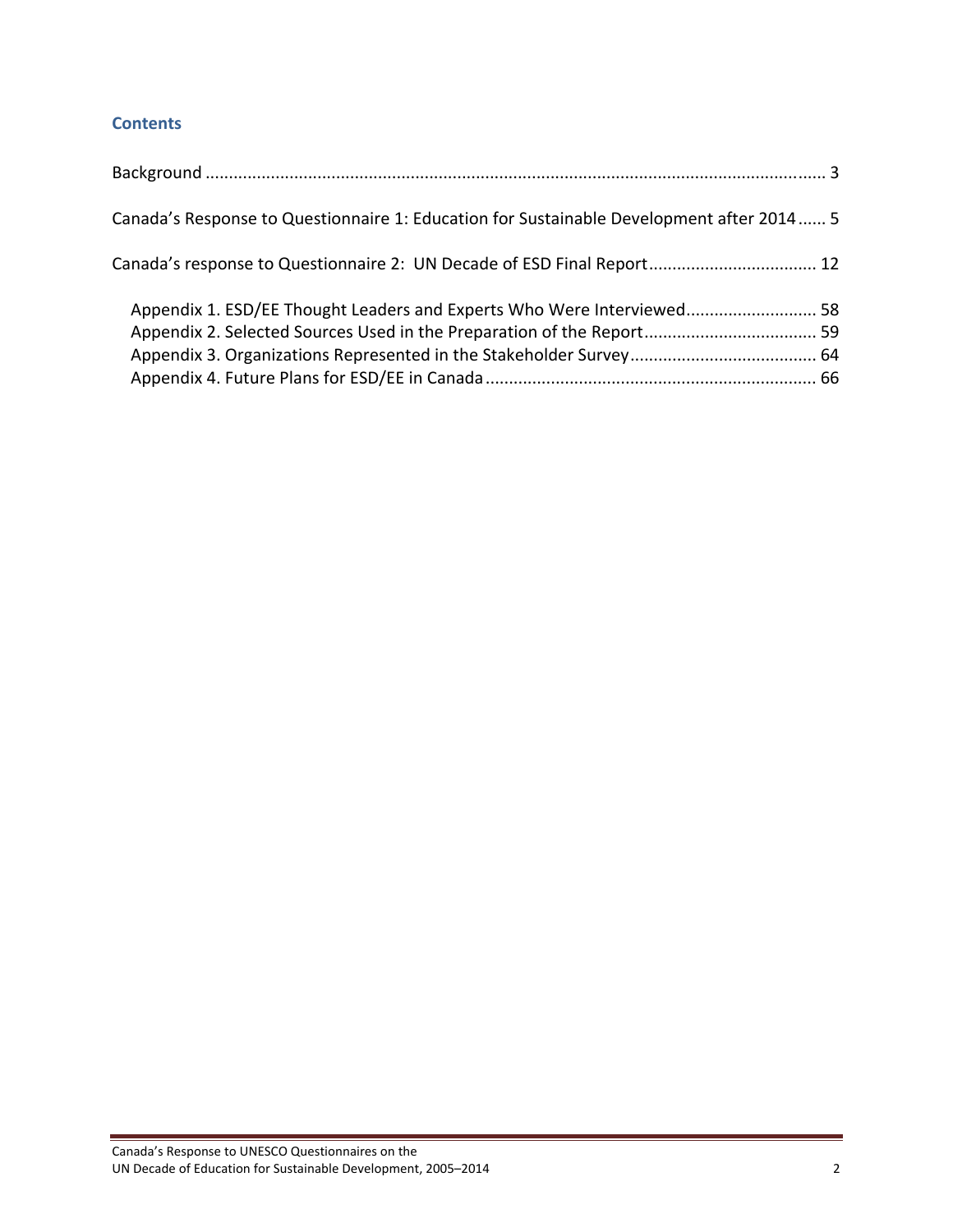# **Background**

UNESCO has requested that its Member States complete two questionnaires on the UN Decade of Education for Sustainable Development 2005–2014 (UNDESD). Questionnaire 1 focuses on collecting information on Member States' priorities for ESD after the end of the UNDESD. The key purpose is to help develop a post‐2014 ESD program framework. Questionnaire 2 focuses on compiling country achievements and challenges during the decade. Its key purpose is to help carry out the final assessment of UNDESD.

## *Questionnaire 1 – Education for Sustainable Development after 2014*

In the outcome document of the 2012 United Nations Conference on Sustainable Development (Rio+20), *The Future We Want*, Member States committed to strengthening ESD beyond the end of the United Nations Decade of Education for Sustainable Development (UNDESD 2005– 2014): "We resolve to promote education for sustainable development and to integrate sustainable development more actively into education beyond the United Nations Decade of Education for Sustainable Development."

As we approach the end of the UNDESD, UNESCO, in fulfilling its role as lead agency in the implementation and coordination of the UNDESD, is preparing the follow‐up to the decade and ways forward in ESD.

At its 190<sup>th</sup> session, the Executive Board of UNESCO expressed "its preference for a programme framework as follow‐up to the United Nations Decade of Education for Sustainable Development after 2014." The board requested UNESCO's Director‐General, Irina Bokova, "to develop, in consultation with Member States, and in collaboration with relevant stakeholders, the proposal for a programme framework, led by UNESCO, which should cover at least the period of the forthcoming Medium-Term Strategy 2014–2021."<sup>1</sup>

### *Questionnaire 2 – UN Decade of ESD Final Report*

The UNESCO World Conference on Education for Sustainable Development (ESD), to be held in Japan in November 2014, will mark the end of the UNDESD and celebrate its achievements.

In fulfilling its role as lead agency in the implementation and coordination of the UNDESD, UNESCO is required to prepare a final report, the 2014 End‐of‐the‐Decade Report, to be presented to the UN General Assembly in the autumn of 2015. The 2014 End‐of‐the‐Decade Report will take stock of the growth of ESD during the UNDESD and provide an updated picture of ESD around the world.

  $1$  UNESCO Executive Board. Decisions adopted by the executive board at its 190<sup>th</sup> session, Paris, 2012, p.16. Retrieved from http://unesdoc.unesco.org/images/0021/002181/218189e.pdf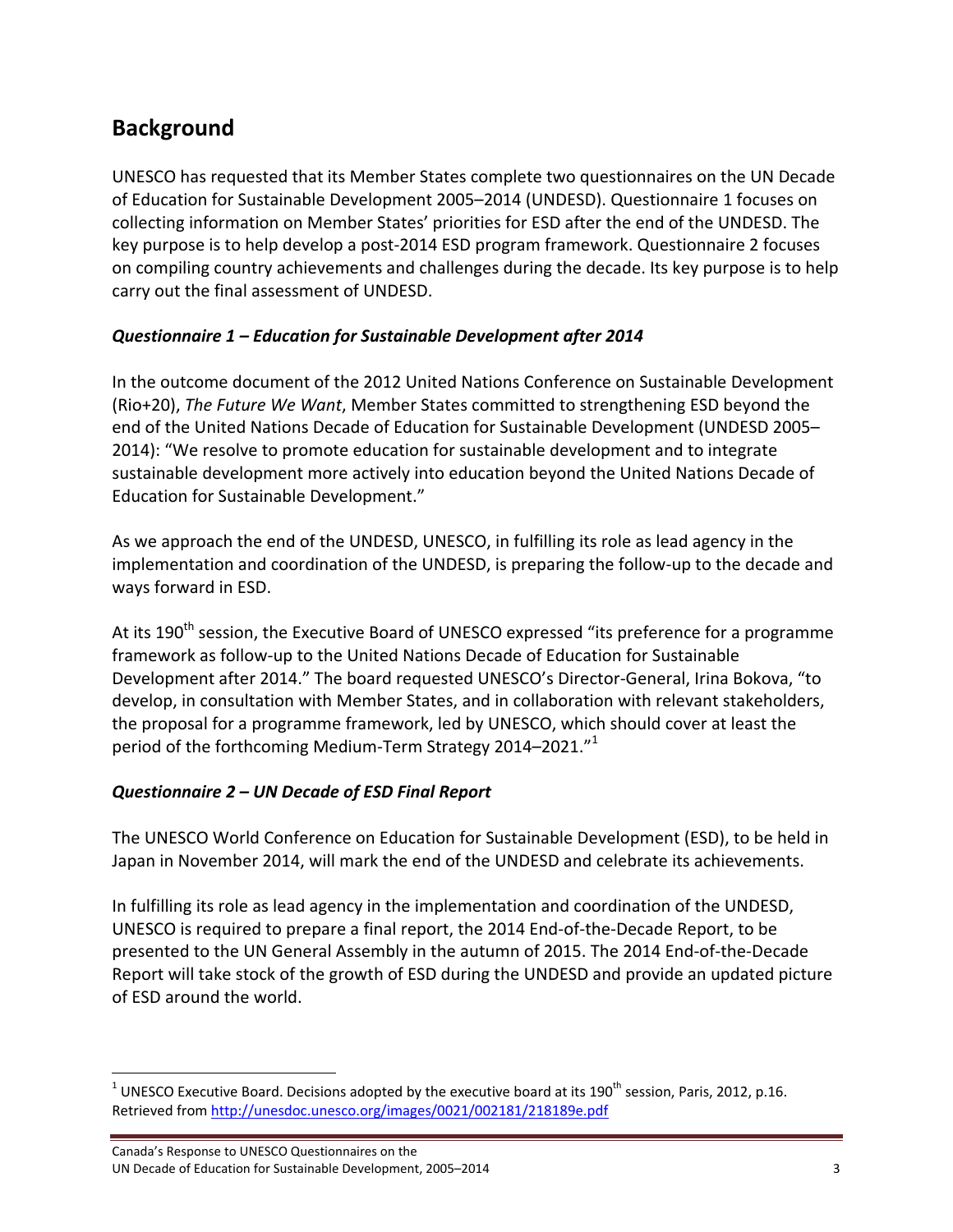In light of this process, UNESCO is asking Member States to provide quantitative and qualitative data on ESD by completing the UNESCO Questionnaire 2.

The CMEC Secretariat collaborated with the Canadian Commission for UNESCO (CCU) on Canada's response, which was prepared by Heather Creech, an independent consultant with extensive expertise in ESD.

Note that a workshop was organized by the CCU, in conjunction with its Annual General Meeting on May 2, 2013, to consult with its members and a number of key Canadian stakeholders working on ESD. Ms. Creech attended this meeting so as to take these discussions into account when drafting Canada's report.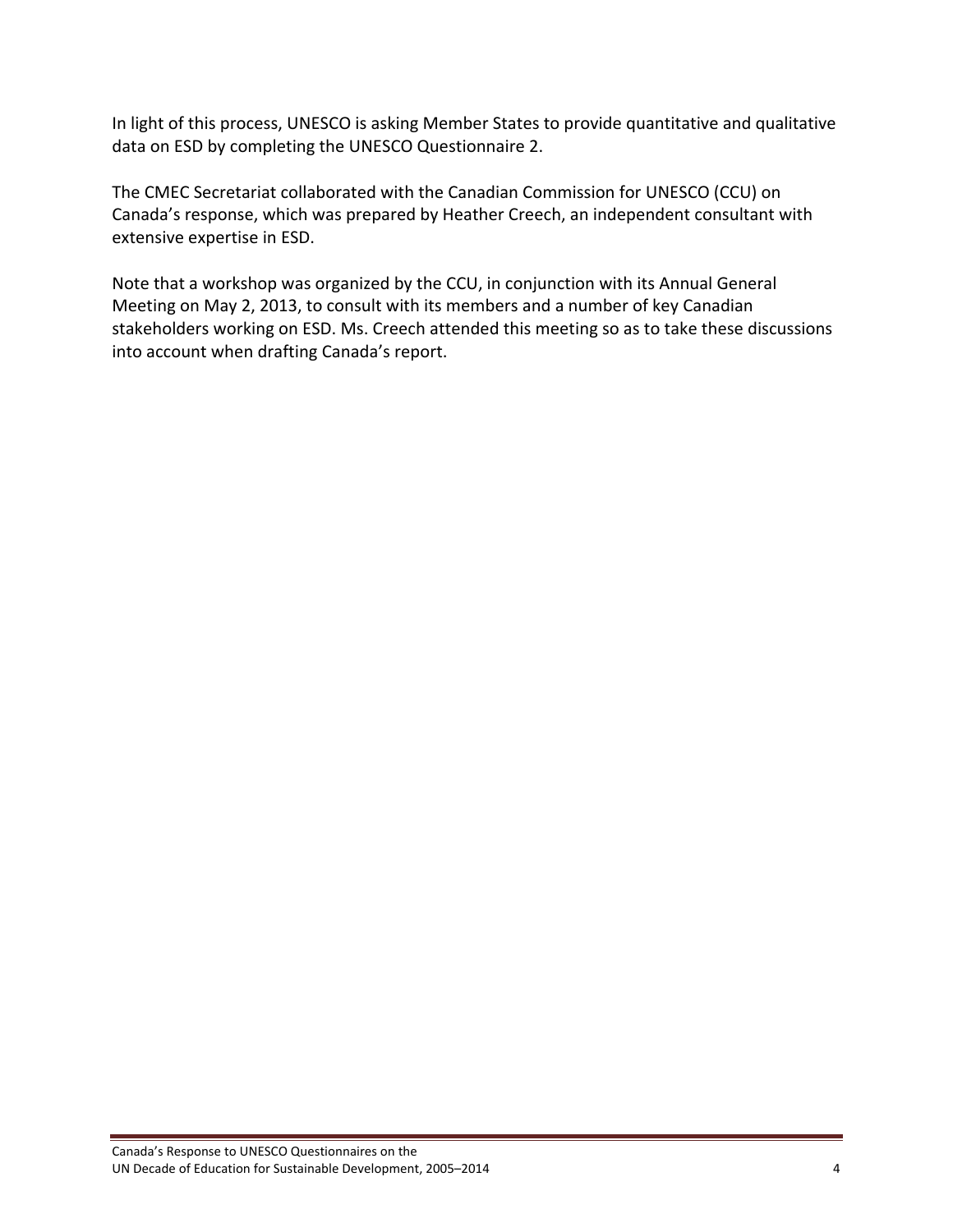# **Canada's Response to Questionnaire 1: Education for Sustainable Development after 2014**

## **1. Which areas and levels of education should a global programme framework for Education for Sustainable Development (ESD) after 2014 particularly highlight?**

The programme framework should focus on ESD as an integral element of quality education in the following areas: *Please mark the three most relevant to your country.*

- □ Early Childhood Care and Education
- **Primary Education\***
- **Secondary Education\***
- $\Box$  Technical and Vocational Education and Training (TVET)
- **Higher Education\***
- □ Teacher Education
- □ Non-formal Education
- $\Box$  Training and Capacity Building
- D Public Awareness

**\*Please note:** Primary, Secondary and Higher Education include and covers Technical and Vocational Education and Training (TVET) and Teacher Education.

## **2. Which sustainability challenges should a global programme framework for Education for Sustainable Development (ESD) after 2014 particularly highlight?**

The programme framework should focus on ESD as a critical lever for addressing policies and practices in the following areas: *Please mark the three most relevant to your country*.

- $\Box$  Agriculture and food security
- □ Biodiversity
- **Climate change**
- $\square$  Disaster risk reduction (DRR)
- **Energy**
- $\Box$  Poverty eradication
- $\Box$  Health
- □ Oceans
- $\Box$  Sustainable cities and human settlements
- **Sustainable consumption and production (SCP)**
- □ Water and sanitation
- Other, please specify: \_\_\_\_\_\_\_\_\_\_\_\_\_\_\_\_\_\_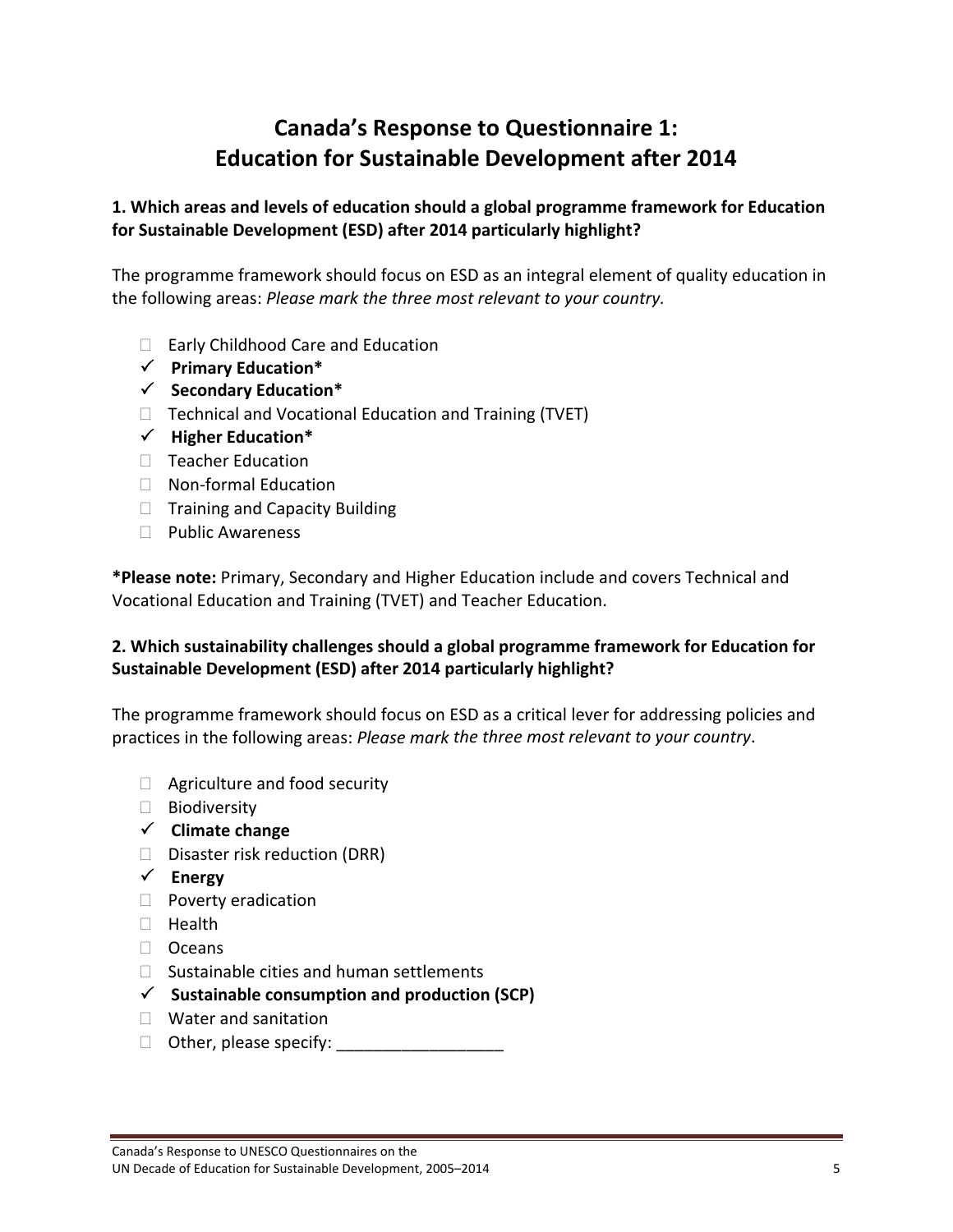*Please note that issues such as cultural diversity, equity, gender, global citizenship, human rights, peace, traditional and indigenous knowledge are assumed to cut across ESD's engagement with all these themes.*

## **3. Which ESD initiatives have been particularly successful?**

*Initiatives are understood as any project big or small, from policy and finance to individual successful activities in schools. Please list relevant local, national, regional, global initiatives (3 maximum) providing a website reference and/or contact names:*

**3. (a) Name of the initiative:** Nova Scotia – Energy Awareness in Curriculum and Facilities

#### **Website:** www.gov.ns.ca

**Contact name & email:** Marilyn Webster, websteml@gov.ns.ca **Brief description:** The Province of Nova Scotia is committed to creating high‐performance buildings that employ green and sustainable design and construction practices. All of our new school buildings are designed to meet Leadership in Energy and Environmental Design (LEED) gold certification. All schools participate in energy-efficiency measures and recycling practices. Cross‐curricular resources have been developed, such as *A closer look: energy and me* for grades 2 and 3 science students, and Energy Meters (grades 6–9). The Energy Around Us (grades 4–10) cross‐curricular project provided professional learning communities of practice that gave a sound knowledge and resources for teachers to connect with each other and to plan for authentic student learning opportunities in the classroom and the community. **Why do you consider this initiative successful**? The response to this initiative has been overwhelming and ongoing.

**3. (b) Name of the initiative:** Ontario – Embedding opportunities for students to learn about the environment across disciplines and grades

# **Website:** http://www.edu.gov.on.ca/eng/curriculum

**Contact name & email:** Catherine Mahler, catherine.mahler@ontario.ca; Michel St‐Amant, michel.st‐amant@ontario.ca

**Brief description:** Using ministry‐developed standards for environmental education for the development of curriculum, learning about the environment is embedded where appropriate across all disciplines and grades.

**Why do you consider this initiative successful?** The research‐based revisions to the curriculum provide multiple opportunities for students to learn about the environment in many contexts, not simply in Science or Geography classes. The considered approach to revision also gives teachers time to develop their capacity to support learning about the environment.

**3. (c) Name of the initiative:** Alberta – Inspiring Education/Curriculum Redesign

**Website:** www.education.alberta.ca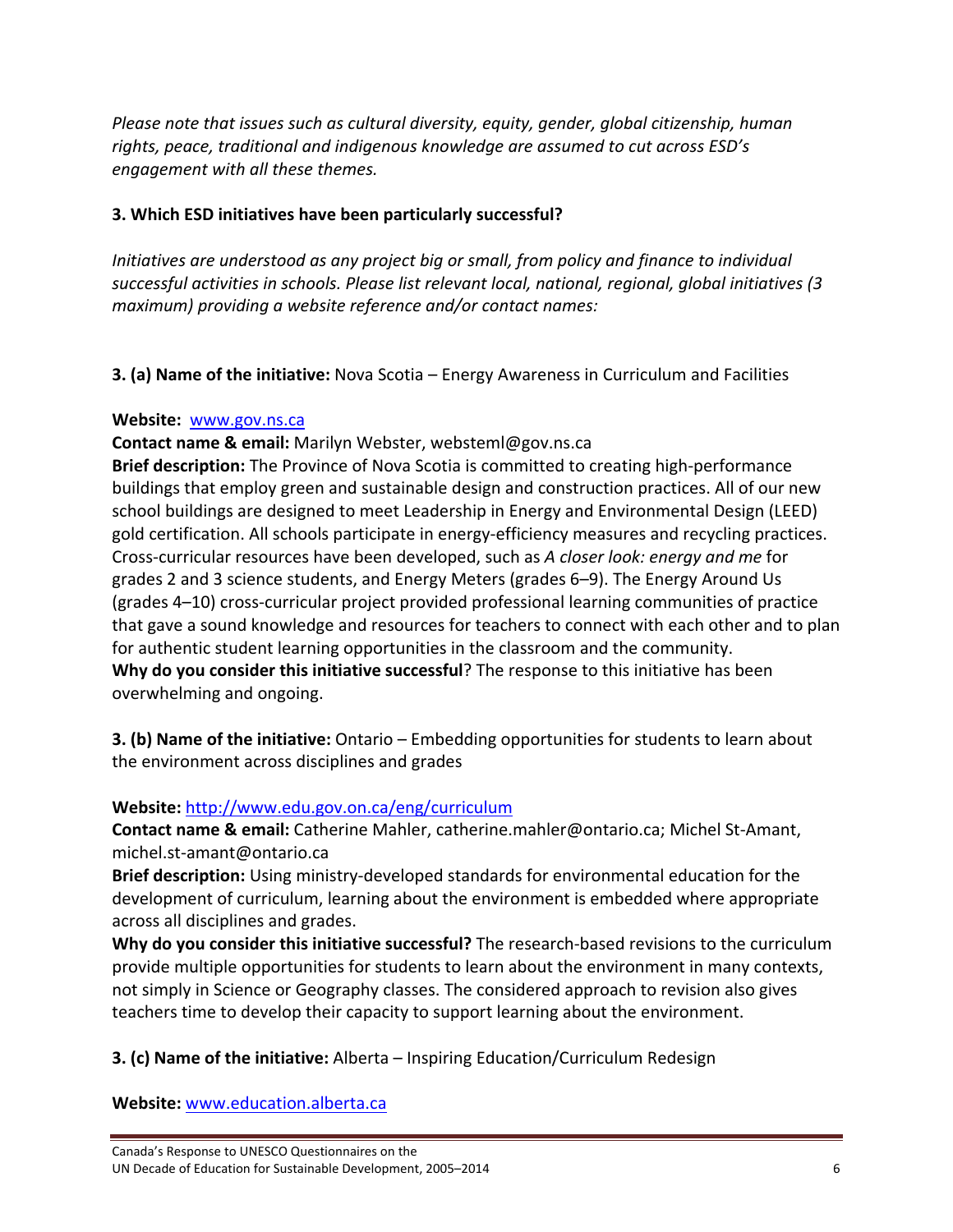## **Contact name & email:** Caroline Nixon, caroline.nixon@gov.ab.ca

**Brief description:** Alberta Education, as articulated through Inspiring Education, is transforming its education system to be one that strives to instill in its students the qualities and abilities of engaged thinkers and ethical citizens with an entrepreneurial spirit. To support this vision, Alberta is currently undergoing curriculum redesign. Integral to this work is consideration of education for sustainable development (ESD), given its prominence in the  $21<sup>st</sup>$  century. Particular emphasis is placed upon ethical citizenship, an essential component of which is environmental stewardship. As Alberta moves forward with this transformation, we will continue to integrate ESD into our programs of study as they are developed. **Why do you consider this initiative successful?** n/a

# **3. (d) Name of the initiative:** British Columbia – Carbon Neutral BC

# **Website:** http://www.livesmartbc.ca/government/carbon\_neutral/index.html **Contact name & email:** http://www.livesmartbc.ca/contact/index.html

**Brief description:** It has been five years since the British Columbia *Greenhouse Gas Reduction Targets Act* (GGRTA) was enacted. The act requires all public‐sector organizations, including school districts, to report on their greenhouse‐gas emissions and purchase carbon offsets to become carbon neutral. In 2011, BC's 60 school districts reported 214,048 tonnes of  $Co<sub>2</sub>$ emissions and invested in 191,335 tonnes of  $Co<sub>2</sub>$  offsets. Schools have updated infrastructure and implemented behavior-change programs for staff, students, and the community to reduce carbon emissions. In addition to the BC GGRTA, all new schools in BC are built to LEED gold standard. In 2012, 14 new and improved school facilities were opened. Additionally, construction has started on another four schools, and agreements have been signed with school districts signaling the start of work on 18 school‐improvement projects. **Why do you consider this initiative successful?** It is a province‐wide program that requires BC's entire public sector, including schools, postsecondary institutions, government offices, Crown corporations, and hospitals to achieve net‐zero greenhouse‐gas emissions.

**3. (e) Name of the initiative:** Newfoundland and Labrador – Environmental Science Curriculum

# **Website:** http://www.ed.gov.nl.ca/edu/k12/curriculum/guides/science/index.html#envsci3205 **Contact name & email:** Craig White, craigwhite@gov.nl.ca

**Brief description:** Newfoundland and Labrador's ES3205 curriculum was redeveloped and has the theme of sustainable development as the underlying framework. The issues and topics are all local/regional to the province. Contrary to the popular slogan, Newfoundland and Labrador decided to opt for a "think locally, act locally" approach with the view that, if we did this locally, global issues would be addressed as a matter of course.

**Why do you consider this initiative successful?** The curriculum is very hands‐on and is intended to attract students from all academic levels. The issues resonate with students. All students, regardless of where in the province they live, will encounter issues/concerns that are specific to their locality. At minimum, they should be able to relate to the issues because these are issues in our province, not on the other side of the world.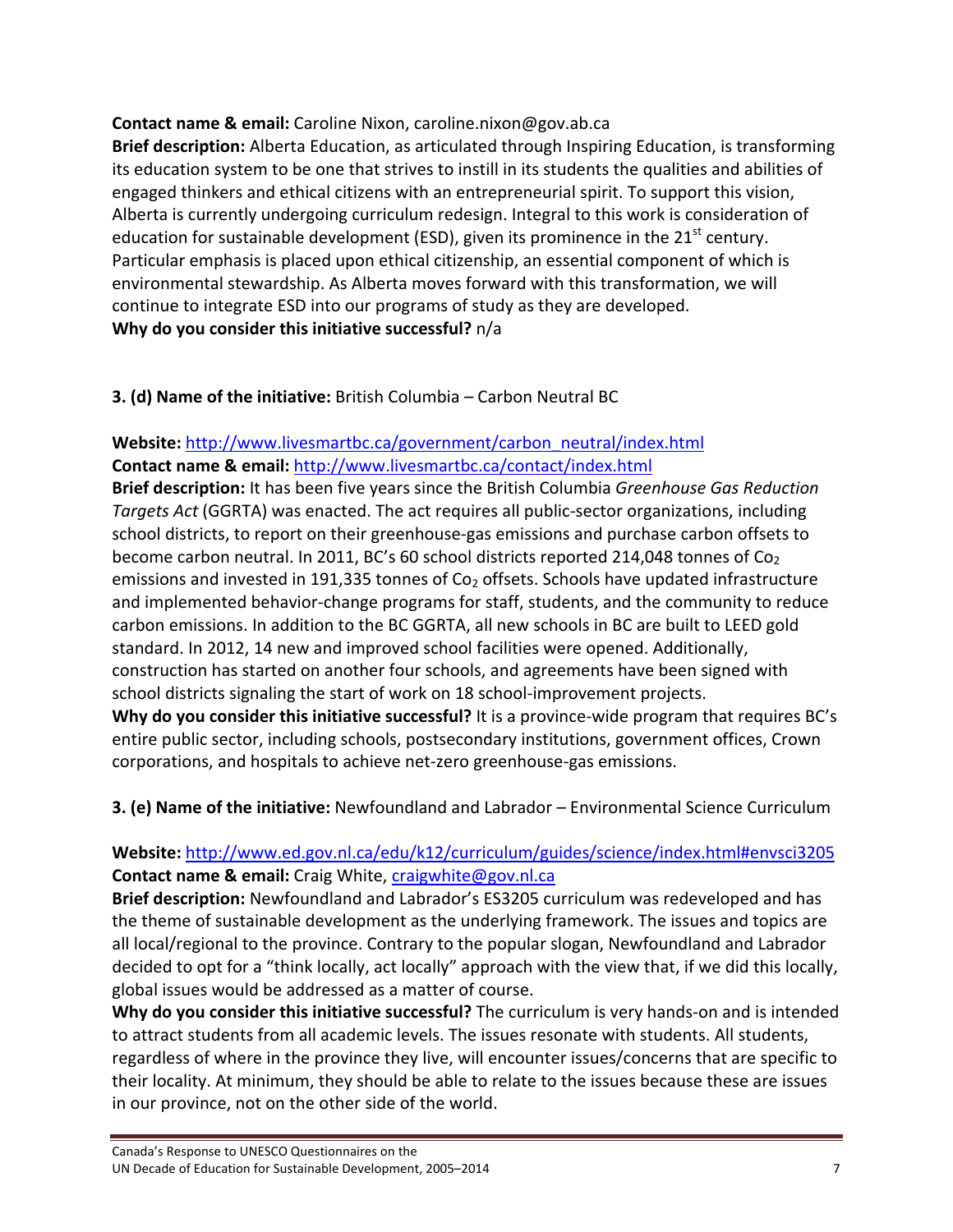**3. (f) Name of the initiative:** Manitoba – Grade 12 Global Issues Citizenship and Sustainability Course

#### **Website:** http://www.edu.gov.mb.ca/k12/cur/socstud/global\_issues/index.html **Contact name & email:** Linda Connor, linda.connor@gov.mb.ca

**Brief description:** This course consolidates learning across disciplines to empower students as agents of change for a sustainable and equitable future. A required component of the course is the planning and implementation of an action research project.

**Why do you consider this initiative successful?** This is the first course in Manitoba's K–12 curriculum that is solely focused on sustainability. The course was piloted in 2012‐2013 and will be rolled out across the province in the fall of 2013. Response from teachers and students during the pilot phase was very positive. We anticipate the course will make a difference in the lives of many students and teachers.

**3. (g) Name of the initiative:** Quebec – Brundtland Green Establishment (BGE)

## **Website:** http://www.evb.csq.qc.net/

**Contact name & email:** Louise Pettigrew, pettigrew.louise@csq.qc.net

**Brief description:** Launched in 1993 by the *Centrale des syndicats du Québec* (CSQ) in partnership with RECYC‐QUÉBEC, the BGE network now includes over 1,400 schools that have signed up since its creation. A BGE is a place where people think, teach, educate, and act according to the values of a more environmentally friendly, peaceful, united, and democratic world. The engagement of youth and adults is fostered by promoting and publicly recognizing their achievements and actions.

**Why do you consider this initiative successful?** This initiative is successful because it aims not only to take action on the environment, but to work for social equity and social cohesion as well.

**3. (h) Name of the initiative:** Quebec – Projet PACTE 2D (*Partenariat, Apprentissage, Collaboration et Transfert en Éducation au Développement Durable* [Partnership, Learning, Collaboration, and Transfer in Education for Sustainable Development])

**Website:** http://www.usherbrooke.ca/developpement‐durable/enseignement/appui/pacte2d **Contact name & email:** veronique.bisaillon@pacte2d.ca

**Brief description:** The main goal of the project is to promote the integration of sustainable development in college‐ and university‐level curricula in seven partner postsecondary institutions.

**Why do you consider this initiative successful?** This initiative is successful because it is supported by a number of institutions working together and by funding that has made it possible to hire dedicated project staff.

### **4. What challenges did your country encounter in the implementation of ESD?**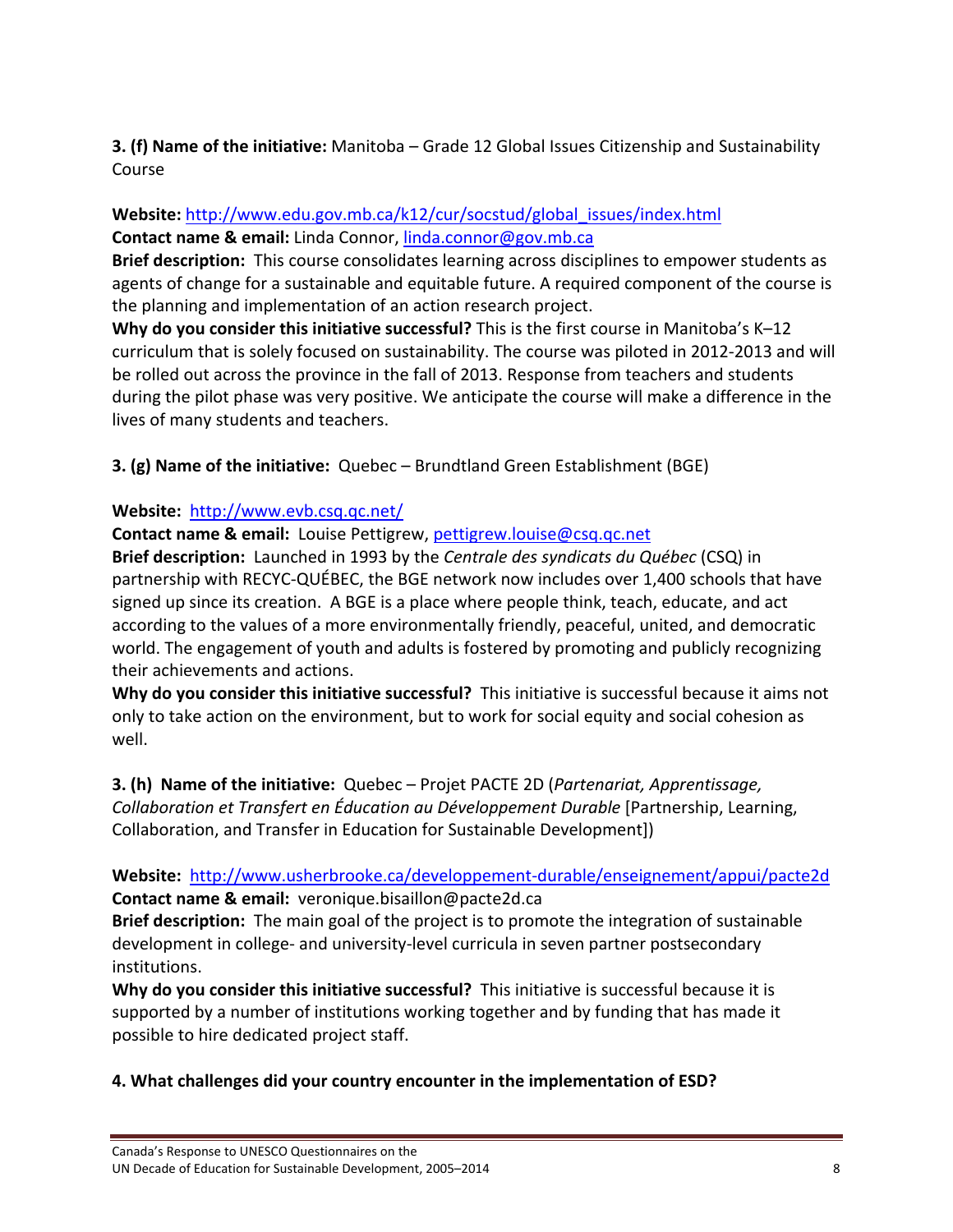In Canada, education is an area of provincial and territorial jurisdiction. There is no federal department of education and no integrated national system of education. In the 13 jurisdictions  $-$  10 provinces and three territories  $-$  departments or ministries of education are responsible for the organization, delivery, and assessment of education at the elementary and secondary levels, for technical and vocational education, and for postsecondary education. Some jurisdictions have separate departments or ministries, one having responsibility for elementary‐ secondary education and another for postsecondary education and skills training. Implementation of ESD on a pan‐Canadian level has been a challenge due to the different priorities of each province and territory. The development and implementation of education policy and curriculum also varies between provinces/territories. Fiscal constraints, differing priorities, and the geographical range of Canada have tempered the national response to implementation.

### **5. Which other considerations have to be taken into account when developing the post‐2014 ESD framework?**

Development of a post-2014 framework should take into consideration the nature of ESD, combined with the best practices as described in the research literature, in addition to incorporating the specific needs of a given country, province, region, etc. Given the many pedagogical and political philosophies that underlie education policy, it would be beneficial to develop a post‐2014 ESD framework that enables all jurisdictions/regions to support the ESD objectives that build on their unique strengths, rather than subscribing to a particular model or definition of ESD. To achieve this, the framework should be co-developed with key partners and have enough flexibility that others could tailor it to their specific priorities and needs. Resources, funding, and capacity‐building opportunities to support the post framework are also needed. Finally, review of priorities according to the context must also be taken into account during the process.

#### **Contact details:**

**Name:** Antonella Manca‐Mangoff **Organization:** Council of Ministers of Education, Canada Conseil des ministres de l'Éducation (Canada) **Function:** Coordinator/ Coordonnatrice, International **Email:** a.manca‐mangoff@cmec.ca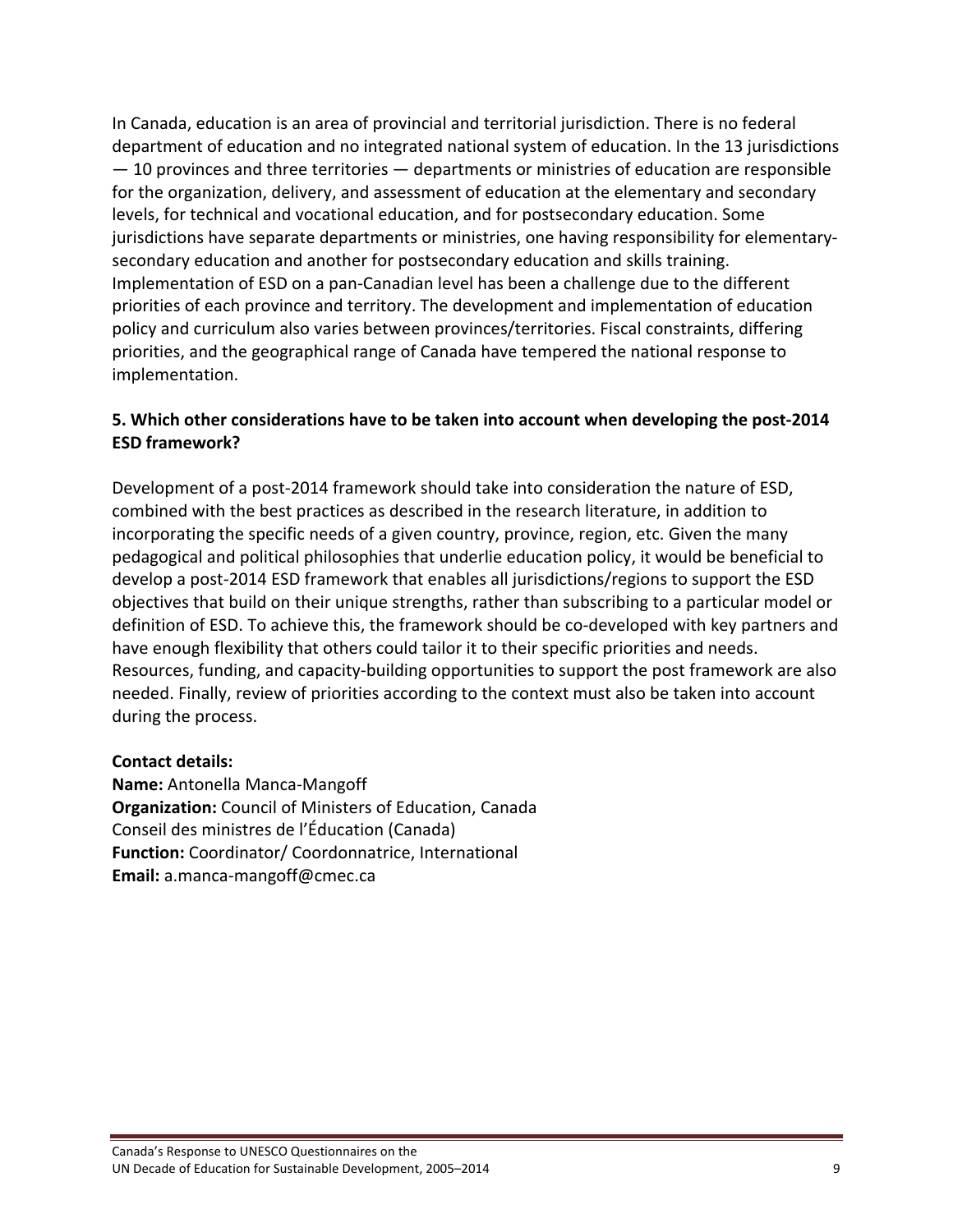# **Canada's response to UNESCO Questionnaire 2: UN Decade of ESD Final Report**

The monitoring and evaluation process for the United Nations Decade of Education for Sustainable Development (UNDESD), which ends in 2014, is designed to capture a variety of activities related to education for sustainable development (ESD) and take stock of ESD's growth throughout the UNDESD. The final assessment and report will summarize and highlight the accomplishments of the UNDESD, convey lessons learned, and point the way for post‐decade efforts.

The United Nations Educational, Scientific and Cultural Organization (UNESCO) world conference on ESD will be held in November 2014 in Japan. Marking the end of the DESD and therefore the monitoring and evaluation effort, it is based on four themes:

- 1. celebrating a decade of action;
- 2. reorienting education to build a better future for all;
- 3. accelerating action for sustainable development; and
- 4. setting the agenda for ESD beyond 2014.

### **Education for Sustainable Development (ESD):**

- *allows every human being to acquire the knowledge, skills, attitudes, and values necessary to shape a sustainable future.*
- *touches every aspect of education including planning, policy development, program implementation, finance, curriculum, teaching, learning, assessment, administration, etc.*
- *is called by many names in national and local contexts. In some places, environmental education (EE) and other related "educations" (e.g., global education and climate change education) are defined and practised to include sociocultural and economic aspects alongside environmental aspects. Such efforts should be included in the responses to this questionnaire.*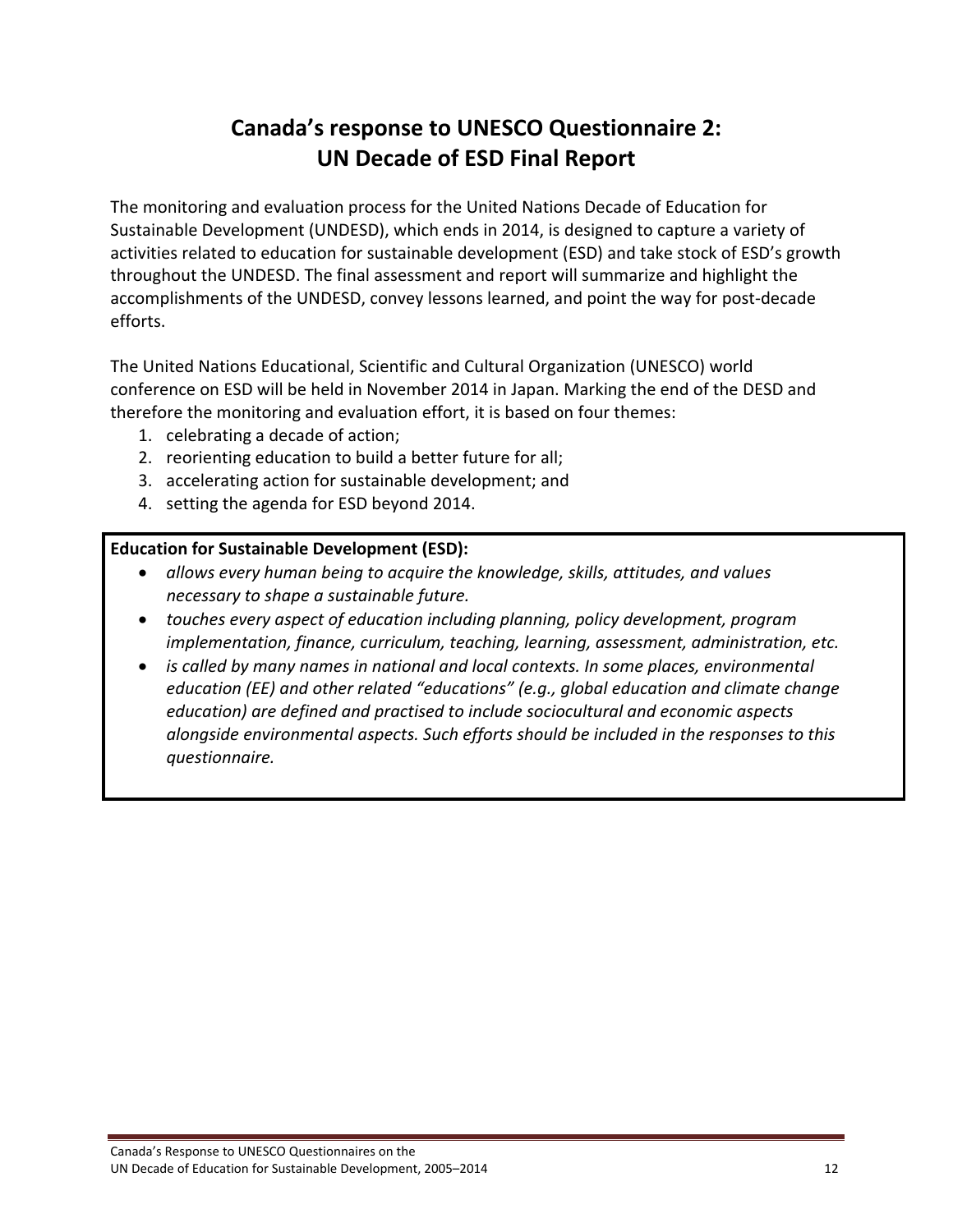#### **Preparing Canada's Report**

Across Canada, most provincial and territorial departments and ministries of education, as well as many other organizations and individuals, have worked over ten years to build awareness and support programming and policy change consistent with ESD/EE. The Council of Ministers of Education, Canada (CMEC) has played a leading role in implementing UNDESD activities in Canada and in aligning them with international efforts. The following report, prepared under the auspices of CMEC, is Canada's report to UNESCO on the results of Canadian efforts to raise awareness, increase engagement, and act on education for sustainable development.

#### **A note on terminology used in Canada**

In Canada, terms and definitions related to ESD and similar approaches, including sustainability education, education for sustainability, and environmental education, vary among provinces and territories. Inherent in all these definitions is an understanding of the interrelationships between economic, social, and environmental perspectives and fostering informed, engaged, and responsible citizens. This report refers to both Education for Sustainable Development and Environmental Education (ESD/EE).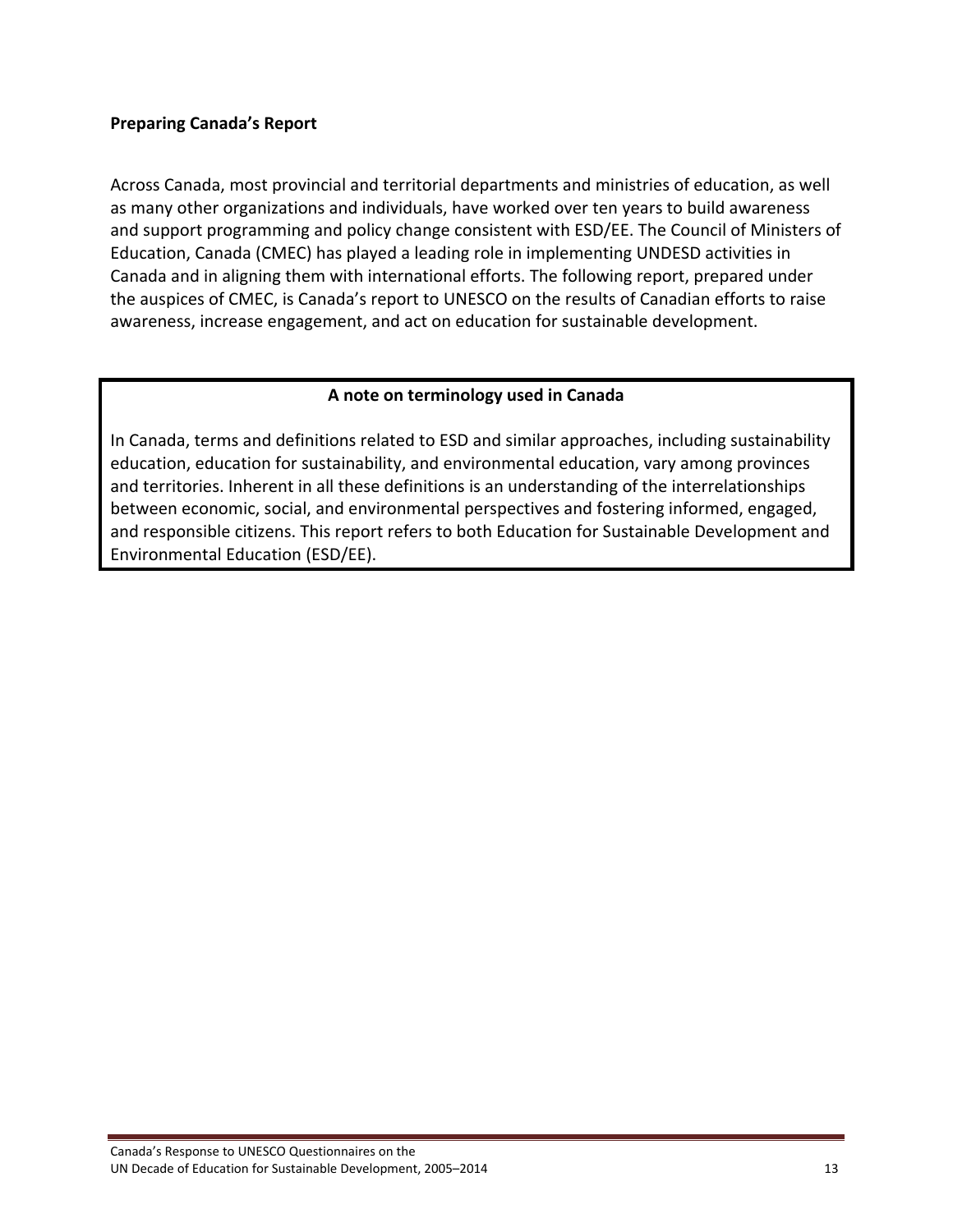# **Abbreviations for provinces and territories**

| AB         | Alberta                      |
|------------|------------------------------|
| <b>BC</b>  | <b>British Columbia</b>      |
| МB         | Manitoba                     |
| <b>NB</b>  | <b>New Brunswick</b>         |
| NL         | Newfoundland and Labrador    |
| <b>NS</b>  | Nova Scotia                  |
| <b>NT</b>  | <b>Northwest Territories</b> |
| <b>NU</b>  | Nunavut                      |
| ΟN         | Ontario                      |
| <b>PEI</b> | <b>Prince Edward Island</b>  |
| QC         | Quebec                       |
| <b>SK</b>  | Saskatchewan                 |
| YΚ         | <b>Yukon Territory</b>       |

#### **Acronyms**

| <b>AASHE</b>       | Association for the Advancement of Sustainability in Higher Education                                                          |
|--------------------|--------------------------------------------------------------------------------------------------------------------------------|
| <b>AASHE STARS</b> | Association for the Advancement of Sustainability in Higher Education<br>Sustainability Tracking, Assessment and Rating System |
| <b>CCUNESCO</b>    | Canadian Commission for UNESCO                                                                                                 |
| <b>CMEC</b>        | Council of Ministers of Education, Canada                                                                                      |
| <b>CMEC ESDWG</b>  | <b>CMEC Education for Sustainable Development Working Group</b>                                                                |
| <b>DESD</b>        | United Nations Decade of Education for Sustainable Development                                                                 |
| <b>ECEC</b>        | Early Childhood Education and Care                                                                                             |
| EE                 | <b>Environmental Education</b>                                                                                                 |
| EECOM              | Canadian Network for Environmental Education and Communication                                                                 |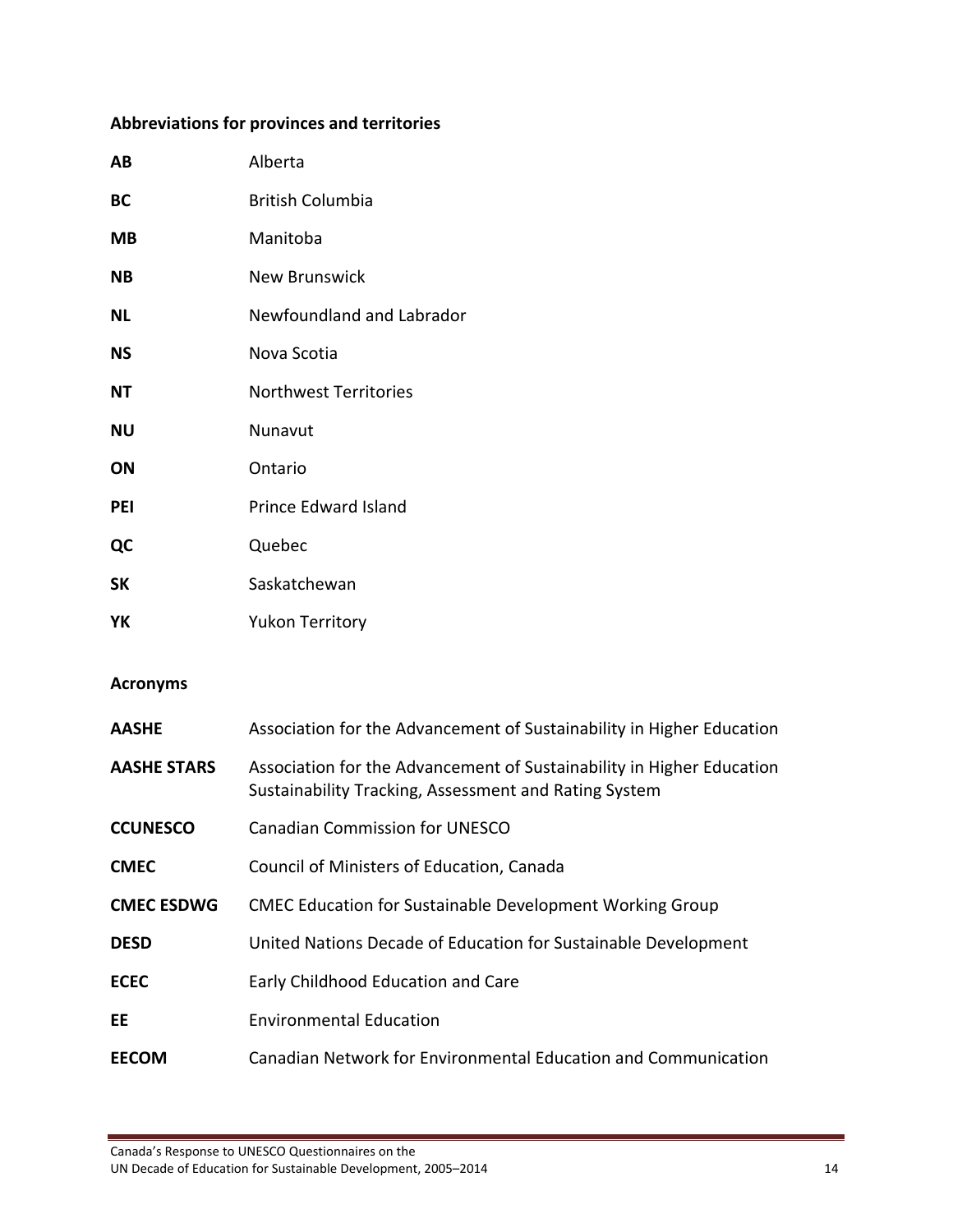| <b>ESD</b>   | <b>Education for Sustainable Development</b>                          |
|--------------|-----------------------------------------------------------------------|
| <b>EVB</b>   | Établissements verts Brundtland                                       |
| <b>IISD</b>  | International Institute for Sustainable Development                   |
| <b>ISCED</b> | International Standard Classification for Education                   |
| <b>LEED</b>  | Leadership in Energy and Environmental Design                         |
| <b>LSF</b>   | Learning for a Sustainable Future                                     |
| <b>OISE</b>  | Ontario Institute for Studies in Education                            |
| P/T          | Provinces and territories                                             |
| <b>RCE</b>   | Regional Centre of Expertise in Education for Sustainable Development |
| <b>SEdA</b>  | Sustainability and Education Academy                                  |
| <b>TVET</b>  | Technical/Vocational Education and Training                           |
| <b>UNECE</b> | United Nations Economic Commission for Europe                         |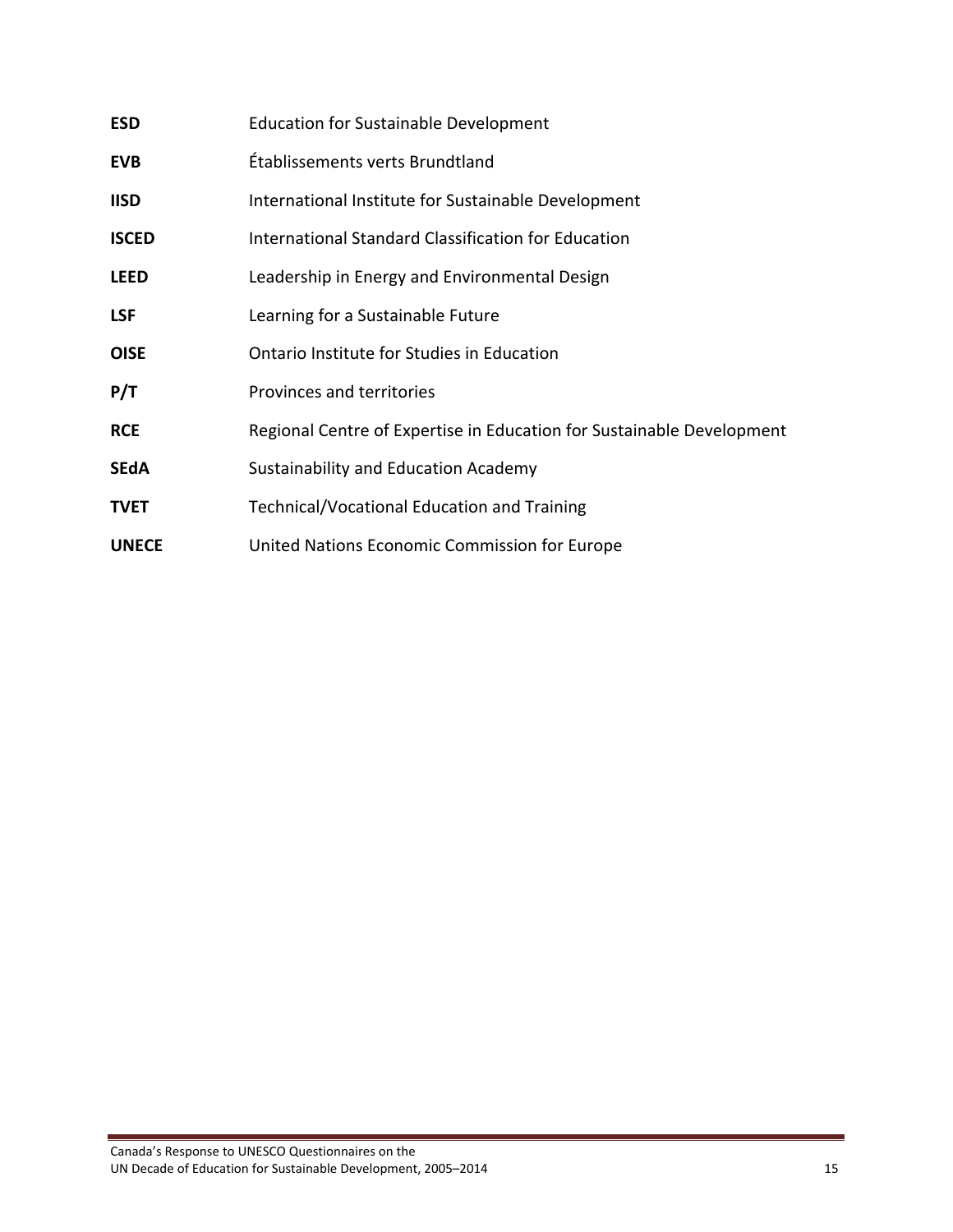#### **Contact Information**

#### **Name of country:** Canada

**Contact details:** Antonella Manca–Mangoff **Function:** Coordinator, International **Organization:** Council of Ministers of Education, Canada (CMEC) **Telephone:** 416‐962‐8100, ext./poste 247 **E‐mail:** a.manca‐mangoff@cmec.ca

Number of students enrolled in K–12 in this jurisdiction: approx.  $5,315,000<sup>2</sup>$ Number of students enrolled in postsecondary programs in this jurisdiction: 1,955,340

#### **Respondent Information**

#### *Provinces and territories*

Because education is the jurisdiction of the ten provinces and three territories, Canada's response to UNESCO compiles official responses from the responsible jurisdictions under the auspices of the Council of Minister of Education, Canada (CMEC). All ten provinces responded to the UNESCO questionnaire while the governments of the three territories indicated with regret that they were unable to do so. The responding provinces have a combined K‐12 student population of 5,292,284, or 99.5 per cent coverage of the K‐12 student population across the country.<sup>3</sup>

In many provinces, support for higher education is the responsibility of a government department or ministry that is separate from those that oversee K‐12. Institutions of higher education in Canada have their own incorporation and governance structures, and function collaboratively but independent from provincial government departments. In this report, all of the provincial government respondents reported on activities from early childhood education and care through to K-12, but only four also included coverage of ESD/EE in higher education. Institutions in these four provinces have a combined student population of 545,492 — less than a third of all students in higher education across Canada.<sup>4</sup> Finally, most provincial government respondents indicated that it was outside of their mandate to report on nonformal education, training, and public education.

 $2^2$  Based on a reported student population of 5,292,284 for ten provincial respondents, plus an estimate for the three territories. Estimate for the K-12 student population for the three territories is 22,500, or .5 per cent of the total Canadian K-12 student population, based on Statistics Canada data for 2010/11. Accessed August 12, 2013 from http://www5.statcan.gc.ca/cansim/a26?lang=eng&retrLang=eng&id=4770025&tabMode=dataTable&srchLan=- 1&p1=-1&p2=9

 $3$  As above.

<sup>&</sup>lt;sup>4</sup> Based on Statistics Canada data for 2010/11. Accessed August 12, 2013 from http://www.statcan.gc.ca/tablestableaux/sum-som/l01/cst01/educ71a-eng.htm.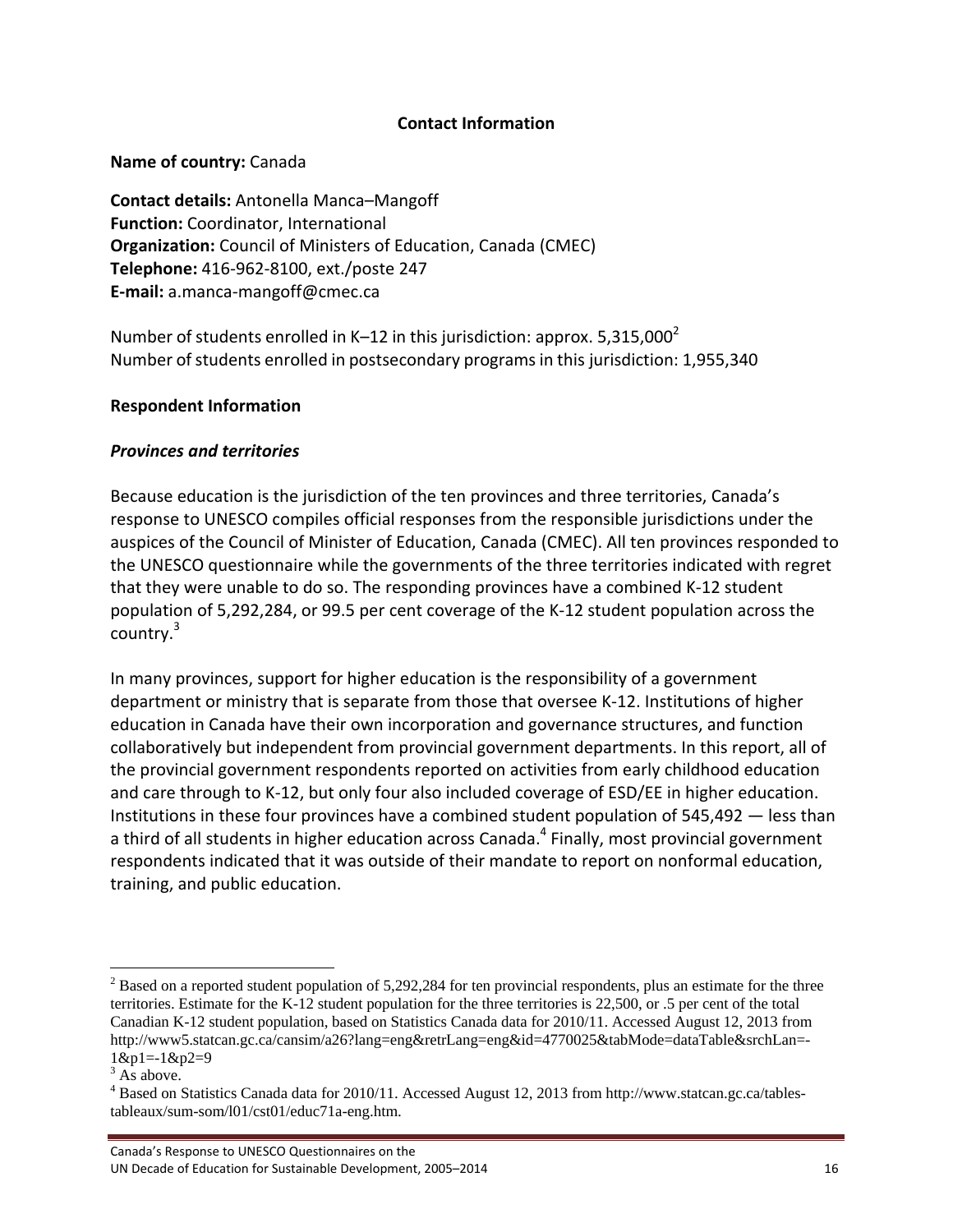## **Canadian respondents to UNESCO's stakeholder survey**



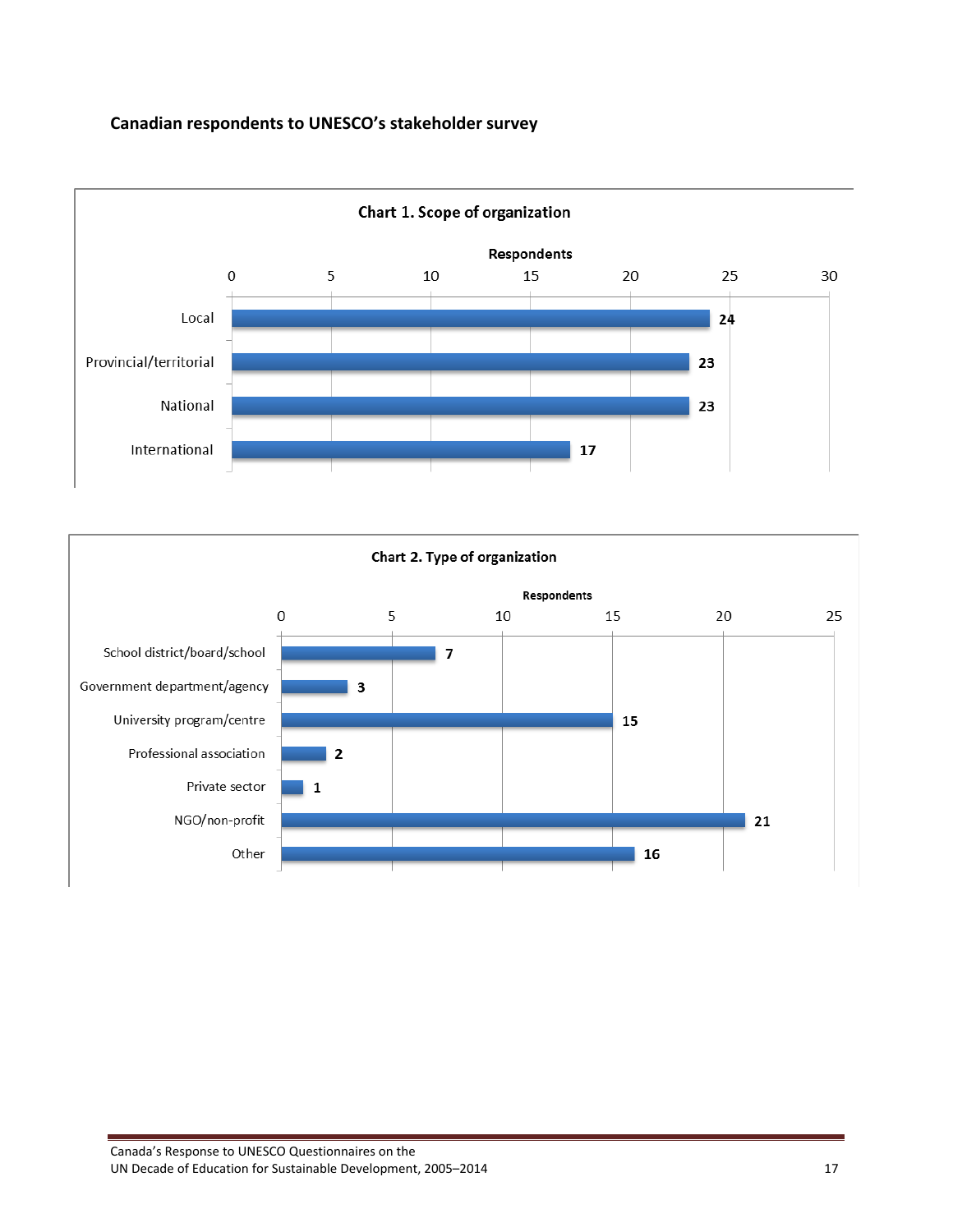

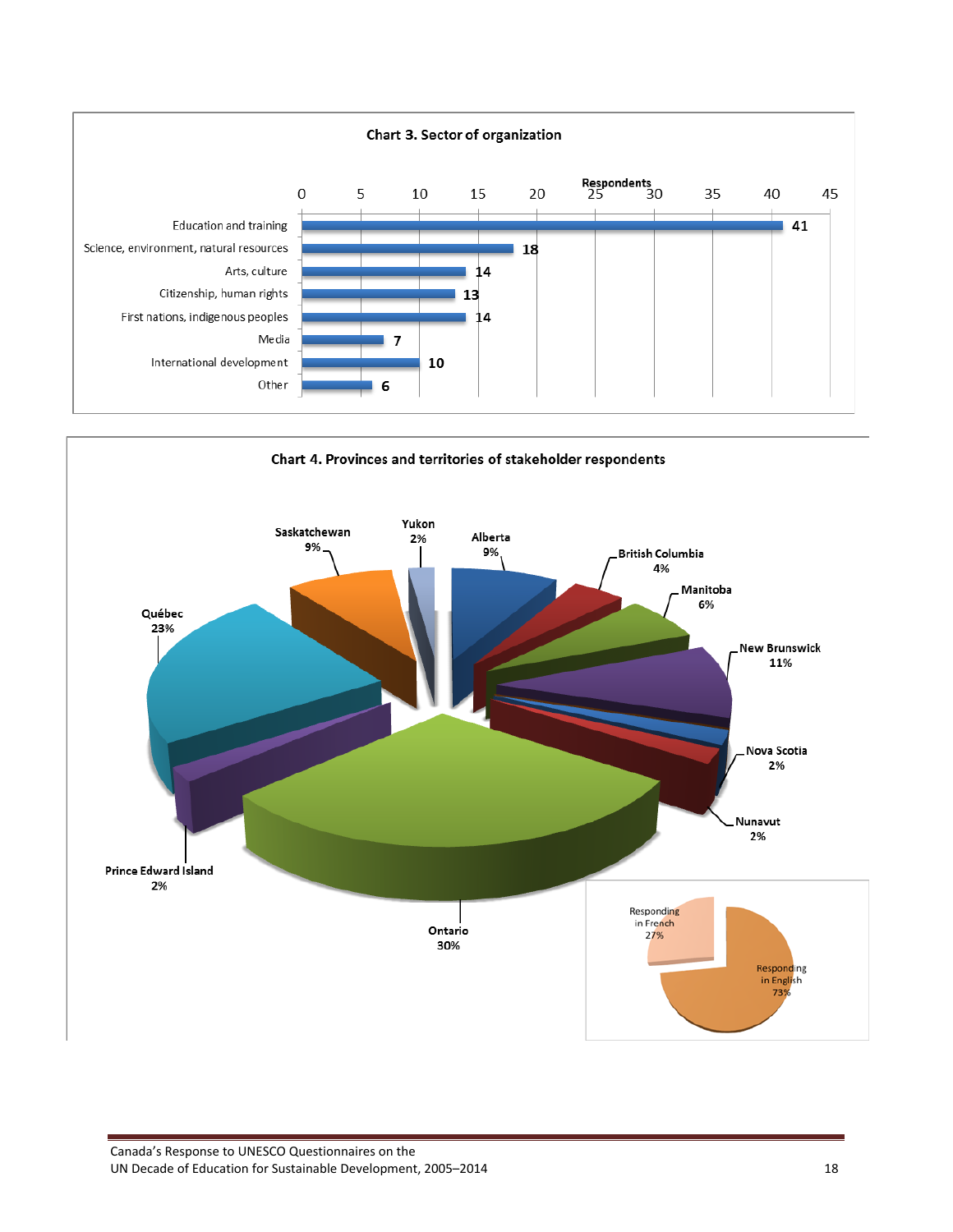The ESD Working Group for CMEC has used a consultation‐and‐research approach to prepare Canada's contribution to the UN DESD final report.

To enhance Canada's report with a strong stakeholder response, CMEC endorsed the efforts of the Canadian Commission for UNESCO to hold a workshop with 29 key stakeholders from across Canada on May 2, 2013 in Toronto. The Manitoba ESD Working Group replicated the workshop format for 29 provincial and local-level stakeholders in Winnipeg, Manitoba on the  $17<sup>th</sup>$  of May 2013. Eleven ESD/EE thought leaders and experts were interviewed in person and by phone in May and June (Appendix 1). After these interviews CMEC reviewed relevant publications that stakeholders and key informants had identified (Appendix 2). The UNESCO questionnaire for stakeholders was posted online; information about the survey was circulated through the contacts of CMEC's ESD Working Group, and through ESD and EE networks across the country (Appendix 3).

Data collected from the stakeholder survey, two consultations, interviews, and relevant publications have been used to:

- complement the provincial government responses on progress on ESD/EE in K-12, and to
- fill in gaps with respect to progress on ESD/EE in higher education as well as nonformal and informal education.

The stakeholder survey group (49 respondents in total) represents a good cross‐section of organizations and individuals from across the country, including two based in the territories (charts 1 to 4). The activities of this group cover local, provincial/territorial, and national interests, with a third also involved in international issues (chart 1). Over 85 per cent indicated that they work in the education and training sector but other sectors are also well covered, with nearly 40 per cent involved in natural resources and the environment, and nearly 30 per cent involved in one or more of arts and culture, citizenship and rights, and First Nations/indigenous peoples (chart 3). Respondents from nongovernmental organizations form the largest group, with those organizations ranging in size from five or fewer full-time employees, to over 600 staff. The volunteer base for many of these organizations can extend into the hundreds. Respondents from university centres (and colleges, as reported in the "other" category) form the next largest group, representing institutions with a few hundred full‐time staff to those with over 1,000 employees.

The two consultations drew in 58 participants (with some overlap of participants attending both events), representing again a cross‐section of organization and sector types. Interviews were held with 11 ESD/EE thought leaders and experts, most of whom also participated in one or both of the consultations.

However, the private sector as a whole is largely absent from the stakeholder group — with only one survey respondent from a private university in the group, and no representatives in either the consultations or interview group. We address the significance of this gap later.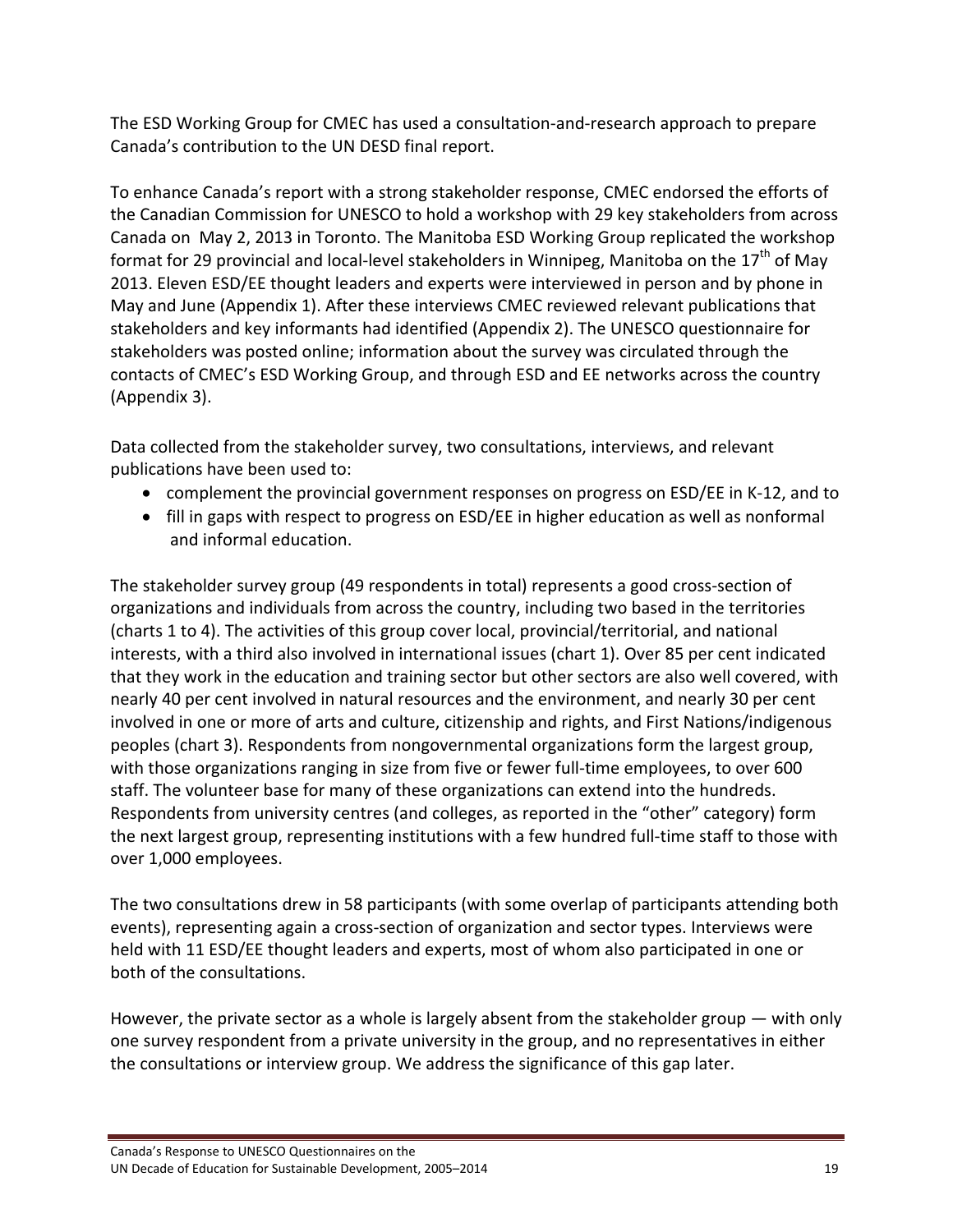**SECTION 1. Celebrating a Decade of Action: "What have we achieved, what are the lessons learnt?"**

# **1. Does your country have:**

Provincial ESD/DESD coordinating body  $\blacksquare$  Yes  $\Box$  No (5 of 10 provinces) ESD strategy or plan  $\blacksquare$  Yes  $\square$  No (6 of 10 provinces) Provincial legislation related to  $EE/ESD$  **■** Yes  $\Box$  No (4 of 10 provinces) ESD included in relevant policy  $\blacksquare$  Yes  $\square$  No (5 of 10 provinces)

- ESD Focal Point or Organization  $\blacksquare$  Yes  $\square$  No (2 at the national level and 5 of 10 provinces)
	-
	-
	-
	-

Note: Total, for focal points, policy, and planning: 80 per cent of the provinces have at least one *of an ESD/EE focal point/coordinating body, strategy, legislation, or relevant policy.*

## *Comments*

## **Pan‐Canadian planning**

In Canada, many partners from across sectors have joined efforts to make ESD and EE a reality. These efforts have built on many initiatives since the Brundtland Commission in 1987 and the Earth Summit in 1992 to establish a culture of environmental awareness and sustainable development through education. For example, as a community of environmental educators and communicators, the Canadian Network for Environmental Education and Communication (EECOM) (established in 1993) has continued to play an important role in building capacity for environmental learning. The *Établissement vert Brundtland de la Centrale des syndicats du Québec (EVB‐CSQ)* was created in Quebec in 1993. Twenty years later, more than 1,400 institutions in Quebec are working with EVB for a peaceful, democratic, and sustainable world. Learning for a Sustainable Future (LSF) was created through Canada's former National Round Table on the Environment and the Economy in 1991, with the mandate to integrate sustainability education into Canada's education system. Today it continues to work together with educators, students, parents, government, community members, and business leaders to integrate the concepts and principles of sustainable development into education policy, school curricula, teacher education, and lifelong learning across Canada. York University (Canada) was designated as the UNESCO Chair in Reorienting Teacher Education toward Sustainability in 1999.

At the beginning of the DESD, Canada identified three primary focal points for DESD implementation in order to establish a strong consensus among ESD/EE actors:

- the Council of Ministers of Education, Canada (CMEC), the intergovernmental body that serves as a forum for policy and planning and as an instrument to represent the education interests of the provinces and territories internationally;
- the federal department of environment (Environment Canada), which aims to reflect the national interest regarding environmental issues;
- the Canadian Commission for UNESCO (CCUNESCO), which engages and consults with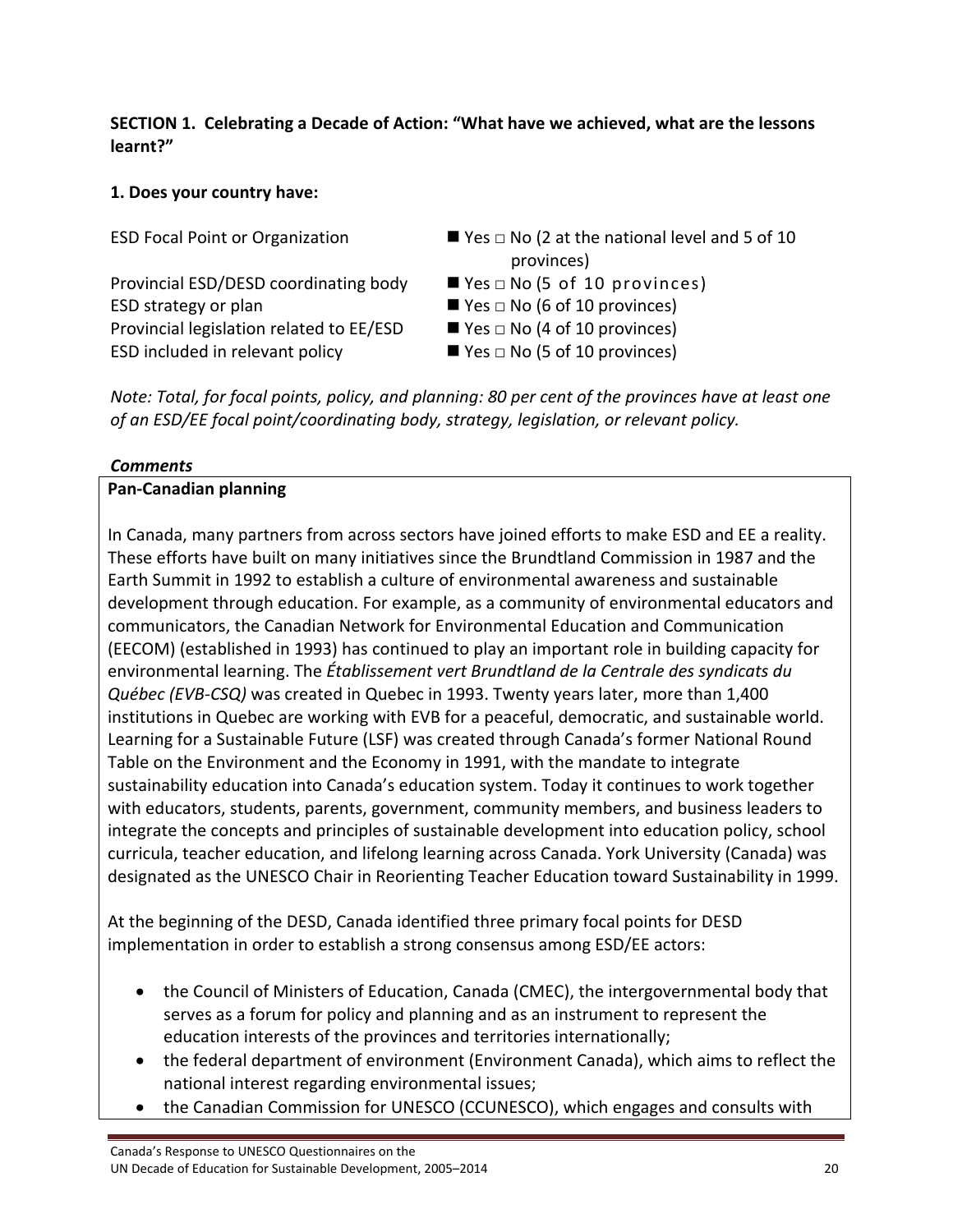civil society.

These three groups, together with Manitoba Education, Learning for a Sustainable Future (LSF), and the J.W. McConnell Foundation, initiated Canada's response to the DESD, laying the groundwork for significant progress, achievements, and lessons learned over ten years.

At the end of the DESD, there are now two ESD/EE focal points at the pan‐Canadian level*:*

- Council of Ministers of Education Canada (CMEC) **ESD Working Group**, made up of government representatives from provincial and territorial ministries of education (K‐12  $level)^5$
- ESD Canada*,* a network that brings together a broad range of stakeholders from across the country to support systemic change toward ESD/EE within the formal, nonformal, and informal education systems. Hosted by LSD, ESD Canada meets formally through an annual conference call, and informally through related opportunities such as CCUNESCO and EECOM annual meetings.<sup>6</sup>

There are also seven Regional Centres of Expertise for ESD (RCE) across the country, with locations in British Columbia, Saskatchewan, Ontario, Quebec, and the Tantramar region (New Brunswick and Nova Scotia). RCEs are established through a program of the United Nations University (UNU), designed to bring together existing formal, non‐formal and informal education organizations to deliver education for sustainable development (ESD) to local and regional communities. The seven Canadian RCEs are part of a larger network of 127 RCEs around the world.

### **Provinces and territories**

There has been real investment in policy and planning in 80 per cent of the provinces. Only two report having no focal points, coordinating bodies, plans, policies, or legislation related to ESD/EE. Half of the provinces have either an ESD/EE focal point or a provincial coordinating body or, in most cases, both. One province reports having an ESD/EE plan, although without the additional support of an ESD/EE focal point or coordinating group. Half of the provinces also report that ESD/EE has been included in relevant policy, with four also having legislation in place that supports ESD/EE.

At the beginning of the decade, the J.W. McConnell Family Foundation, Environment Canada, Manitoba Education, and LSF supported the establishment of ESD working groups in each of Canada's provinces and territories. These groups were developed to support and foster a culture of education for sustainable development in each province and territory by bringing together

  $^{5}$  http://www.cmec.ca/147/Programs-and-Initiatives/Education-for-Sustainable-Development/Overview/index.html  $^{6}$  http://www.codeonade.co

http://www.esdcanada.ca

 $<sup>7</sup>$  The Sustainability and Education Policy Network is in the process of examining provincial and territorial ESD</sup> policy in more detail, looking at five indicators: SD in curriculum, in facilities management, in research, in governance, and in community engagement. Full results are not yet available. See www.sepn.ca.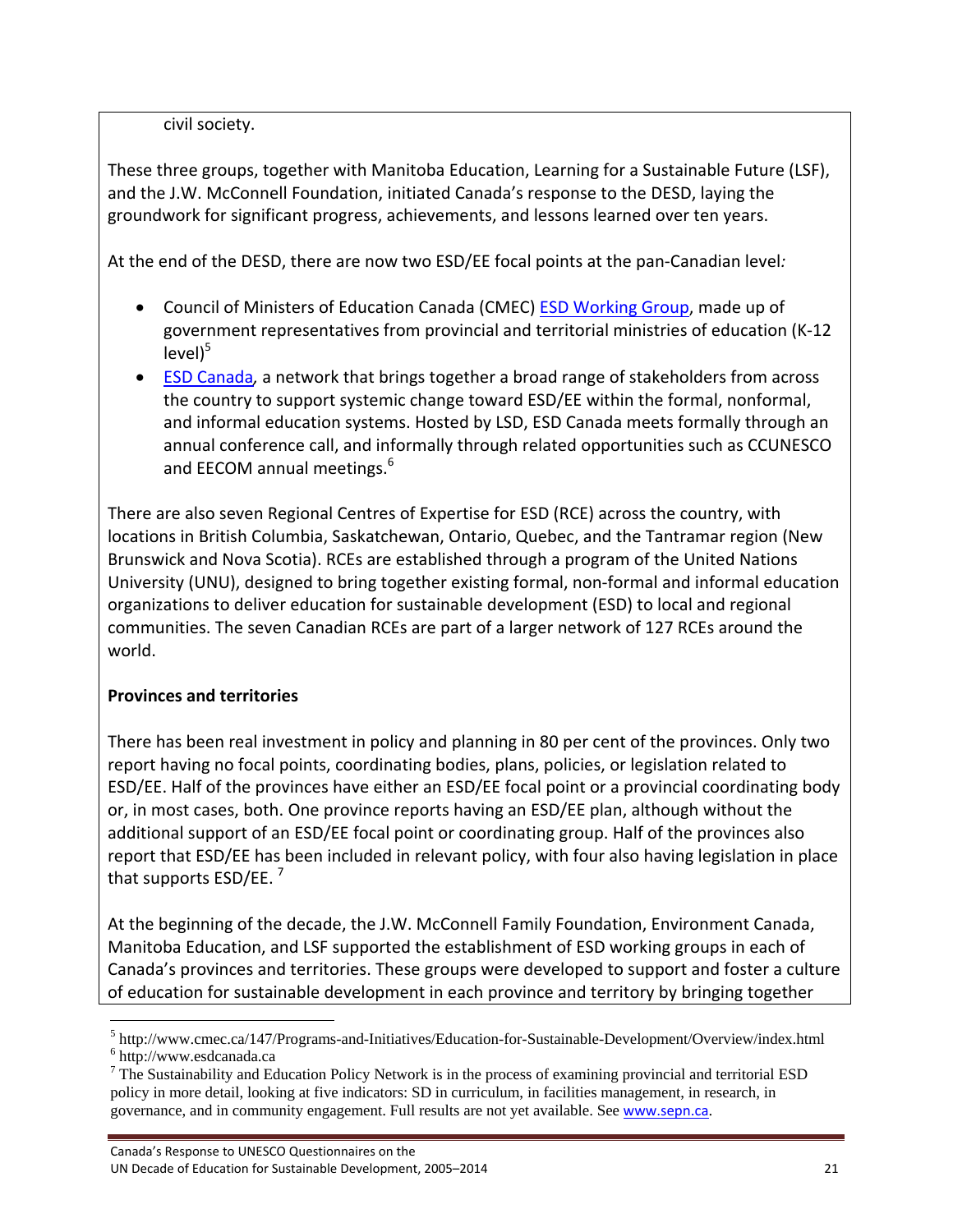senior leaders from provincial ministries and departments, the federal government, NGOs, and the formal, informal, and nonformal education sectors to support regional coordination, development, and implementation of ESD/EE policies, curricula, materials/resources, and teacher education. Nine provincial working groups were established during the decade, with varying degrees of activity and devolution towards the end of the period. Active mechanisms for multistakeholder engagement in ESD/EE continue in six provinces. Learning for a Sustainable Future takes a particular interest in connecting Ontario ESD/EE stakeholders. In New Brunswick, the Sustainable Education Alliance network continues to serve the objectives of an ESD working group; in British Columbia and Saskatchewan, the Regional Centres of Expertise play this role. In Manitoba, the ESDWG is enhanced by the newly established ESD Leaders Council. In Quebec the Établissements verts Brundtland (EVB) movement serves the interests of ESD/EE in that province.

# **Stakeholders**

Stakeholders have made comparable investments in their own organizations, with 60 per cent having ESD/EE focal points in place and nearly half following up with ESD/EE strategies and plans.

|                        | <b>YES</b> | <b>NO</b> |
|------------------------|------------|-----------|
| <b>ESD</b> focal point | 26         | 18        |
| ESD strategy or plan   | 20         | 24        |

# **2. What are your country's greatest achievements in ESD during the UN Decade of Education for Sustainable Development? What challenges were encountered? What lessons were learnt?**

Achievements can be related to any number of topics (e.g., policy; practice such as curriculum, pedagogy, and assessment; tools such as information communications technology (ICT); research; evaluation; and partnerships).

### **Greatest achievements**

### *Pan‐Canadian*

- ESD/EE is identified as one of eight priority areas in the Council of Ministers of Education's Learn Canada 2020 document.<sup>8</sup> Because the lifespan of this document extends beyond the end of the UN DESD in 2014 it will continue to be on the CMEC agenda.
- The recently established CMEC Education for Sustainable Development Working Group (CMEC ESDWG) has played an important coordinating role in sharing resources and

<sup>&</sup>lt;sup>8</sup> "Learn Canada 2020," available at <u>http://www.cmec.ca/278/Press-Releases/Press-Releases-Detail/Education-</u> Ministers‐Release‐Learn‐Canada‐2020‐.html?id\_article=316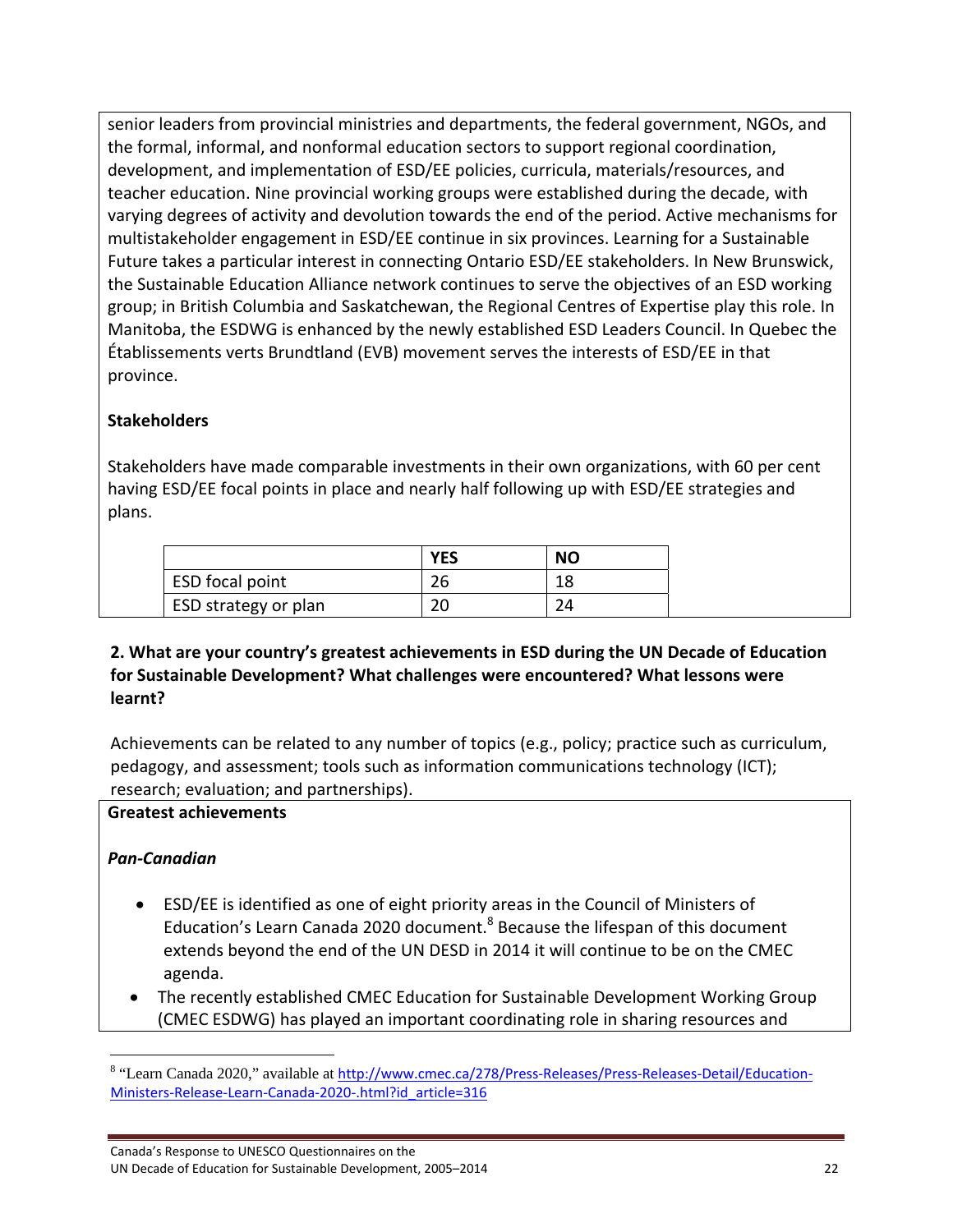successful practices among jurisdictions at the government level.

- Although provinces and territories use different terminology (i.e., ESD, environmental education, green schools, global citizenship, etc.) to describe their approach, there is now a common understanding that environmental, social, economic, and cultural aspects of sustainable development are included in what they do, regardless of the words they use.
- There has been a rich array of successful practices and approaches to ESD/EE in jurisdictions across Canada (e.g., Établissements verts Brundtland (EVB) in Quebec, eco schools in Ontario, the Sustainability and Education Academy (SEdA) in Manitoba, BC Green Games in BC, Nature and Forest Kindergarten Schools in Ontario, BC, and New Brunswick, and play‐based learning, to name just a few.) These initiatives inform many reforms, both in Canada and internationally.
	- CMEC ESD/EE research and reporting on ESD/EE includes:
	- o Education for Sustainable Development in Canadian Faculties of Education
	- o Report to UNECE and UNESCO on Indicators of Education for Sustainable Development: Report for Canada (2007–2010)
	- o Developing a Pan‐Canadian ESD Framework for Collaboration and Action: Background Paper
	- o Report to UNECE and UNESCO on Indicators of Education for Sustainable Development (2005‐2007)
	- o United Nations Decade of Education for Sustainable Development (2005‐2014): Canada's Response to the UNESCO Questionnaire
	- o Educating for Sustainability: The Status of Sustainable Development Education in Canada
- ESD leadership on an international level: Manitoba's Deputy Minister of Education and Advanced Education and Literacy, Dr. Gerald Farthing, is the current chair of the United Nations Economic Commission for Europe (UNECE) ESD steering committee. Canada is also a member of the UNECE expert group on competencies in ESD, which was mandated to prepare general recommendations for policy‐makers and a range of competencies in ESD for educators. Among the 19 members of this group, the former Dean of the Faculty of Education at Université de Saint‐Boniface, Dr. Len Rivard, represents Canada. Dr. Alex Michalos, University of Northern British Columbia and Brandon University, also served on the UNECE ESD indicators expert group.
- The establishment of the ESD Canada network in 2006, which helped to foster provincial ESD working groups in many provinces and territories across Canada, brought together a broad range of stakeholders from across the country and within provinces to support systemic change toward ESD/EE within the formal, nonformal, and informal education systems. ESD Canada continues to meet formally through an annual conference call, and informally through related opportunities such as CCUNESCO and EECOM annual meetings.
- Awareness of sustainable development in Canada has risen in recent years, and many more Canadians are more conscious of issues such as climate change and the need to act to preserve our natural resources. This must be tempered by acknowledging that behaviours have yet to be significantly altered with respect to transportation,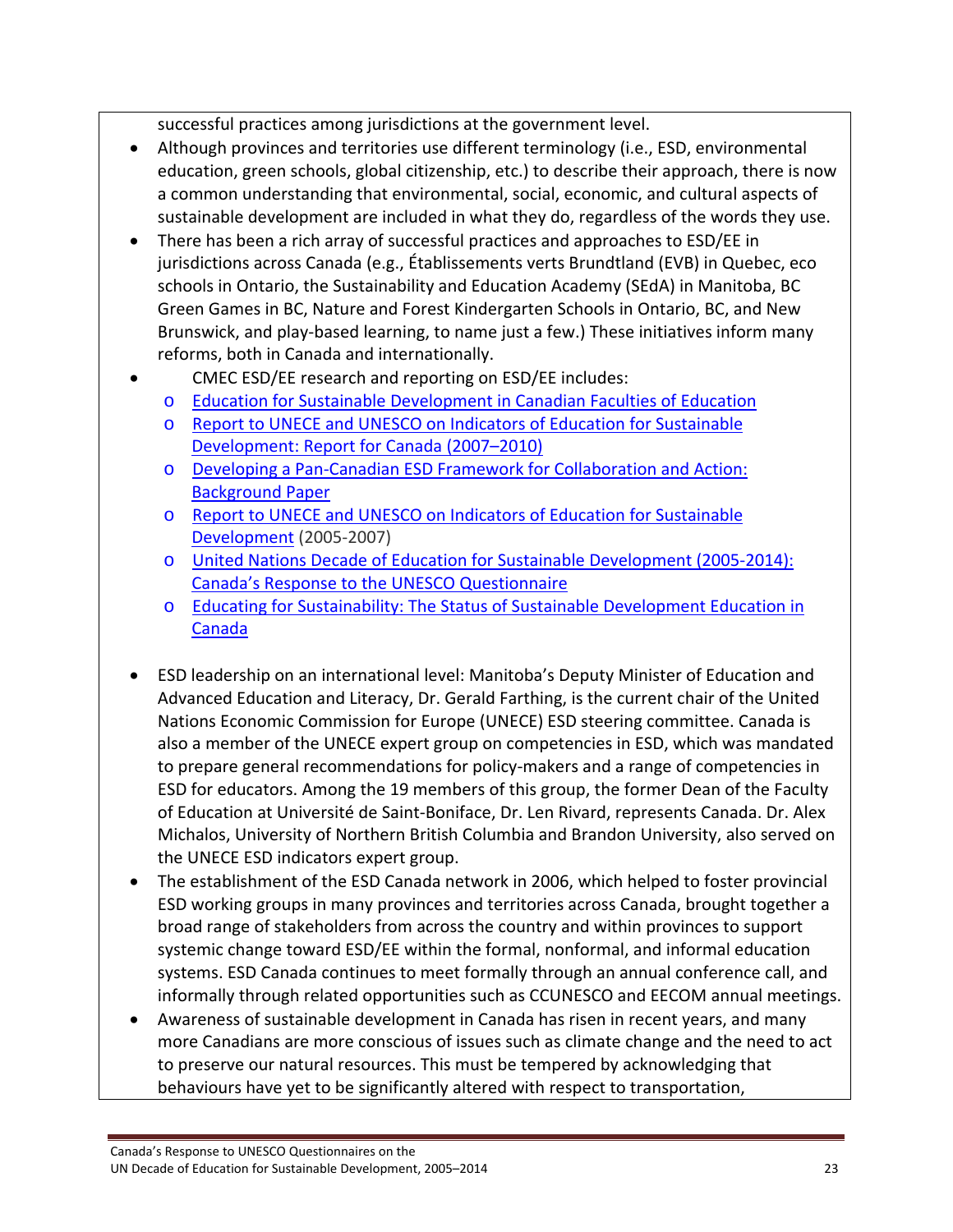consumption, energy use, etc.

 A strong network of civil society organizations is championing ESD/EE provincially and nationally.

# *Provinces and territories*

# *While the response of provinces and territories may not be uniform, the following achievements have been highlighted in their reports:*

- Many are aligning education policy with provincial governments' environment and sustainable development objectives
- Many have created department-wide education policies and frameworks in support of ESD/EE
- Many report specific changes to curriculum for various grades and the introduction of new courses focused on environmental sciences, global issues, citizenship, and sustainability. Several are mandating environment and sustainable development learning outcomes across K‐12 (in all jurisdictions).
- Many are including First Nations/indigenous people's perspectives into mainstream curricula
- Many are implementing whole-school approaches, in which teachers incorporate ESD/EE principles in their course design and link it to the changes that individual schools and school districts are making to more sustainable infrastructure and operations
- Some are developing partnerships and a growing culture of collaboration that will continue beyond the end of the DESD
- Some have achieved increasing awareness and modified curriculum within higher education.

# *Stakeholders and workshop participants*

- So much has been accomplished to date that it is now possible to begin to explore the gaps — what hasn't been done, what still needs work, and where does attention now need to be focused?
- Successful convening, engagement, and partnerships with provincial departments of education, school districts, and schools are contributing to ESD/EE policies, frameworks, and curricula. Various curricula across the country have been influenced by, and in many cases have embedded ESD/EE.
- Significant new resources have been developed to support ESD/EE by stakeholders, including theme documents on major issues within sustainable development, ESD/EE learning modules, resources and workshops for reorienting teaching and learning experiential education programs for students, and teacher kits.
- There are over a thousand teacher candidates involved in ESD/EE infusion
- Teacher federations and subject associations have recognized ESD/EE as a focus.
- Targeted capacity building for school administrators and senior education leaders, through the model Sustainable Education Academy has brought about broad‐scale change from beliefs to implementation.
- Pilot efforts are developing a standardized test of tenth graders' knowledge, attitudes, and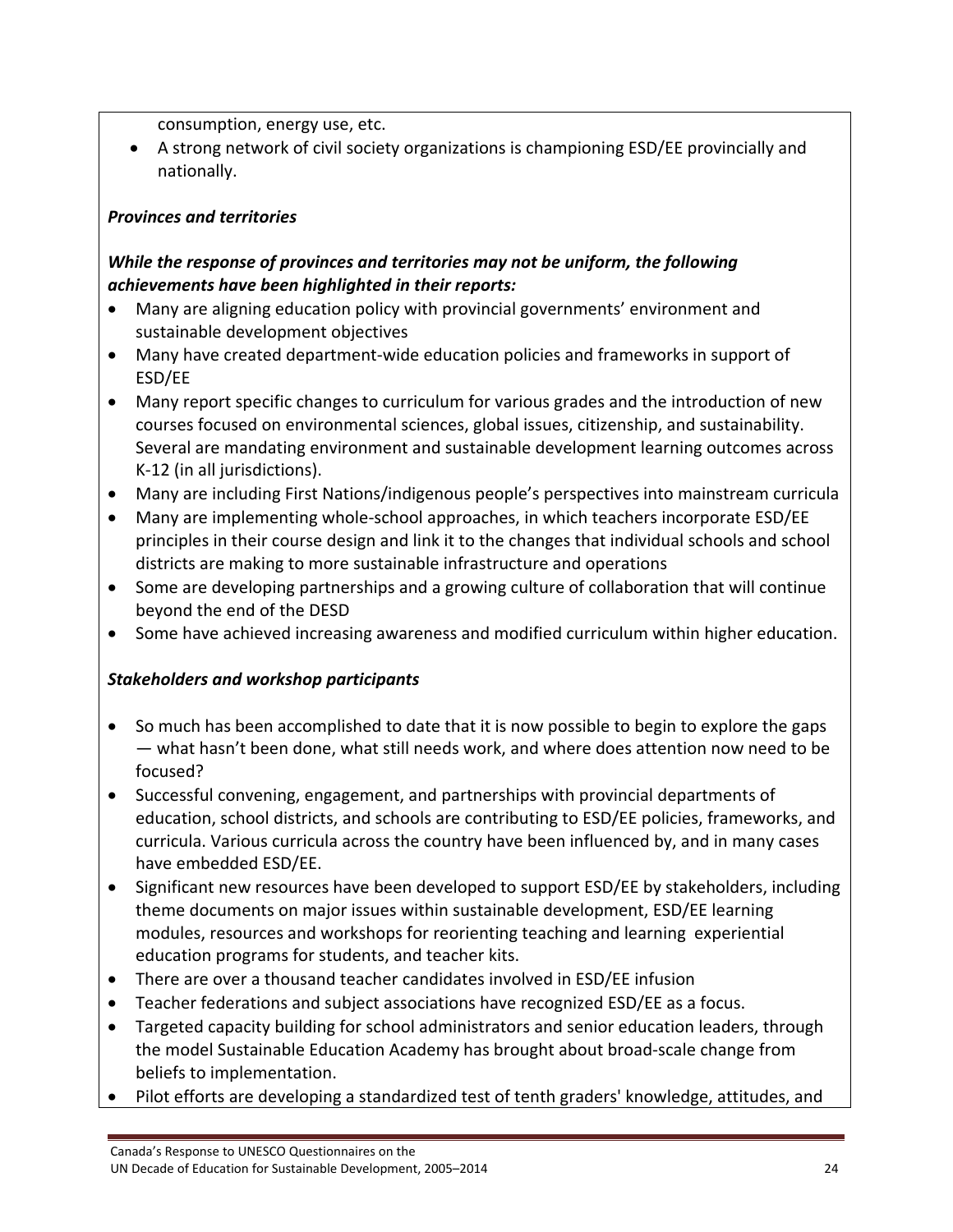behaviours concerning sustainable development.

- Equity aspects of sustainable development are now being addressed through safe and caring schools, anti‐bullying, and other initiatives.
	- $\circ$  Efforts to engage youth directly include initiatives such as the "Our Canada Project" an innovative call to action for young people to get involved with responsible citizenship, the "Ignite Change Now! Global Youth Assembly, and the cross-Canada "Me to We" events.
	- o A number of universities and colleges have strengthened their commitment to ESD/EE in courses, programs, and operations and are moving from "greening the campus" to "greening the mind."
- Many private- and public-sector organizations have increased ESD/EE training and professional development.
- Many public outreach organizations (zoos, museums, etc.) have incorporated ESD/EE into their programming.
- Changes in understanding and culture among staff in their own organizations have led to the development of new strategic visions that support sustainability.
- Changes have occurred within communities, with increases in levels of public awareness about green spaces, water resources, and other sustainability issues.
- Research publications have been produced through the Regional Centres of Expertise.
- People are rethinking of learning as an ongoing lifelong journey of personal and professional growth, development, and discovery.
- The Canadian Biosphere Reserves Association said that biosphere reserves are platforms for ESD/EE in Canada. There are initiatives for youth education; schools are involved in sustainable development activities; and concrete activities are organized based on various themes. Work is also done with other sectors in the community, such as business, municipalities, and citizen organizations, to educate and move forward toward sustainable development. Over the last two years, the Canadian Biosphere Reserves Association has gathered information on best practices across the national network of biosphere reserves.

# **Challenges**

### *Pan‐Canadian*

- **Because formal education is a provincial responsibility in Canada, the priorities of each** jurisdiction differ and ESD/EE does not always factor prominently.
- The federal government, through Environment Canada, participated only in the planning stages for Canadian actions, providing input and some financial support. There was no comparable federal‐level stakeholder involved to promote sustainability in nonformal or informal/public education across the country.
- It took time to establish an ESD/EE framework among jurisdictions where commonalties could be found and the resources were not always available to implement the identified actions. As one thought leader suggests, there are many topics and issues addressed in education that are relevant to ESD/EE but they are not understood as such.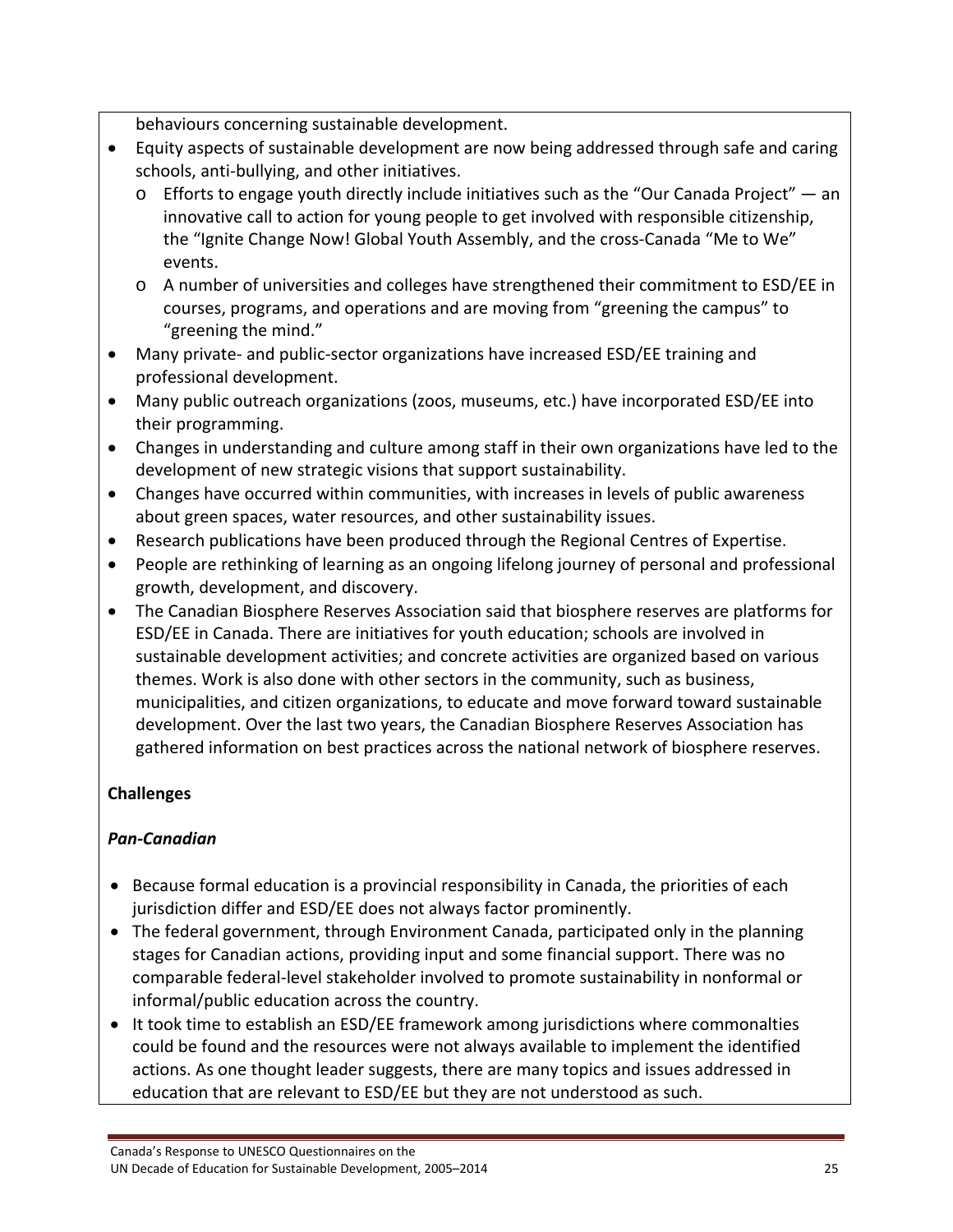Jurisdictions 'have different understandings of ESD/EE.

## *Provinces and territories*

- Some find it challenging to align environmental sustainability objectives with economic prosperity.
- Some face changing priorities, financial constraints, and delays at the department level. In particular, we note competing priorities with increased emphasis on literacy and numeracy issues.
- Some identify that issues of timetabling, crowded curricula, consideration of ESD/EE as an "add‐on" rather than a transformative approach to the curriculum, focus on exams, low collegial support, and lack of resources make it difficult to implementation ESD/EE at the classroom level.
- Some notice a lack of teachers trained for ESD/EE implementation, both in-service and preservice. Faculties of education point to mandated course content that makes it a challenge to integrate ESD/EE into pre‐service curricula. The autonomous nature of faculty members to decide whether they will integrate ESD/EE into their course content is another issue.
- Some see also a lack of channels for communicating and celebrating success in implementation.

## *Stakeholders and workshop participants*

- There remains a significant gap in including First Nations/indigenous peoples in ESD/EE across Canada. In Canada, education for First Nations is supported at the federal level, but with ESD/EE considered a provincial jurisdiction, there has been no support for First Nations in ESD/EE activities.
- Shifting entrenched cultures within the education system can take time. Political will is absent in a number of jurisdictions — locally, many teachers and schools are not yet on board. Even with the increase in multistakeholder approaches, there is still no accessible, transparent process that allows the broader community to engage with the formal education system as a whole across the country.
- In Canada, not having a national ministry of education makes simple tasks more complicated; on the other hand, the provincial structure ensures that ESD/EE can be presented in a way that respects regional perspectives and challenges.
- Budget mechanisms can work against making operational changes: in school divisions, operating budgets and capital budgets are separate which does not allow money to be saved in one place (for example, from increased energy efficiency) and directed to support innovation in another.
- Challenges in influencing young people and in informal/public awareness include apathy, lack of trust in political and government institutions, competing influences, particularly with media messages promoting nonsustainable behaviours (transportation, consumption, etc.). Nevertheless, stakeholders have observed changes taking place, particularly where young people can become directly involved in action projects.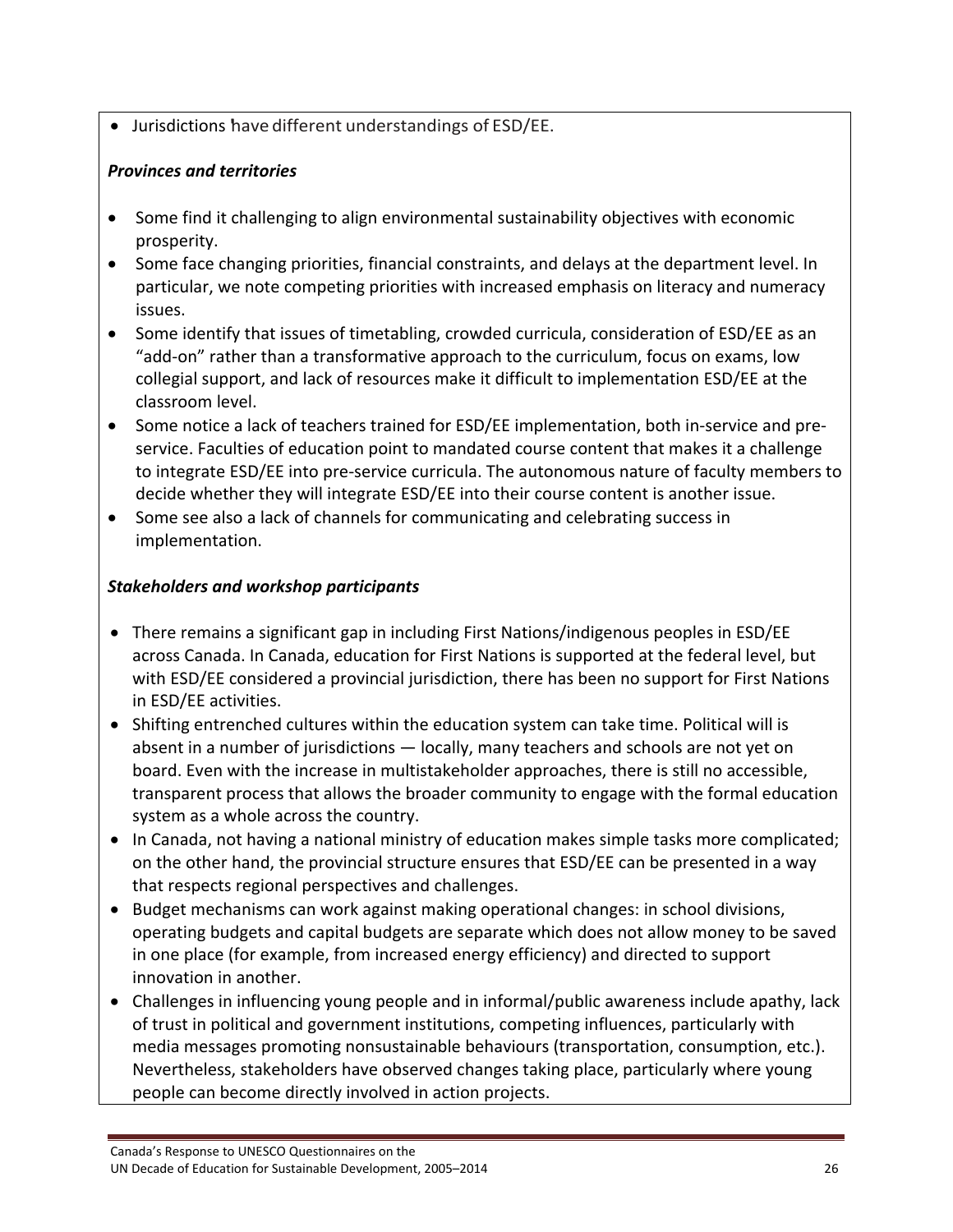- Challenges for ESD/EE infusion in higher education include financial constraints, human resources, lack of mechanisms for knowledge sharing and networking, and constraints within the academic environment
- Major challenges remain with respect to coordinating the wide range of ESD/EE-related activities across the country and internationally.

## **Lessons Learned**

## *Pan‐Canadian*

- Although the CMEC ESDWG uses the term *ESD*, it was important for jurisdictions to retain their own existing terminology (e.g., environmental education, green schools, global citizenship, etc.) rather than adopt the phrase *ESD* unilaterally. By supporting this approach, jurisdictions could best suit the needs of their respective audiences. The approach also encourages jurisdictions to see themselves as part of the dialogue regardless of the language they use.
- Members of the CMEC ESDWG feel it's important to recognize that jurisdictions have different understandings of ESD/EE and jurisdictions need to proceed at their own pace.
- ESD needs to be communicated as an overarching theme for quality education and twentyfirst-century learning that supports and embraces the existing priorities that jurisdictions are currently dealing with.
- Further benchmarks, developed collaboratively with provinces and territories, may be considered to assess whether, on a pan‐Canadian level, our ESD/EE efforts are making a difference.
- Identifying ESD/EE in K-12 education as the priority area for the CMEC ESDWG allowed for a more strategic focus but it also led to the perception that ESD/EE is the sole responsibility of the K‐12 ministries of education, which made it more difficult to monitor and report on ESD/EE in advanced education as well as in the areas of public awareness, training, and capacity building. Note that it is not in most ministries' mandates to monitor and report the ESD/EE policies of postsecondary institutions due to their autonomy over their education programming.

# *Provinces and territories*

*Lessons provided by individual provinces include the following:*

- ESD/EE requires consultation on systemic and systematic change: "It is important to emphasize a system‐wide approach from early learning to postsecondary, across governmental and nongovernmental organizations" (BC). "Steady comprehensive approaches can be well received" across the education system (Ontario).
- K-12 leadership within the education system is necessary to sustain efforts and ensure ESD/EE objectives are implemented across the curriculum — "ESD must extend past the science curriculum to become a general, cross‐curricular skill" (New Brunswick). Manitoba noted that once the department of education sent signals to school divisions that ESD/EE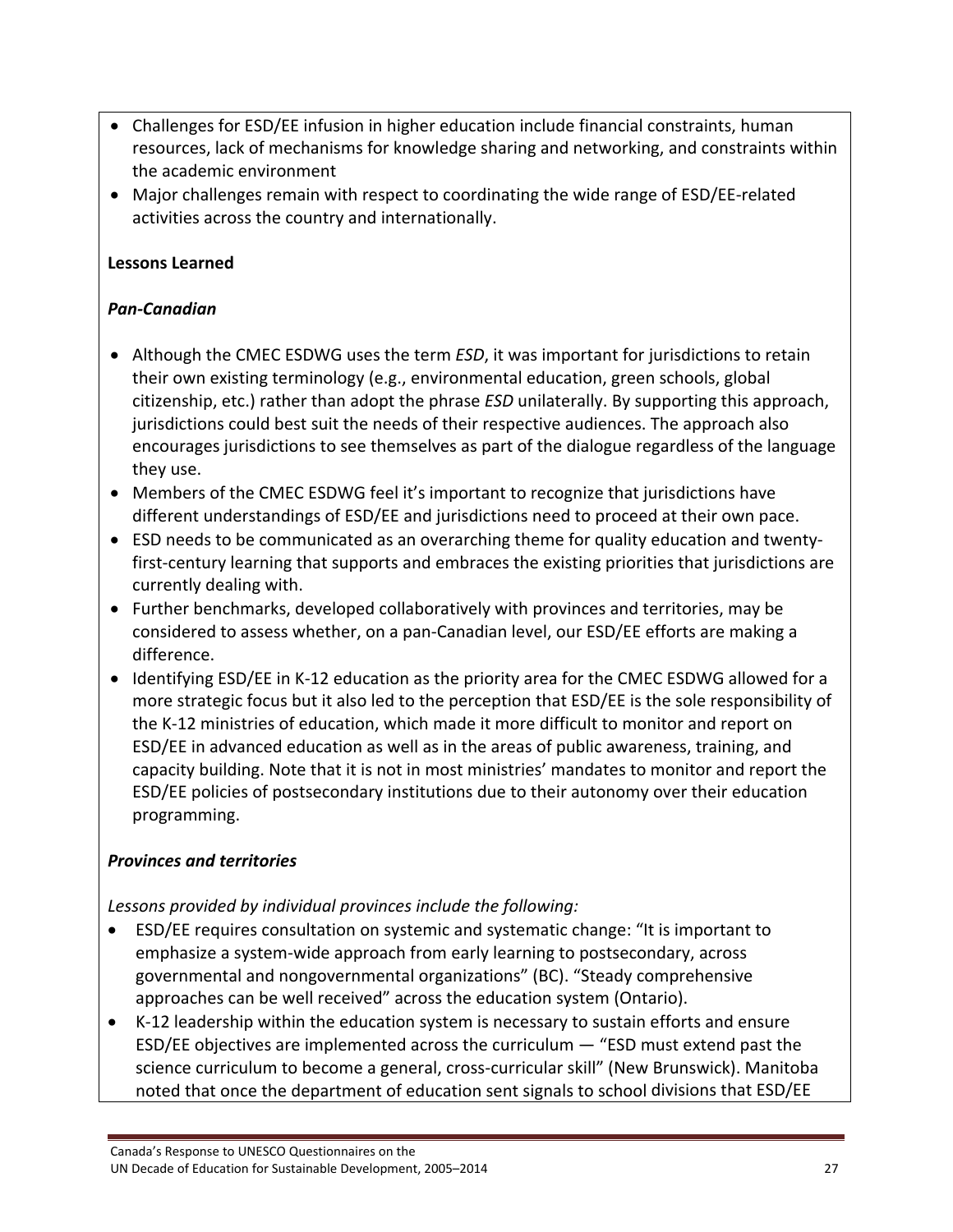was important, school divisions felt safer to act in more public ways and ramp up their whole‐school approaches.

- There is a need for greater consensus on terminology, but "it is also important to develop tools based on the terminology used by the school system, in order to help link ESD and classroom practices" (Quebec).
- For implementation to be successful, many provinces and territories should consider providing professional development and networking for senior education officials/administrators and teachers along with partnerships with other organizations, including academic centres, other government departments, NGOs, communities, private‐ sector supporters, and the schools themselves.
- There is a need for increased flexibility in school timetables, course design, and course and program choice, along with more outdoor learning experiences incorporated within the school curriculum.
- There is a need to identify benchmarks that measure whether ESD/EE efforts are making a difference. Although there is considerable anecdotal information available, the reach and impact of ESD/EE efforts should be tracked through both quantitative and qualitative data.

# *Stakeholders and workshop participants*

- Leadership at the provincial department-of-education level combined with political support in other government departments is an important enabling condition for ESD/EE implementation.
- Sustainability objectives should be better aligned between government departments, with particular attention paid to the intersection of education and training and the need for new skills for greening economies.
- While environment and social justice pillars are now being addressed in formal education, economics is still not really being considered.
- More attention is needed to how people learn, not just what they learn.

# **3. Rating the impact of the DESD in your country**

### **How would you rate the impact of the DESD in helping:**

- **boost advocacy efforts for ESD in your province?** *Mark one.*
- □ Very helpful Helpful □ Somewhat helpful □ Not helpful
- **stimulate changes related to educational practices in your province?** *Mark one.*
- □ Very helpful □ Helpful Somewhat helpful □ Not helpful
- **stimulate changes related to sustainability practices in your province?** *Mark one.*
- □ Very helpful □ Helpful Somewhat helpful □ Not helpful

### *Canadian report: Note that this is an average of responses from the provinces and territories.*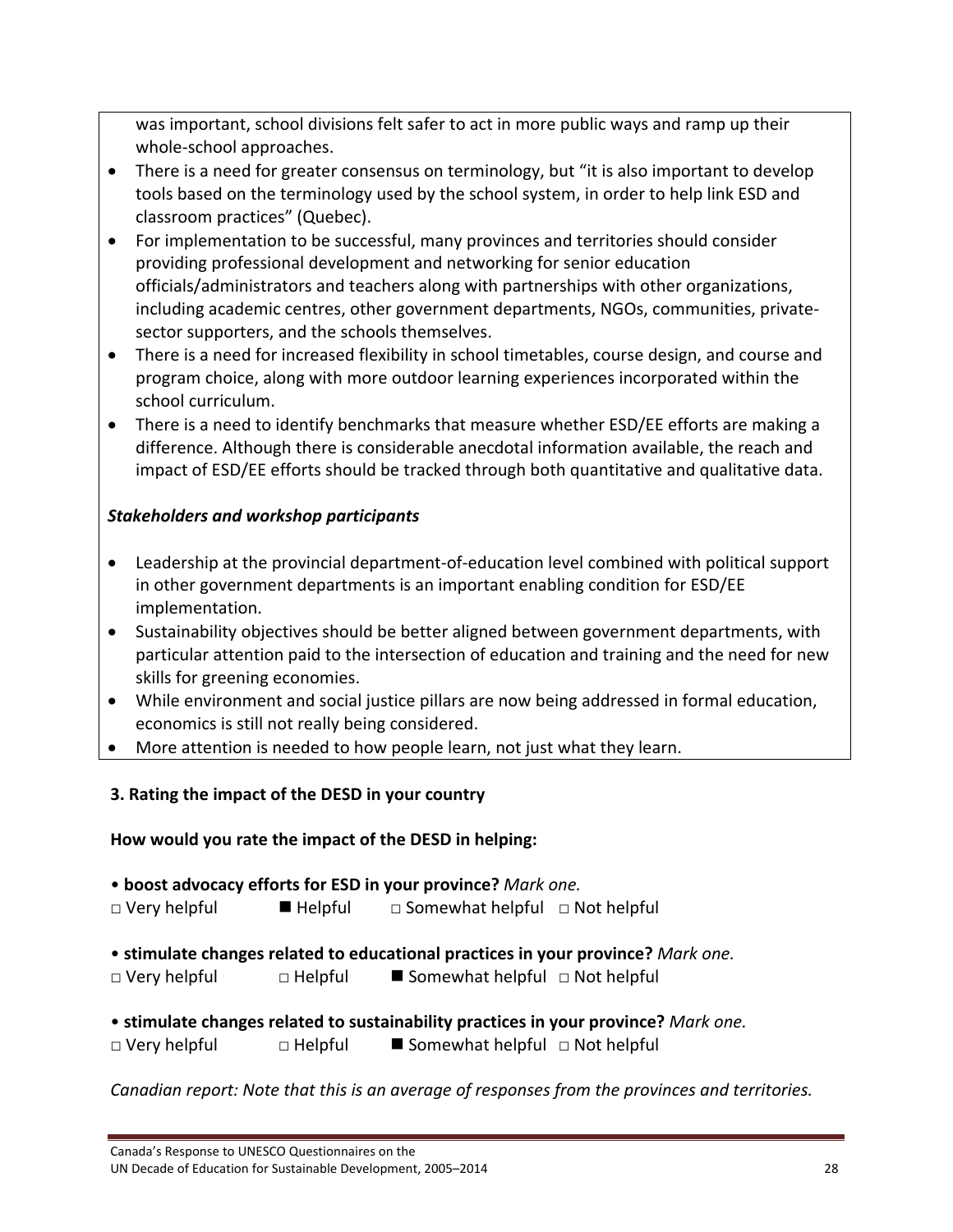#### *Comments*

All provincial jurisdictions agreed that the UN decade was instrumental in raising awareness on ESD, and that the DESD has helped, at least to some degree, to stimulate changes in education practices.

This view was reinforced by workshop participants and key informants who suggest that, while work would have continued, efforts would have been in isolation and would not have had the benefit of the cross‐jurisdictional, multistakeholder engagement that the DESD fostered in Canada. It kept attention focused on ESD/EE, provided the language necessary to generate political

Canada‐wide, there are very few far‐reaching initiatives. Clearly, our leaders are still focused on the economy, to the detriment of health and the environment. —Stakeholder submission

support, provided the support for important research and capacity building, and stimulated new networks and partnerships.

Some respondents were less convinced that the DESD helped to change practices necessary for sustainability across the country, and several chose not to even attempt to gauge the decade's impact on sustainability itself. Workshop and key informants' contributions point to the difficulty of measuring the DESD's impact on sustainable development, especially given the length of time that will pass between the introduction of ESD/EE to children and whether and how they will advance a more sustainable world as adults. More research is needed to connect ESD/EE with actual changes in behaviours and actions that contribute to sustainability.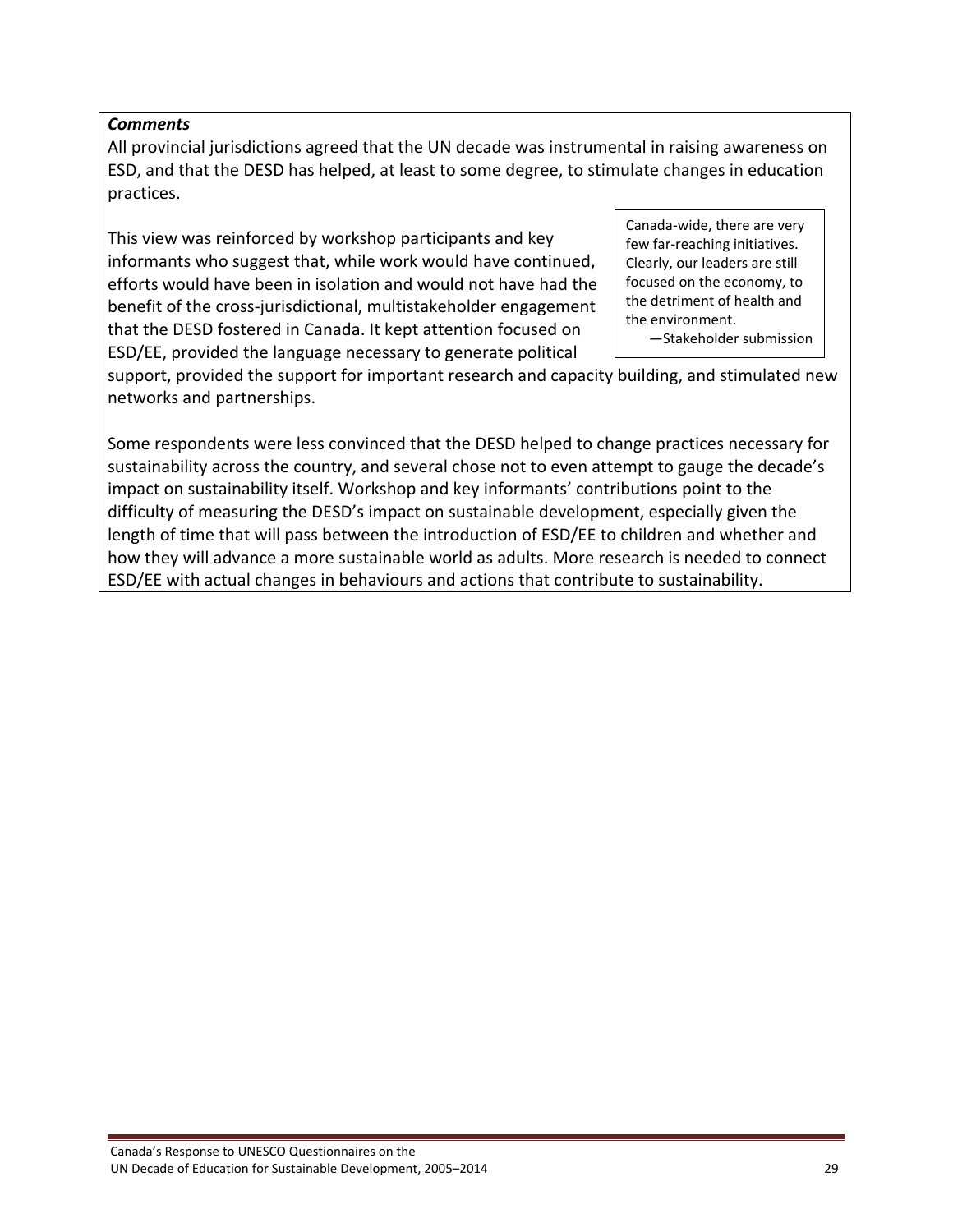# **SECTION 2. Reorienting Education to Build a Better Future for All9 : "How does ESD reinforce quality education?"**

**4. How does ESD reinforce quality education in your country?** *Please include quantitative and qualitative data where possible.*

UNESCO suggests that ESD can contribute to and reinforce the delivery of quality education. According to the Dakar Framework for Action, adopted at the World Education Forum in Dakar, Senegal, April 26‐28, 2000, quality education satisfies "basic learning needs, and enriches the lives of learners and their overall experience of living." The Dakar Framework therefore calls for: "improving all aspects of the quality of education and ensuring excellence of all so that recognized and measurable learning outcomes are achieved by all, especially in literacy, numeracy and essential life skills."<sup>10</sup>

Quality education includes a relevant curriculum; accurate assessment of learning outcomes (including knowledge, skills, attitudes, and values); active learning techniques; an encouraging, healthy, and safe learning environment; and an engagement with the surrounding local communities and respect for cultures.

In responding to UNESCO's inquiry, "How does ESD reinforce quality education?" Canadian provinces suggest that their approaches to EE and ESD align with and reinforce quality education objectives, including both content and approach to learning, as well as access to education (Aboriginal peoples, girls, and so forth). Several provinces highlighted how ESD/EE contributes to the following quality education objectives, through:

- *The retention of students*. In Quebec, the annual drop-out rate (i.e., the proportion of students leaving the system with no diploma or qualification) in the general, secondary non‐adult system was 17.4 per cent in 2009‐2010, down 1 per cent over the prior year (18.4% in 2008‐2009). The annual rate decreased again in 2010‐2011 to 16.2 per cent.
- *The extension of learning outcomes beyond literacy and numeracy to address life skills.* Manitoba emphasizes that "ESD/EE allows students to take authentic action … knowing that they are learning and shaping their future. ESD/EE is far more than teaching knowledge and principles related to sustainability. ESD/EE helps prepare our students for a sustainable future by ensuring that they are environmentally responsible, globally aware, economically astute, socially responsible, and technologically proficient citizens who are capable of coping with the emerging challenges and opportunities we are facing now and will continue to face in the future." Quebec states that "cross-curricular

<sup>&</sup>lt;sup>9</sup>"The process of "Reorienting education" encompasses the inclusion of ESD/EE considerations in "every aspect of education including planning, policy development, program implementation, finance, curriculum, teaching, learning, assessment, administration" (http://unesdoc.unesco.org/images/0021/002166/216606e.pdf; accessed 13 February 2013.)<br><sup>10</sup> *The Dakar framework for action,* http://www.unesco.org/education/wef/en-conf/dakframeng.shtm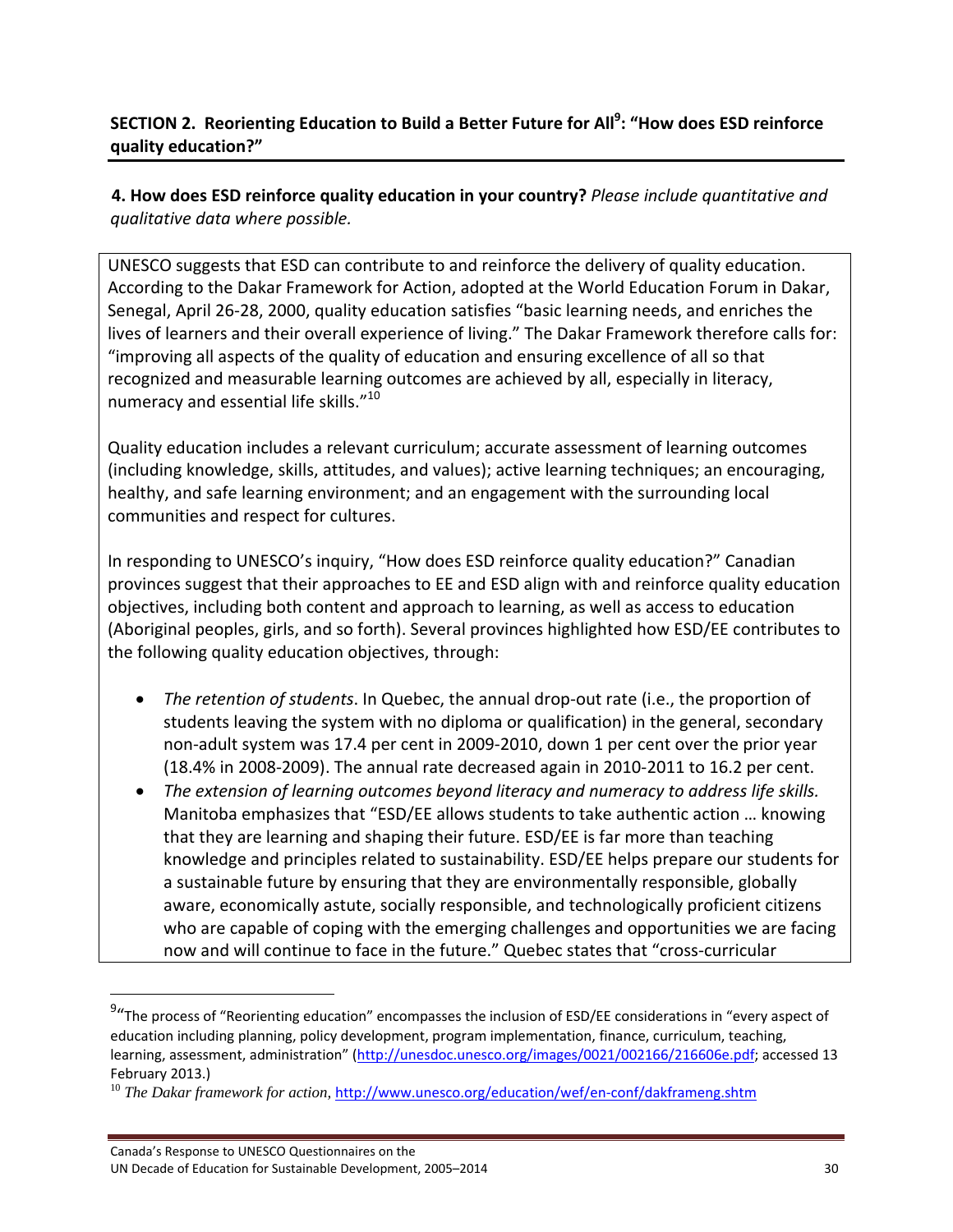competencies address the challenges that students will face in a number of aspects of their lives and are therefore associated with sustainable development and involve important issues for individuals and communities. Cross‐curricular competencies should therefore be the educational focus in any learning and assessment situation. " Newfoundland and Labrador notes that many of the ESD‐related skills that students should develop before leaving the K‐12 system are similar to those they currently aim to develop "in an effort to address the need for 21st‐century learning… e.g., collaboration, communication, creative thinking, and critical thinking."

- *Reinforcing the importance of active learning techniques*. Environmental education reinforces the quality of education in Ontario through its systems‐thinking approach to the knowledge and skills students need. Nova Scotia, British Columbia, and PEI likewise highlight the importance of inquiry-based and action-oriented learning, problem solving, and modelling within the community, through which students and teachers can make connections to their lives.
- *Attention given to community embeddedness and cultural awareness*. Alberta's education system now seeks to encourage students to see beyond their own self‐ interests and to actively contribute to the economic growth and sociocultural strength of their communities while minimizing their environmental impacts. In Manitoba, schools are reinforcing "place‐based pedagogy" so that students' actions and behaviours model good citizenship and respect for cultural differences while encompassing ecological literacy. BC notes in particular the integration of Aboriginal world views and knowledge in the curriculum.

To further understand how ESD/EE contributes to quality education, workshop participants emphasized the need for more research and better indicators, as well as clear priorities and strategies.

### **5. How has the state of ESD changed since 2005 in different areas of education?**

*In the tables below, please provide a realistic estimation of the state of ESD in education as it was in 2005 and as it is today, according to the following scale:* 

1. ESD has not been included.

3. ESD is in progress.

5. ESD has been completely integrated.

*Use the space below the table to comment on your choice, explaining causes or evidence associated with this change.*

**Canadian report**: Note that estimations we provided are an average of responses from the provinces and stakeholders.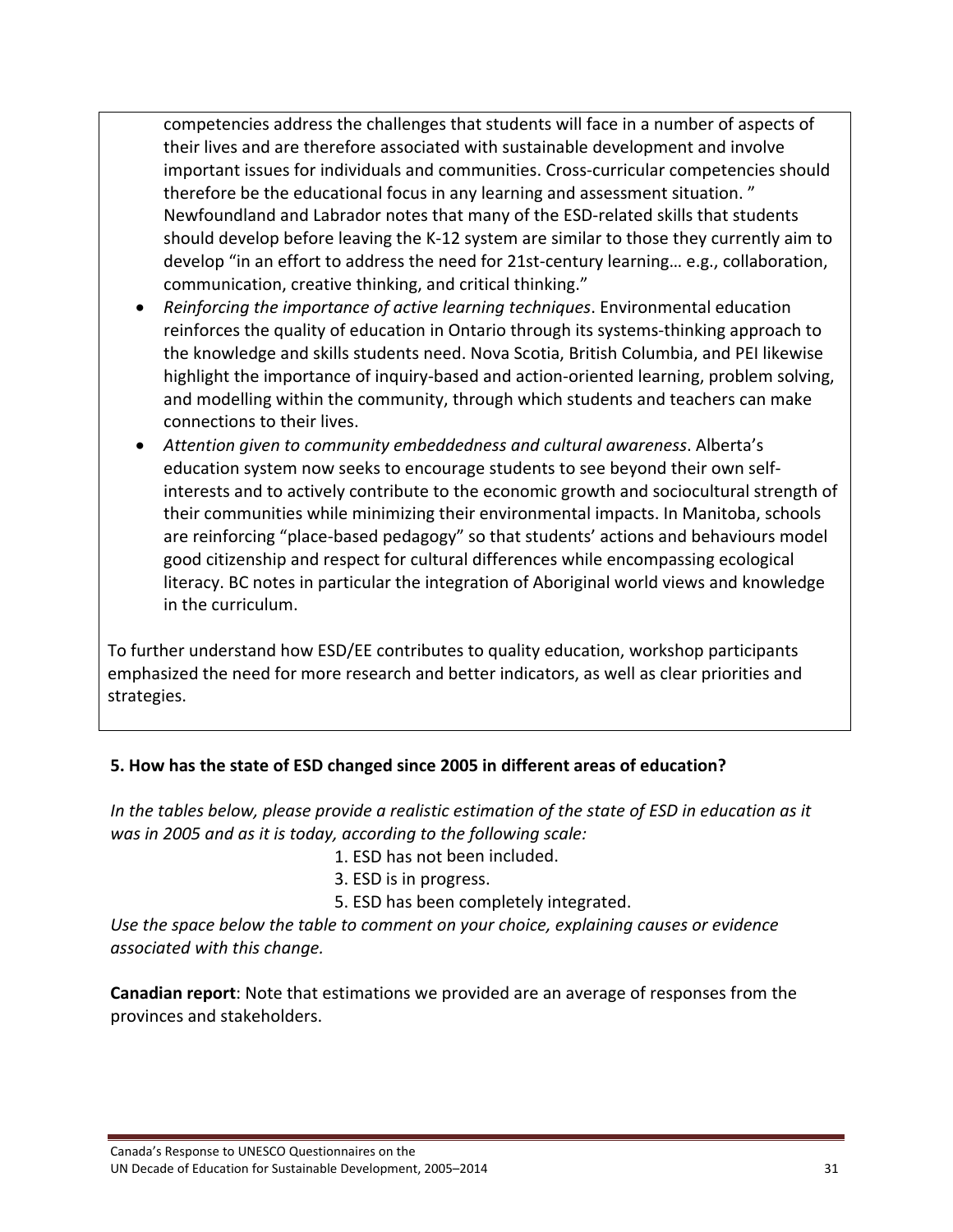#### **Overview of comments**

There is a consistent view among those reporting that there has been important progress in all forms of education but there is still considerable work to be done. The rating scale's averaged results suggest that from a pan‐Canadian perspective, ESD/EE has not been fully integrated into any of the forms of education yet, but ESD/EE has nevertheless advanced from 2005, and is well in progress in most forms (see chart 5).

In particular, the provinces' official reports reveal a majority view that there has been real progress on ESD/EE in formal education — from Early Childhood Education and Care (ECEC) through to teacher education. The four provinces that reported on advanced education suggested real gains in that area as well. In over two‐thirds of the jurisdictions, work was already initiated on primary and secondary education prior to the start of the decade and there are important steps toward progress on ESD/EE. Although three of the ten provinces had no efforts underway in 2005 to integrate ESD/EE into primary education, they have now moved toward doing so. Likewise two provinces have advanced from no action to progress on secondary education during the DESD. Moves to address ESD/EE in Early Childhood Education and Care and in technical/vocational education and training have also proven fruitful in several jurisdictions, whereas no efforts were underway prior to 2005. One jurisdiction (New Brunswick) reports that ESD/EE has been fully integrated into ECEC (see charts 6 and 7).

It is more difficult to determine with confidence that there has been progress on nonformal education, capacity building, and public education. Many respondents in both the provinces and stakeholder‐response groups considered these areas outside of their mandate and were unable to comment, and a number of respondents were unclear about the distinctions among these types of education. Further, the lack of private‐sector respondents in the survey population affects in particular the findings' reliability on nonformal education, training, and capacity building. While the averaged results suggest that the most progress has taken place within nonformal education and public awareness during the DESD, the low numbers of stakeholders reporting suggest a cautious approach to any analysis of these data.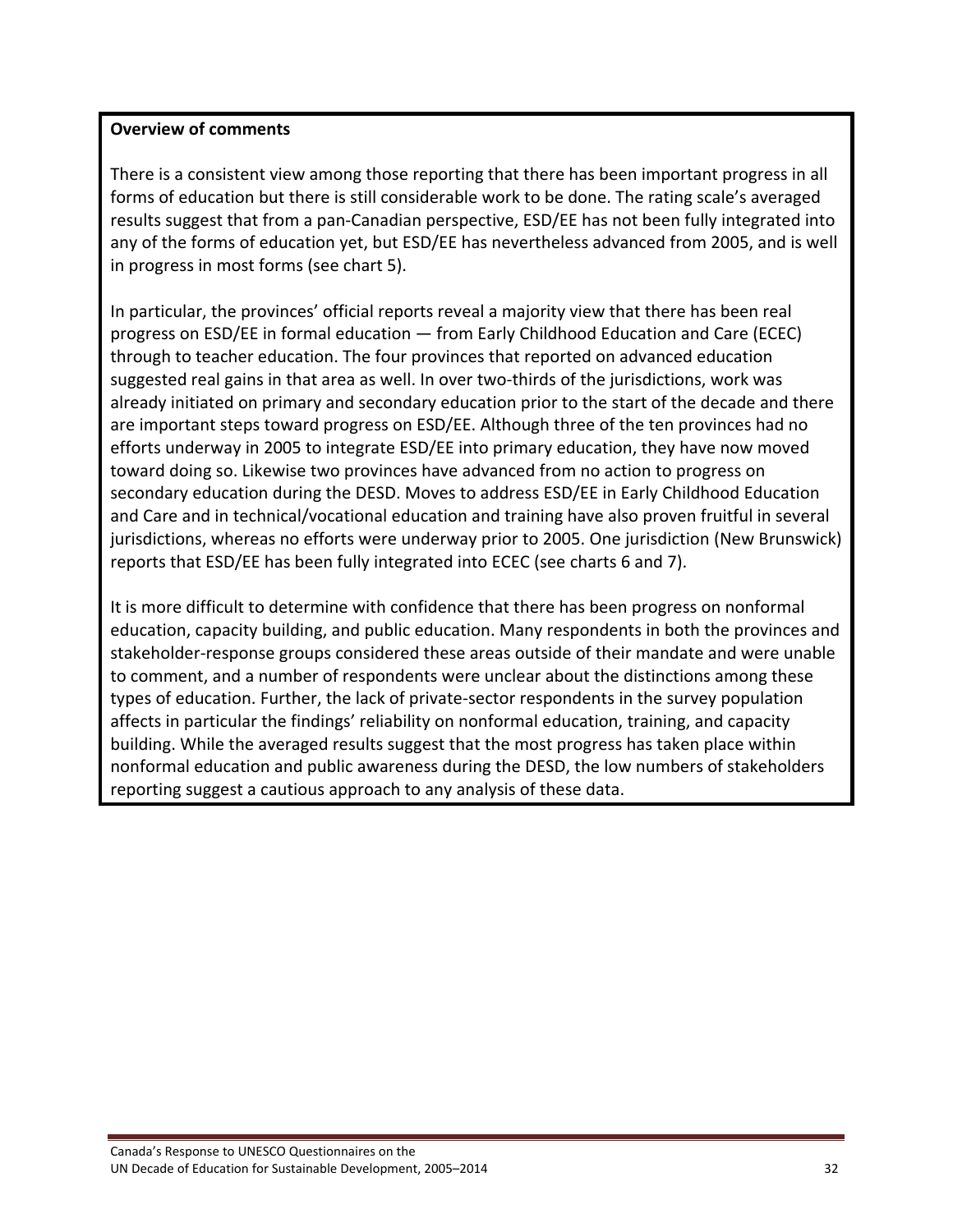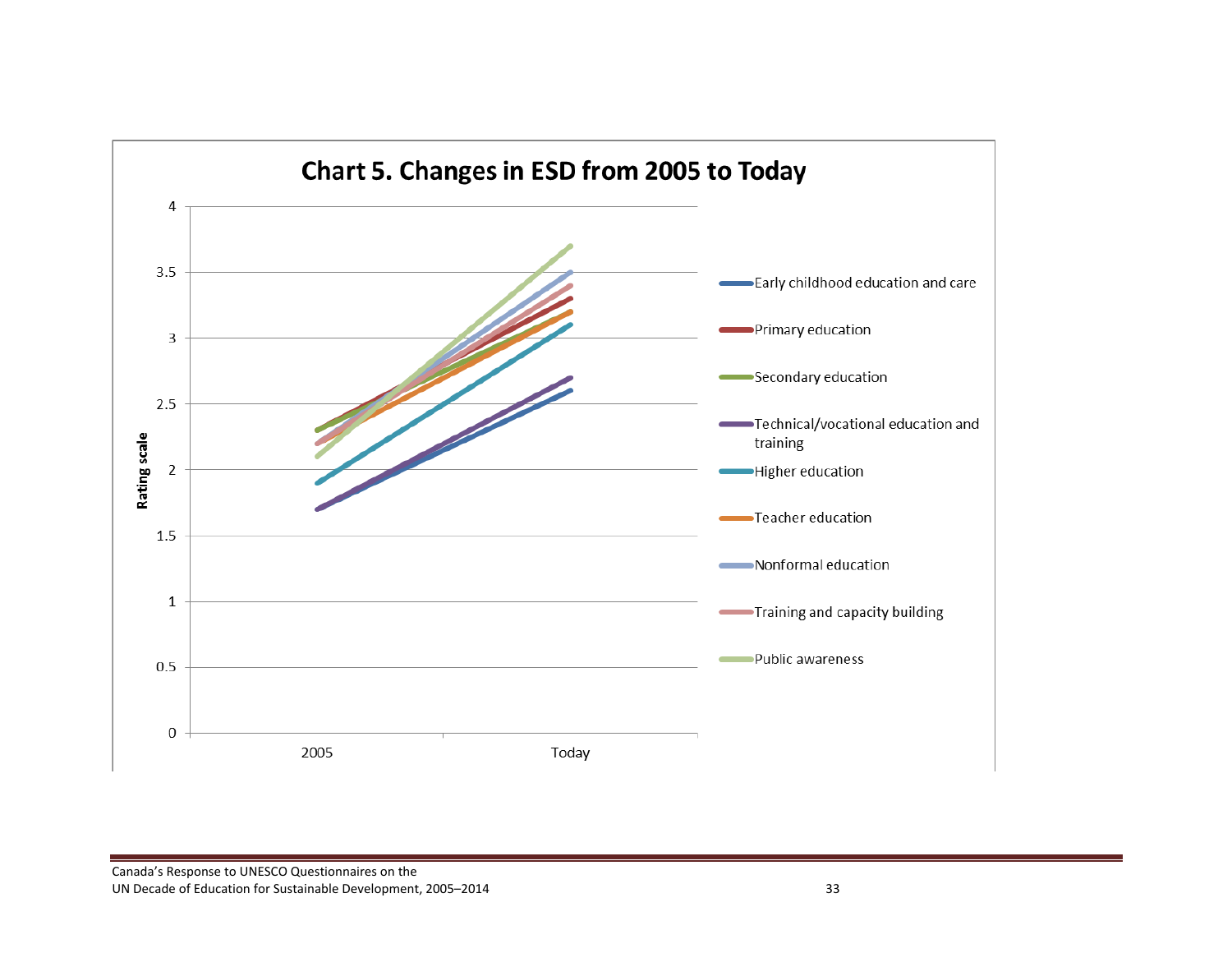

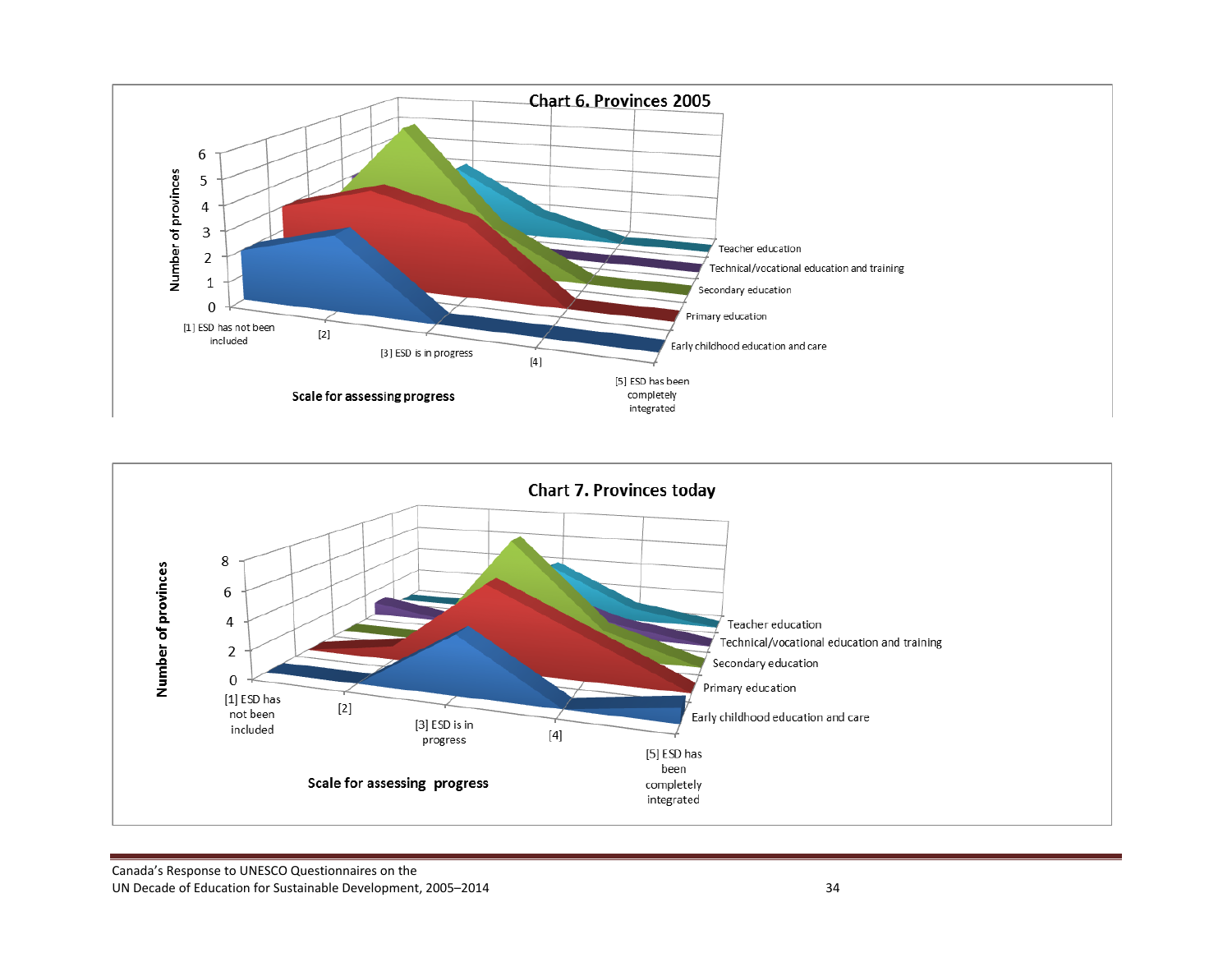| 5a. Early Childhood Education and Care (ECEC) | 2005  |  |  |  |
|-----------------------------------------------|-------|--|--|--|
|                                               | todav |  |  |  |

Note: Respondents indicated, using a five-point scale, whether 1. ESD has not been included; 3. ESD is in *progress; 5. ESD has been completely integrated. The average of responses from the provinces and stakeholders was 1.7 in 2005 and 2.6 in 2013.* 

#### *Comments*

ECEC in general is growing in importance for some jurisdictions, with ECEC noted as the top educational priority for two of the ten provinces. Several provinces noted efforts to launch new frameworks and curriculum to support ECEC:

- The New Brunswick Early Learning and Child Care Curriculum, promoting an experientialbased approach to learning, recognizes the unique cultural and linguistic identities of all children.
- The development of the Alberta Early Learning Curriculum Framework, combined with efforts across a number of ministries, integrates Early Learning and Care activities.
- The British Columbia Early Learning Framework describes the vision, pedagogical principles, and key areas of learning for children birth to five years (before school entry).

| . Primary Education<br>5b. F |  | 2005 | -   | - |          | $\overline{a}$ | - |        |   |   |
|------------------------------|--|------|-----|---|----------|----------------|---|--------|---|---|
|                              |  |      |     |   | today    | -              | - | -<br>ے |   | - |
|                              |  |      | $-$ |   | .<br>. . |                | . |        | . |   |

Note: The average of responses from the provinces and stakeholders was 2.3 in 2005 and 3.3 in 2013.

#### *See comments below, under Secondary Education*

| <b>5c. Secondary Education</b> | 2005  | -- |   | - |  |
|--------------------------------|-------|----|---|---|--|
|                                | today | -- | - |   |  |

Note: The average of responses from the provinces and stakeholders was 2.3 in 2005 and 3.2 in 2013.

### *Comments on Primary and Secondary Education*

While ESD/EE is a stated priority for only one provincial education department, most of the provincial priorities for education align with quality education. (Many suggest that ESD/EE contributes to quality education). Provinces highlight their mandates for creating effective learning environments, ensuring student achievement, addressing literacy and numeracy skills, and improving completion rates.

ESD‐related learning outcomes are embedded throughout the K‐7 [and] 8‐12 curriculum in many subjects and grades. Because the learning outcomes are mandated, all BC students experience ESD. —BC Ministry of Education

Several provinces noted that ESD/EE learning outcomes are embedded in primary and secondary education curricula and curriculum policy, and learning resources are provided for teachers. As one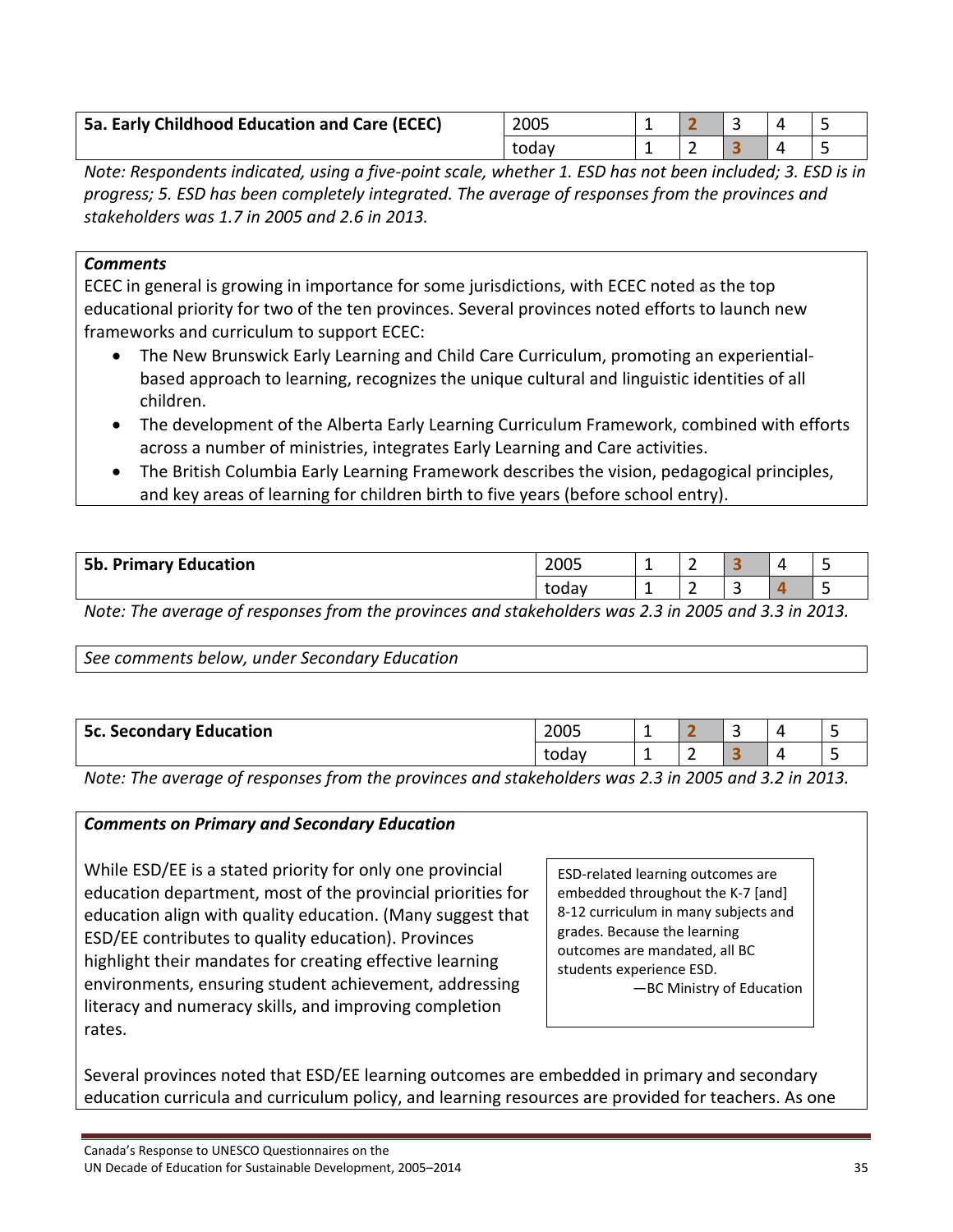province commented, "integration [of ESD/EE] continues to be a priority as curricula are renewed."

Learning for a Sustainable Future and other stakeholders commented on their priorities and support for the K-12 sector, along with specific partnership and project initiatives that engage students and support ESD/EE implementation in the schools. They are also creating an enabling environment by working with school district leaders and students.

| <b>5d. Technical/Vocational Education and Training (TVET)</b> | 2005  |  |  |  |
|---------------------------------------------------------------|-------|--|--|--|
|                                                               | todav |  |  |  |
|                                                               |       |  |  |  |

Note: The average of responses from the provinces and stakeholders was 1.7 in 2005 and 2.7 in 2013.

### *Comments*

Six of the ten provinces reported on their general priorities for TVET, noting the need to address skills development, the supply of a trained workforce to meet market demand, and in particular to meet the demands of a green economy and expand programming for Aboriginal and more remote populations.

Only half of the provinces provided a progress rating on ESD/EE in TVET, with three of those reporting that ESD/EE was not included in TVET in 2005. But, as of today, at least four suggest that ESD/EE is in progress or well advanced. Several provinces reflected on TVET at the postsecondary level. Across Canada, as both Ontario and Saskatchewan noted, postsecondary institutions have autonomy in academic matters. Because curriculum and program content are the purview of the institutions, ESD/EE is driven at the individual faculty and institutional level. In British Columbia, Manitoba, and elsewhere, new initiatives are underway at technical colleges and other postsecondary institutions that support ESD, providing training in new sustainable building technologies, renewable energies, and so forth. But as one stakeholder commented, "not all [students in technical programs] receive sustainability education. In particular, apprenticeship training and very short programs do not include specific ESD."

How ESD/EE is integrated within TVET programs in secondary education, and the follow‐through to postsecondary technical training and apprenticeships within the trades, requires further investigation across Canada. Research commissioned by Manitoba Education in 2012 noted the following:

- Manitoba has commissioned the development of new curriculum incorporating ESD/EE into a number of technical/vocational subject areas in secondary education.
- British Columbia has developed ESD projects and initiatives for TVET, but does not yet have a provincial strategy specifically for ESD in TVET.
- In Alberta, sustainability is mainstreamed into the natural resources cluster of the Career and Technology Studies senior high‐school program, but is not yet mainstreamed in other relevant clusters such as trades, manufacturing, and transportation.
- The Yukon Department of Education's 2011–2016 strategic plan emphasizes the need to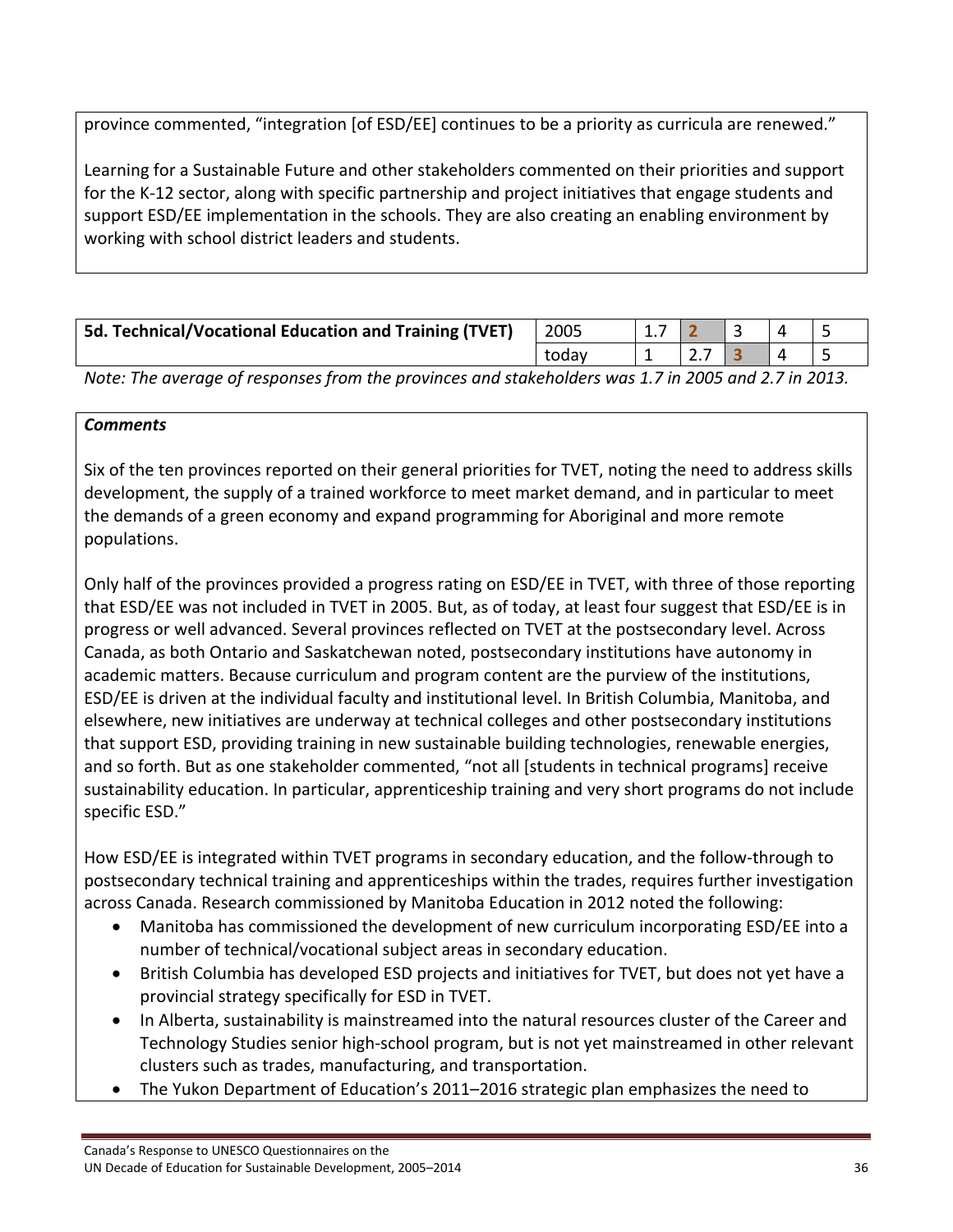review and adjust vocational and apprenticeship courses "to ensure that Yukon workers have the knowledge and skills to succeed in the 21<sup>st</sup> century green economy."<sup>11</sup>

Nongovernmental organizations and academic centres such as the Regional Centre of Expertise in Saskatchewan are working with the technical institutes in their provinces to incorporate ESD/EE into missions and curricula. Nevertheless, ESD/EE is an area for further attention beyond 2014.

| <b>5e. Higher Education</b> | 2005  |   |   | 4 |  |
|-----------------------------|-------|---|---|---|--|
|                             | todav | - | ۰ | 4 |  |
|                             |       |   |   |   |  |

Note: The average of responses from the provinces and stakeholders was 1.9 in 2005 and 3.1 in 2013.

#### *Comments*

Of the survey respondents, those provincial departments responsible for advanced education are addressing access to postsecondary education and support for research and innovation, particularly as they might relate to economic development. At the postsecondary level across Canada, ESD/EE has been driven largely at the individual faculty and institutional level. Manitoba points to its recent review of ESD in postsecondary education, observing that most postsecondary institutions are engaged in promising initiatives, although these institutions also know that they have more work to do, and are responding in various ways: preparing new sustainability plans, adopting new standards for sustainability reporting, and/or advancing new programs and course offerings.<sup>12</sup> British Columbia also reports on major initiatives at four of its institutions of higher learning that provide opportunities for sustainability research and implementation on campus and in the surrounding communities.

ESD/EE in higher education in Canada is advancing — as one workshop participant noted, the institutions are moving beyond "greening campuses to greening minds." Key informants point, for example, to business schools now teaching corporate social responsibility. The Association for Canadian Community Colleges notes that 59 of its 130 members have signed on to its Pan‐Canadian Protocol for Sustainability. Thirty‐seven universities and colleges have signed onto the international Talloires Declaration. The Sustainability and Education Policy Network has identified 70 of the 220 institutions of higher education across the country as having defined sustainable development in their policies and notes an increase in the use of the Association for the Advancement of Sustainability in Higher Education (AASHE) Sustainability Tracking, Assessment and Rating System (STARS) reporting systems. Among the stakeholders, NGO and municipal government respondents highlight how they work with faculties of environmental studies to provide materials to support ESD/EE initiatives and mentor and hire students to work on relevant projects and programs. Those stakeholders working in colleges and university centres report on the introduction of new courses, the inclusion of sustainable development beyond the traditional environment and resources disciplines ("Quelques efforts en sociologie, politique et droit, par exemple"), and influencing institutional leadership to address

 <sup>11</sup> Taylor, S.K. & Creech, H., *Technical-vocational education for sustainable development in Manitoba* (Winnipeg: IISD, 2012).

<sup>&</sup>lt;sup>12</sup> Huppé, G.A., Creech, H., & Buckler, C., *Education for sustainable development at Manitoba colleges and universities: Results from an institution-wide survey and president interviews across Manitoba's 11 institutions of higher education* (Winnipeg: IISD, 2013).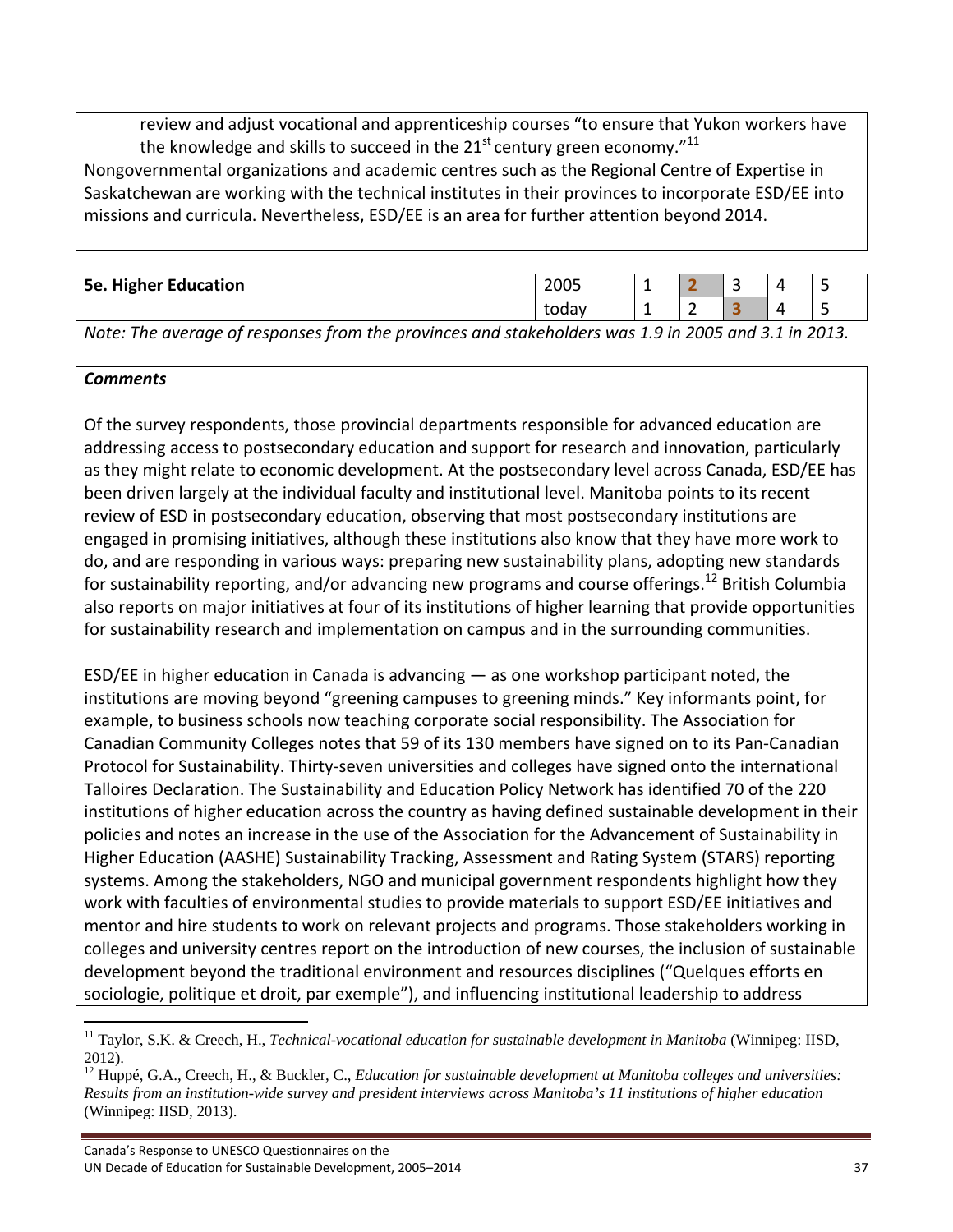ESD/EE from the mission through to curriculum.

| ↵<br>۔<br>$\Delta$ |                                 |  |  |  |      | todav | - | - |  |  |  |
|--------------------|---------------------------------|--|--|--|------|-------|---|---|--|--|--|
|                    |                                 |  |  |  |      |       |   |   |  |  |  |
|                    | 5f.<br><b>Teacher Education</b> |  |  |  | 2005 |       |   | - |  |  |  |

Note: The average of responses from the provinces and stakeholders was 2.2 in 2005 and 3.2 in 2013.

## *Comments*

Provincial respondents to the UNESCO survey reported a total of 58 teacher institutions across the country. However, only two of the provinces (covering 4 of the 58 institutions) suggested that between 75 and 100 per cent of pre‐service teachers have been exposed to ESD/EE, with the remaining respondents unable to report. In part, this is due to postsecondary institutions, which are home to the faculties of education, having autonomy in academic matters.

Four Alberta universities have introduced ESD into their teacher education programs; three of these are new since 2005. —Alberta Education

Thought leaders note that ESD/EE should be considered in the certification of teachers, and that there need to be shifts in hiring practices at the school‐district level to include ESD/EE competencies. In 2012, CMEC conducted a study of how Canadian faculties of education are incorporating ESD/EE into their pre‐service programs, research, and other activities. The study found the following:

- 1. In Canada, there is modest but promising progress toward reorienting teacher education to address education for sustainable development. The majority of the faculties in the study are making efforts toward integrating ESD or ESD-like principles into their pre-service programs.
- 2. Some still see ESD/EE adoption to be primarily an individual faculty member commitment rather than a faculty‐wide response, although the UNDESD has helped to create a legitimate space for dialogue within faculties.
- 3. Drivers and enablers include the intersection of institutional commitments with faculty member awareness and individual champions, as well as partnerships and collaboration with

other departments on campus and with education faculties at other institutions. Key barriers and challenges include communication gaps within faculties, competing interests and priorities within faculties, funding challenges, and lack of professional development opportunities.<sup>13</sup>



<sup>&</sup>lt;sup>13</sup> Swayze, N., Creech, H., Buckler, C., & Alfaro, J. *Education for sustainable development in Canadian faculties of education* (Toronto: CMEC, 2012).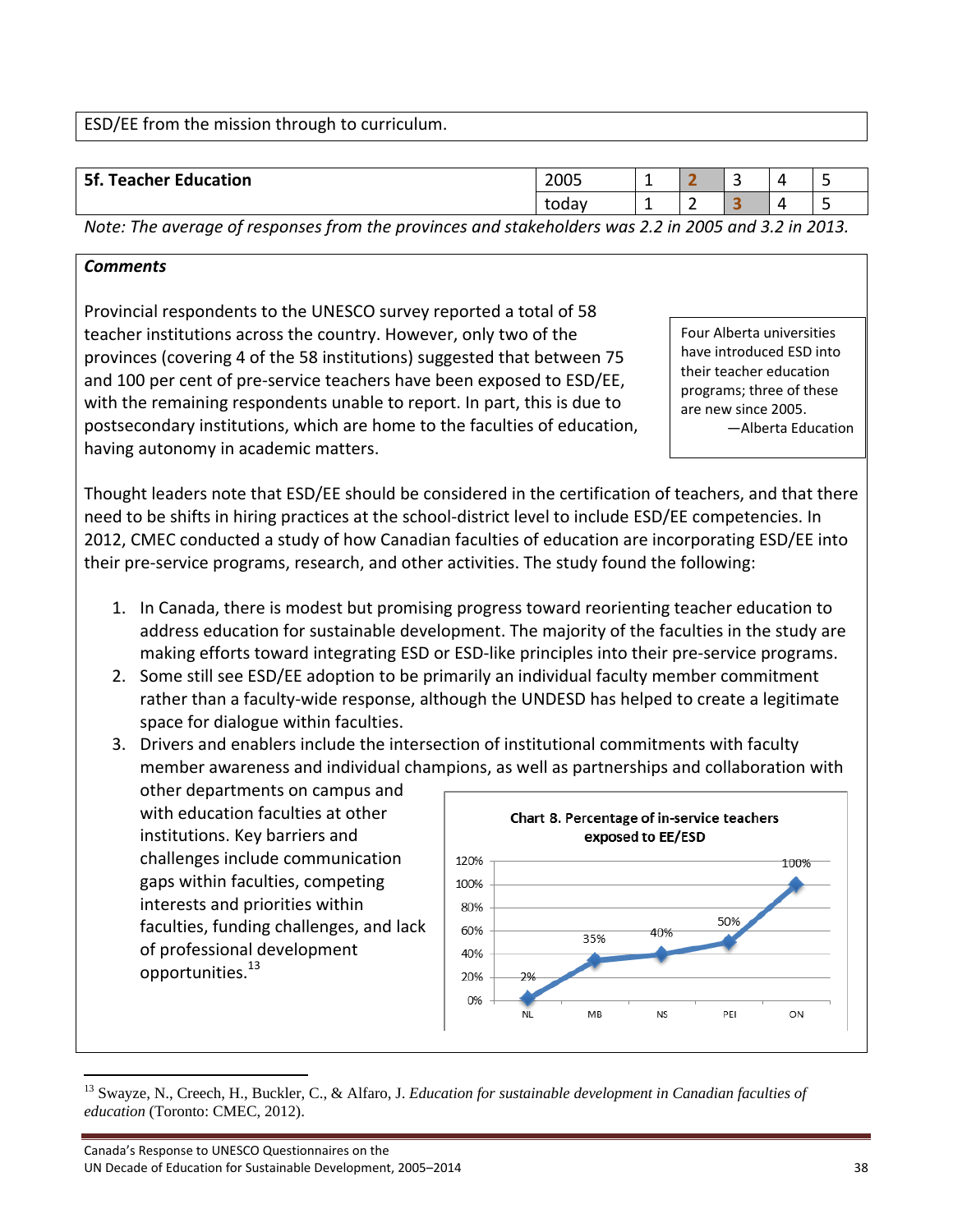As in-service teacher education more directly involves departments of education, five of the ten provinces reported on efforts to prepare teachers for delivering on ESD/EE learning objectives in the classroom (see chart 8). The stakeholder role in teacher education is important as well, with groups such as Saskatchewan's Regional Centre of Expertise, Learning for a Sustainable Future, and others introducing courses and workshops in faculties of education, and working with school boards, schools, and teacher summer camps.

#### **Related to teacher education:**

*Insert number or mark "do not know."*

- I. How many teacher education institutions are there in your country?
	- **58** or □ do not know
- II. Estimate the percentage of in‐service teachers that have been exposed to ESD. ........% or do not know (**varies by province — see data table below)**
- III. Estimate the percentage of pre‐service teachers that have been exposed to ESD.
	- .........% or do not know (**varies by province — see data table below**)

#### *Data Table*

|           | % of in-service teachers exposed to ESD | % of pre-service teachers exposed to ESD |
|-----------|-----------------------------------------|------------------------------------------|
| <b>BC</b> | Do not know                             | Do not know                              |
| AB        | Do not know                             | Do not know                              |
| <b>SK</b> | Do not know                             | 75%                                      |
| <b>MB</b> | 35%                                     | Do not know                              |
| ON        | 100%                                    | Do not know                              |
| QC        | Do not know                             | Do not know                              |
| <b>NB</b> | Do not know                             | Do not know                              |
| <b>NS</b> | 40%                                     | Do not know                              |
| PEI       | 50%                                     | 100%                                     |
| <b>NL</b> | 2%                                      | Do not know                              |

|   | <b>5g. Nonformal Education</b> |  |  | 2005  | - |                                    | ∽<br>- |            |  |
|---|--------------------------------|--|--|-------|---|------------------------------------|--------|------------|--|
|   |                                |  |  | todav | - | -                                  | ۔      |            |  |
| . | $-$                            |  |  |       |   | $\sim$ $\sim$ $\sim$ $\sim$ $\sim$ |        | $10 = 100$ |  |

Note: The average of responses from the provinces and stakeholders was 2.2 in 2005 and 3.5 in 2013.

*See comments under Public Awareness*

| Training and Capacity Building<br>5h. | 2005  |   | $\Delta$ |  |
|---------------------------------------|-------|---|----------|--|
|                                       | today | - | $\Delta$ |  |

Canada's Response to UNESCO Questionnaires on the

UN Decade of Education for Sustainable Development, 2005–2014 **Intervention Contract Contract Contract Contract Contract Contract Contract Contract Contract Contract Contract Contract Contract Contract Contract Contract Co**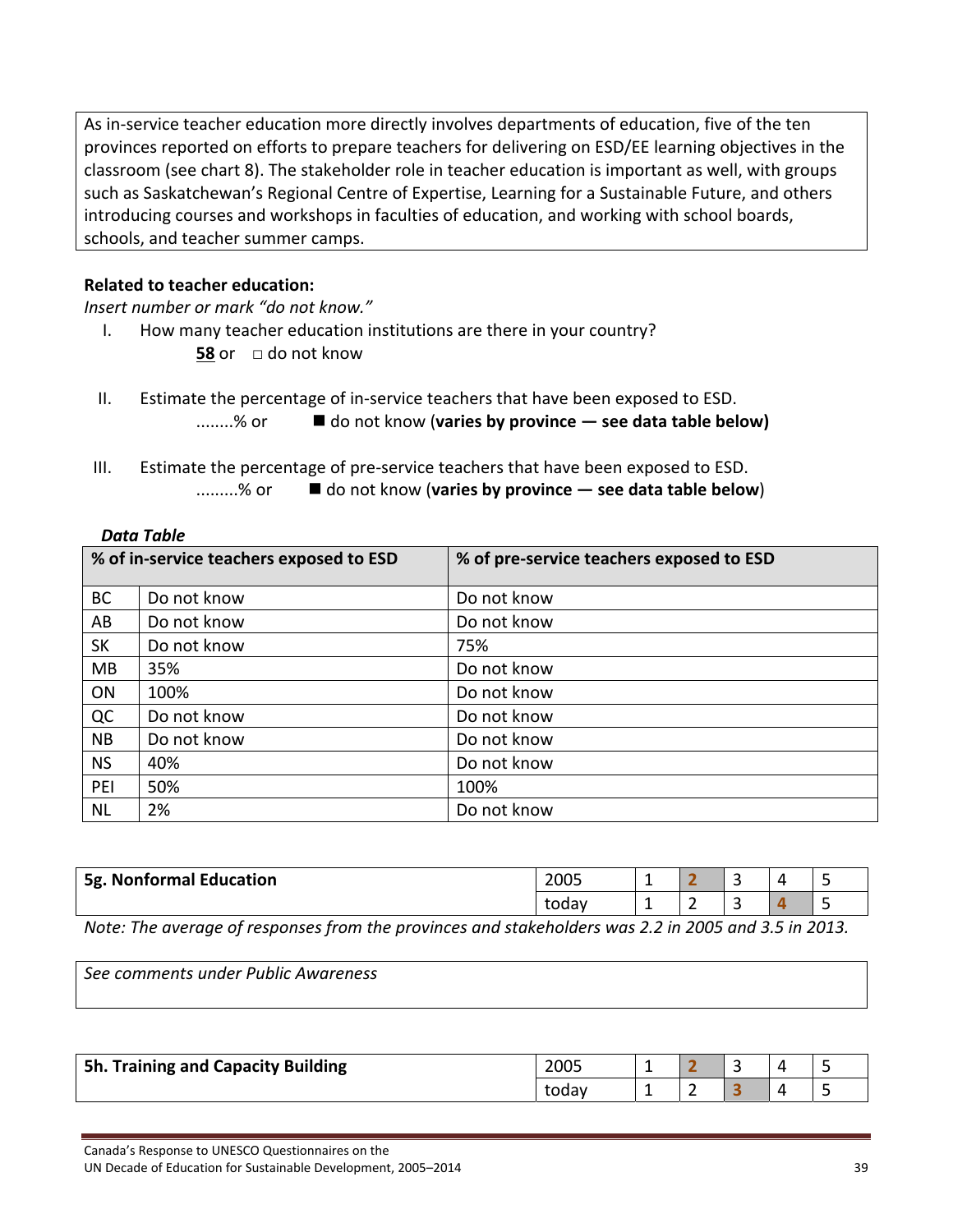## Note: The average of responses from the provinces and stakeholders is 2.2 in 2005 and 3.4 in 2013.

| See comments under Public Awareness |       |               |    |   |      |
|-------------------------------------|-------|---------------|----|---|------|
| <b>5i. Public Awareness</b>         | 2005  |               |    |   |      |
|                                     | todav |               | J. |   |      |
| -<br>. .                            | .     | - - - - - - - |    | . | ---- |

Note: The average of responses from the provinces and stakeholders was 2.1 in 2005 and 3.7 in 2013.

#### *Comments on nonformal education, training and capacity building, and public awareness*

Several provinces point to the role that the provincial ESD/EE working groups and ESD Canada have played in advancing ESD/EE in nonformal education, training, and public awareness. The network, working groups, RCEs, and other university centres have brought professional associations (such as the Association of Professional Engineers and Geoscientists of Saskatchewan) into their activities and have encouraged professional development within organizations such as provincial crown corporations/state enterprises and private‐sector companies.

Individual organizations active in public environmental education and outreach reported on a wide range of initiatives, from xeriscaping, water management, and waste reduction and recycling through to computer challenges and promoting international campaigns such as Earth Hour. ESD/EE experts have pointed to municipal governments as important actors in raising public awareness, and suggest

The waste management board (COGERNO) has representatives in every town where we have a school. The board offers public evening workshops and broadcasts interesting messages on the radio.

—Stakeholder submission

that the private sector in Canada is doing a lot with respect to educating and informing businesses about corporate social responsibility and sustainable development (see, for example, the Excel Partnership, www.excelpartnership.ca). There are acknowledged gaps, however, and thought leaders have recommended that other stakeholders, including other government departments and agencies, should be encouraged to explore ESD/EE in nonformal education, capacity building, and training as a necessary input to building green economies, with particular attention to the education and training needs of small, micro, and medium‐sized enterprises (SMMEs).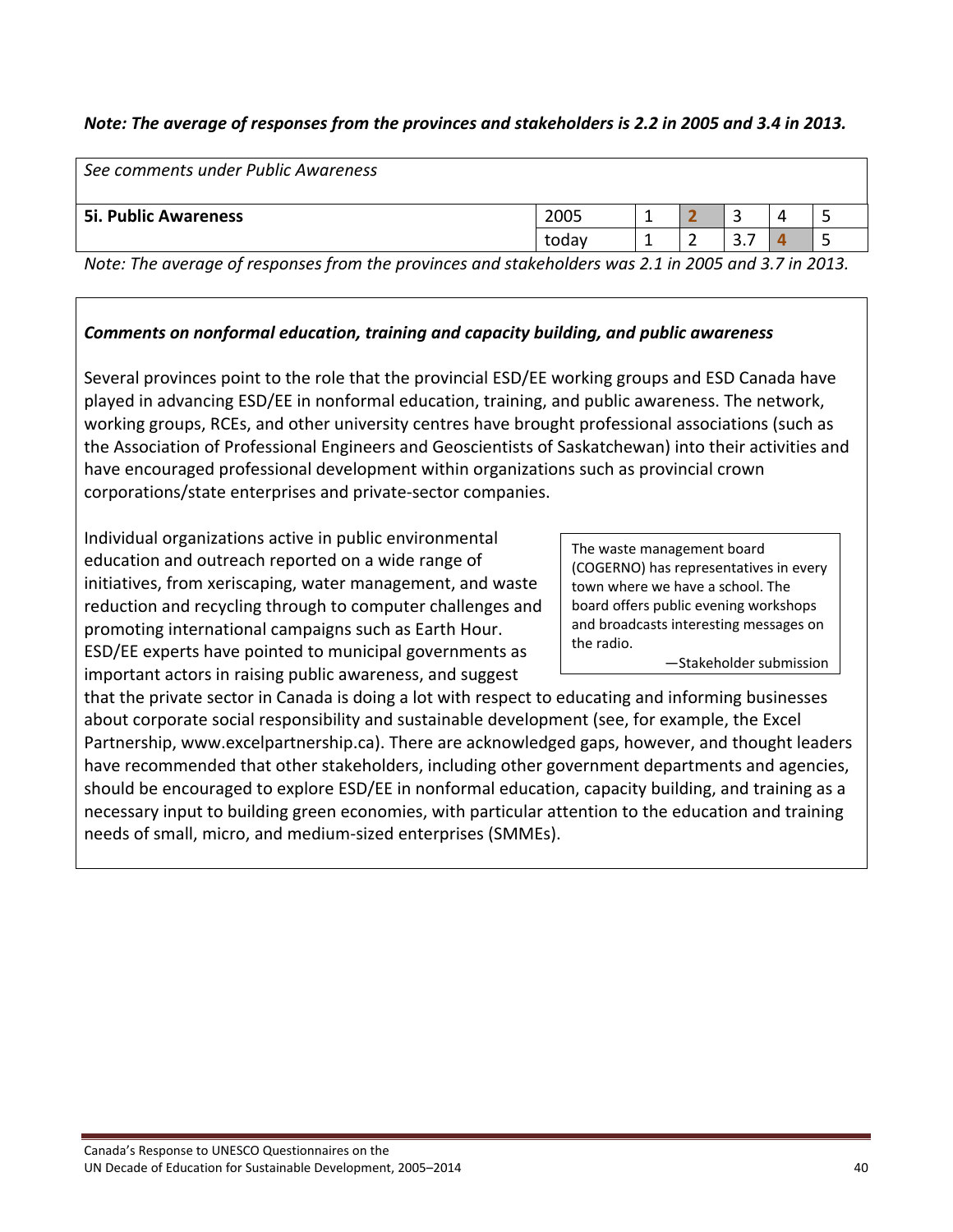## **6. Trends in Learning**

Please check the type(s) of learning that appear to be favoured in the implementation of ESD. *Mark all that apply.*

|   |                                                                    | # respondents |
|---|--------------------------------------------------------------------|---------------|
| П | I do not see any new forms of learning emerge as a result of the   |               |
|   | implementation of ESD                                              |               |
| V | Discovery learning (learning by discovery and exploration)         | 26            |
| V | Transmissive learning (instruction, transfer of knowledge)         | 18            |
| V | Participatory/collaborative learning (group learning)              | 29            |
| V | Problem-based learning (focus on a real issue/problem)             | 30            |
| V | Disciplinary learning (focus on disciplinary understanding)        | 15            |
| V | Interdisciplinary learning (taking on and integrating different    | 28            |
|   | disciplinary perspectives)                                         |               |
| V | Multi-stakeholder social learning (learning together with multiple | 25            |
|   | stakeholders)                                                      |               |
| V | Critical-thinking-based learning (raising critical questions about | 31            |
|   | current lifestyles, values, behaviours)                            |               |
| V | Systems-thinking-based learning (learning to see connections,      | 30            |
|   | relationships, interdependencies)                                  |               |

Please note that the list of type(s) of learning is the same as for the 2012 DESD report so it will be *possible to capture developments.*

### *Comments: Consider learning/teaching materials, teaching methods, and learning environment*

UNESCO recognizes that the method of teaching can improve learning outcomes, and therefore wishes to understand what types of learning appear to be favoured in Canadian approaches to implement ESD/EE. Because the question did not differentiate between learning approaches used in formal (K‐12 and higher education), informal, and non‐formal education, the Canadian response combines provincial government responses and those of Canadian stakeholders who provided perspectives not only for K‐ 12 and higher education but also nonformal and informal education for sustainable development.

All types of learning were selected by over a third of respondents, including what might be considered more traditional disciplinary and transmissive approaches. However, there is in general an emphasis on critical thinking, systems thinking, and problem solving as the top three learning approaches being used for ESD, followed closely by participatory approaches.

Comments from respondents and workshop participants also suggest that a grounding in place and culture should underpin and support ESD/EE. Here are some sample comments: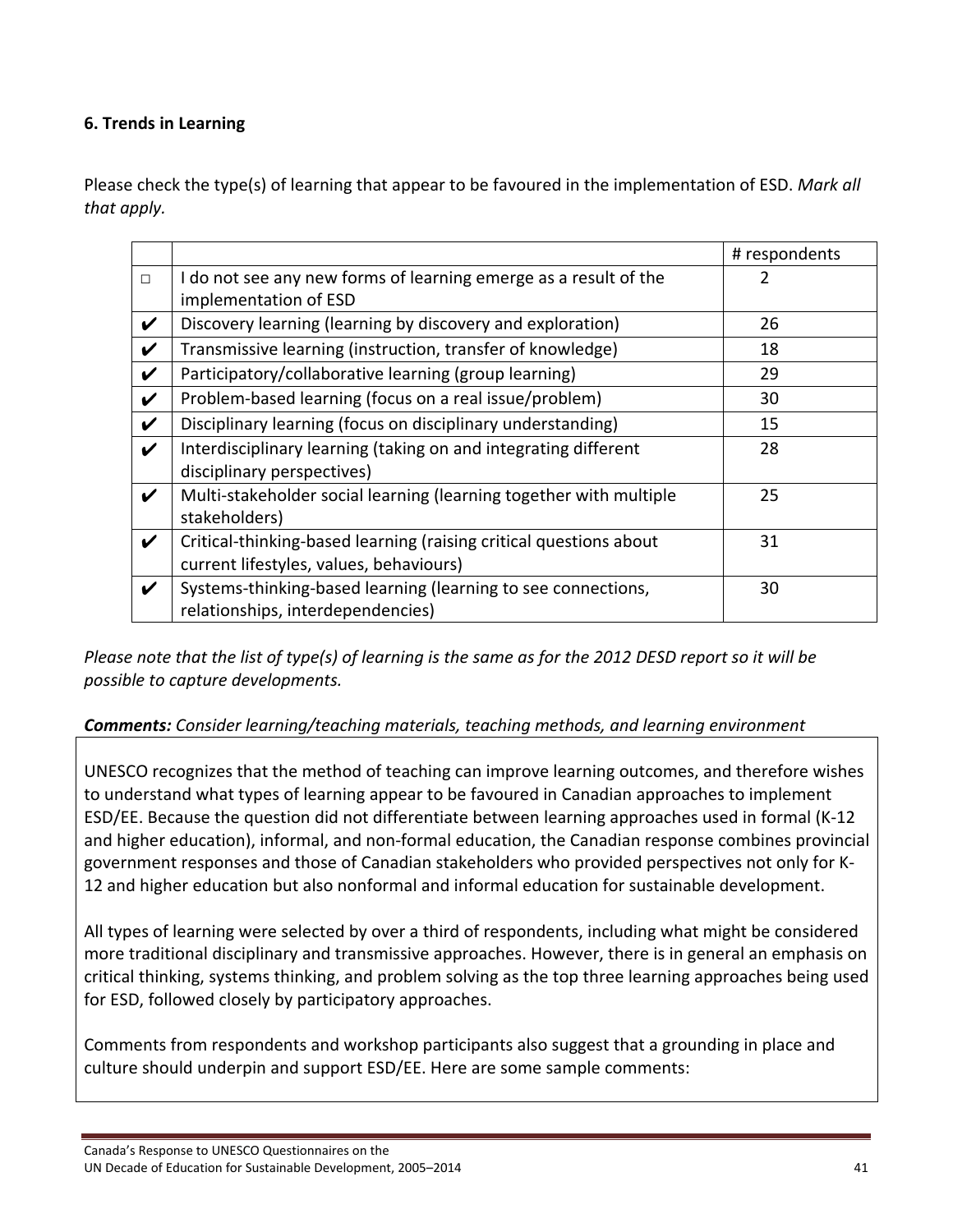- The Regional Centre of Expertise helps advance grounded theoretical learning (e.g., grounded theory) in relation to the seven SD issue areas identified in the region.
- A significant trend is Aboriginal/Indigenous/Métis youth education and learning in Saskatchewan. We have met with FSIN (Federation of Saskatchewan Indian Nations)/FNUC (First Nations University of Canada), and other elders.
- Outdoor education and place-based learning also support ESD/EE. Parks and protected areas can serve as learning laboratories for students.

Consistent with the ESD initiative, Alberta's new Ministerial Order on Student Learning provides the direction for learning in which students discover, develop, and apply competencies across subject and discipline areas for learning, work, and life. As the system shifts toward an emphasis on cross‐curricular competencies, which allow for education to move to an interdisciplinary process of inquiry and discovery, students will be able to demonstrate a range of competencies, including *problem‐solving, critical thinking, and communication skills*. [emphasis added]

—Alberta Education

Consideration could also be given for ESD to be understood in the context of lifelong learning — further thought should be given to the methodologies and success factors in learning throughout all stages of life. ESD/EE thought leaders in Canada suggest that sustainable development in general needs a deeper, fundamental recognition of learning, and the role of learning in how we approach the sustainability challenges the world faces. At its most basic, ESD/EE is about learning to live on the planet, responsibly and respectfully.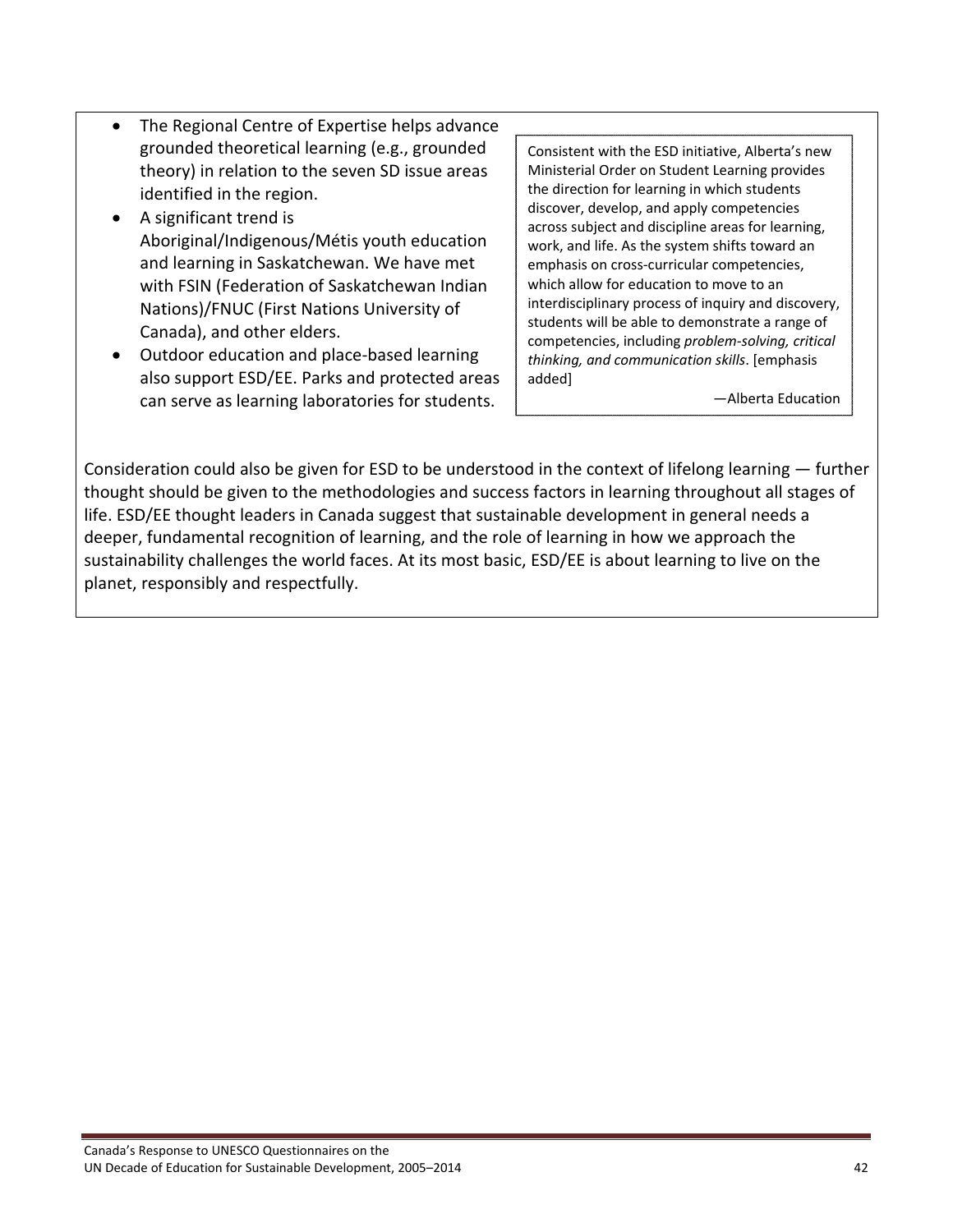### SECTION 3. Accelerating Action for Sustainable Development: "How are sustainability challenges addressed through Education for **Sustainable Development?**

#### **7. Addressing sustainability challenges through ESD**

In the next table, please mark with an X the sectors where the following sustainability challenges have been addressed through ESD, in curriculum or program. Please note that issues such as cultural diversity, equity, gender, global citizenship, human rights, peace, traditional *and indigenous knowledge are assumed to cut across ESD's engagement with all these themes.*

*Note: The Canadian response aggregates the reporting provincial jurisdictions and stakeholders (N=37). Note: ISCED stands for International Standard Classification for Education.*

| Substanaibility<br>challenges                      | Early<br>childhood<br>education<br>and care<br>$($ ISCED 0 $)$ | Primary<br>education<br>$($ ISCED 1 $)$ | Secondary<br>education<br>(ISCED 2 &<br>3) | Technical/Vocati<br>onal Education<br>and Training<br>$($ ISCED 3 & 4 $)$ | <b>Higher</b><br>education<br>(ISCED<br>5, 6, 7, 8 | <b>Teacher</b><br>education<br>$($ ISCED 5,6,7 $)$ | <b>Nonformal</b><br>education | <b>Training and</b><br>capacity<br>building | <b>Public</b><br>awarenes<br>s |
|----------------------------------------------------|----------------------------------------------------------------|-----------------------------------------|--------------------------------------------|---------------------------------------------------------------------------|----------------------------------------------------|----------------------------------------------------|-------------------------------|---------------------------------------------|--------------------------------|
| Agriculture and<br>food security                   | $\overline{2}$                                                 | 13                                      | 16                                         | 5                                                                         | 9                                                  | 8                                                  | 10                            | 5                                           | 8                              |
| Biodiversity                                       | 5                                                              | 18                                      | 19                                         | $\overline{7}$                                                            | 9                                                  | 9                                                  | 9                             | 8                                           | 12                             |
| Climate change                                     | $\overline{4}$                                                 | 17                                      | 21                                         | $\overline{7}$                                                            | 11                                                 | 10                                                 | 12                            | 9                                           | 14                             |
| Disaster risk<br>reduction                         | 1                                                              | 5                                       | $\overline{7}$                             | $\mathbf{1}$                                                              | 6                                                  | 4                                                  | 5                             | 4                                           | $\overline{7}$                 |
| Energy                                             | $\overline{4}$                                                 | 17                                      | 21                                         | 8                                                                         | 9                                                  | 11                                                 | 9                             | 5                                           | 13                             |
| Poverty eradication                                | 3                                                              | 10                                      | 15                                         | $\overline{2}$                                                            | 10                                                 | 10                                                 | 6                             | 5                                           | 10                             |
| Health                                             | 5                                                              | 16                                      | 18                                         | 6                                                                         | 12                                                 | 10                                                 | 11                            | 6                                           | 11                             |
| Oceans                                             | $\overline{2}$                                                 | 14                                      | 16                                         | $\overline{2}$                                                            | 9                                                  | 8                                                  | 5                             | 3                                           | $\overline{7}$                 |
| Sustainable cities<br>and human<br>settlements     | $\overline{2}$                                                 | 9                                       | 15                                         | 6                                                                         | 12                                                 | 11                                                 | $\overline{7}$                | $\overline{7}$                              | 7                              |
| Sustainable<br>production and<br>consumption (SCP) | 5                                                              | 19                                      | 19                                         | 8                                                                         | 12                                                 | 10                                                 | 9                             | 5                                           | 13                             |
| Water and<br>sanitation                            | 4                                                              | 19                                      | 20                                         | 9                                                                         | 12                                                 | 10                                                 | 13                            | 8                                           | 16                             |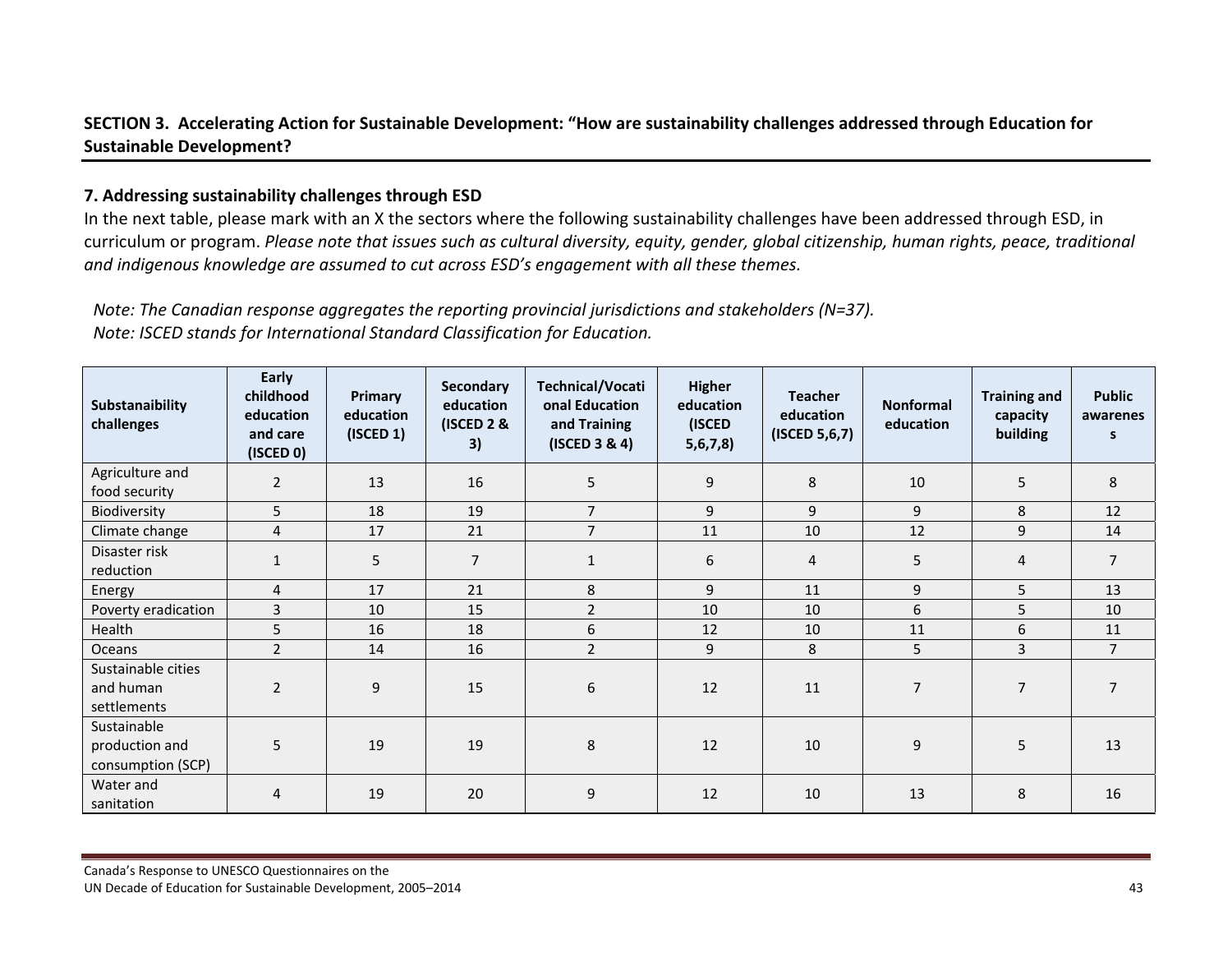#### *Comments*

UNESCO is seeking to understand how major sustainability challenges — environmental, social, and economic — are being addressed through ESD across the country. All challenges on UNESCO's list are being addressed through formal, nonformal, and/or informal education processes by over half of the Canadian respondents (provinces and stakeholders combined). The sole exception is disaster risk reduction, but even that challenge is being addressed through ESD/EE by well over <sup>a</sup> third of respondents. Close to 90 per cent indicated that they are addressing climate change, biodiversity, and water. Nearly the same number (84%) are addressing challenges related to people, their health, and lifestyles (sustainable consumption and production).

However, where these challenges are being addressed varies greatly, with the lowest percentages of respondents indicating that they address any of these challenges in early childhood education and care (see chart 9). The majority of respondents suggest that they are addressing the sustainability challenges on UNESCO's list at the secondary education level, followed by primary education (chart 9). This reflects in large part the composition of the response group as <sup>a</sup> whole, noting again the lower level of advanced‐education respondents' engagement from the provinces and the absence of private‐sector respondents in the stakeholders group. Bearing this in mind, charts 10 and 11 illustrate the distribution of responses across TVET, higher education, teacher education, nonformal education, training, and public awareness.

In Saskatchewan, postsecondary institutions have autonomy in academic matters; curriculum and program content are the purview of the institutions. However, in general, postsecondary institutions' programs address many sustainability issues and challenges either directly or indirectly. For example, one of the priorities identified in University of Regina's strategic plan is to make the University <sup>a</sup> leader in environmental responsibility. Put sustainability at the core of our teaching, research and campus life.

—Saskatchewan Education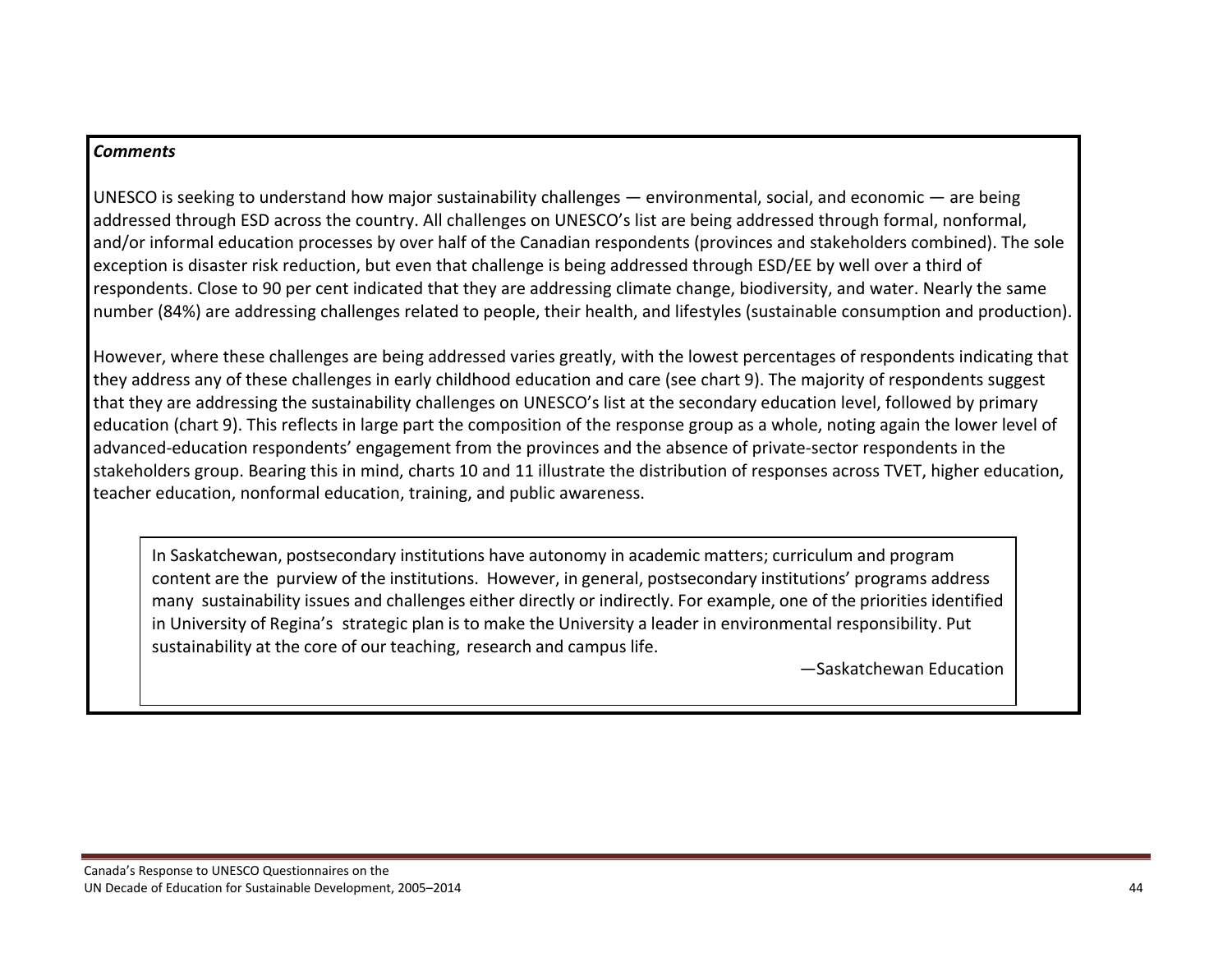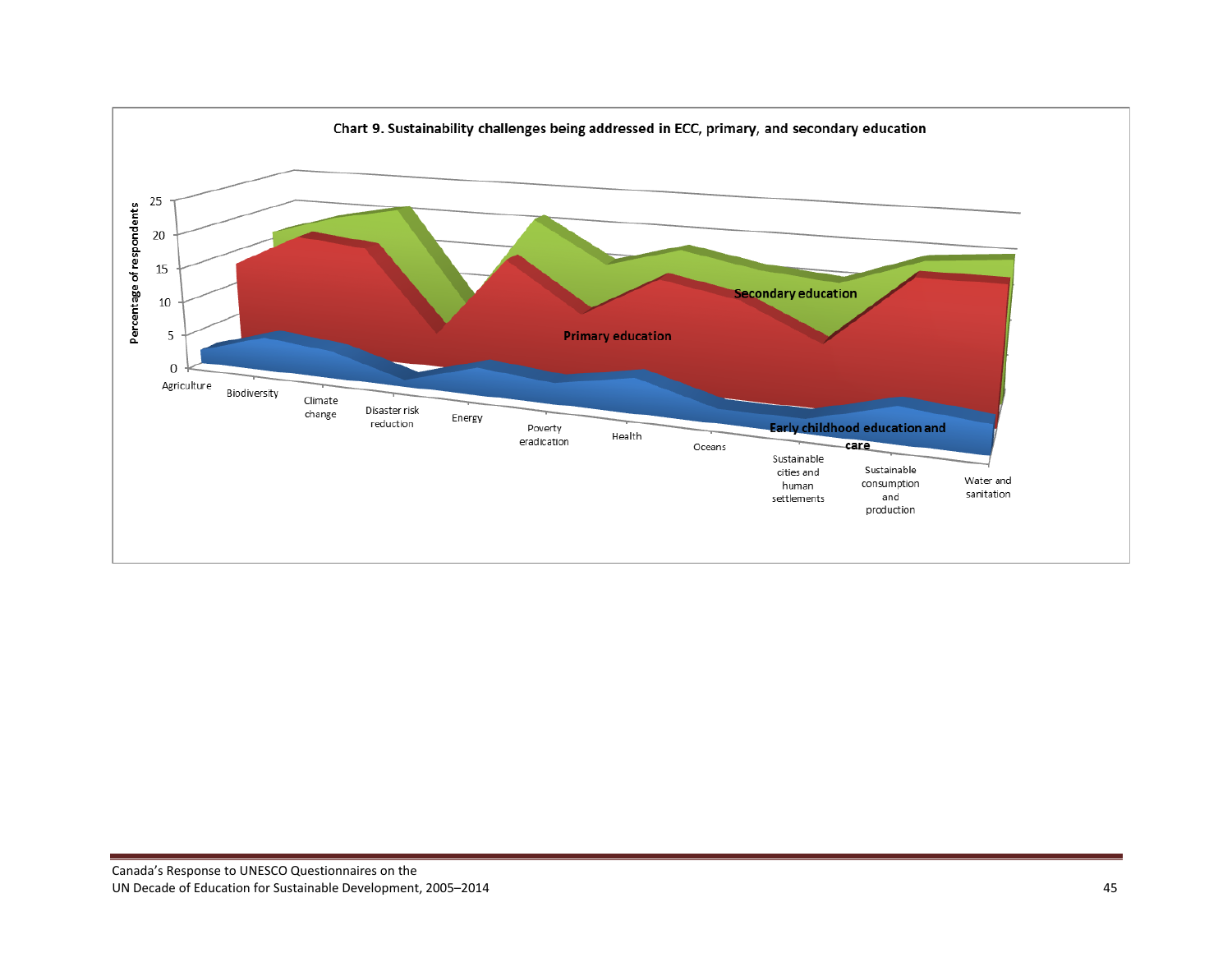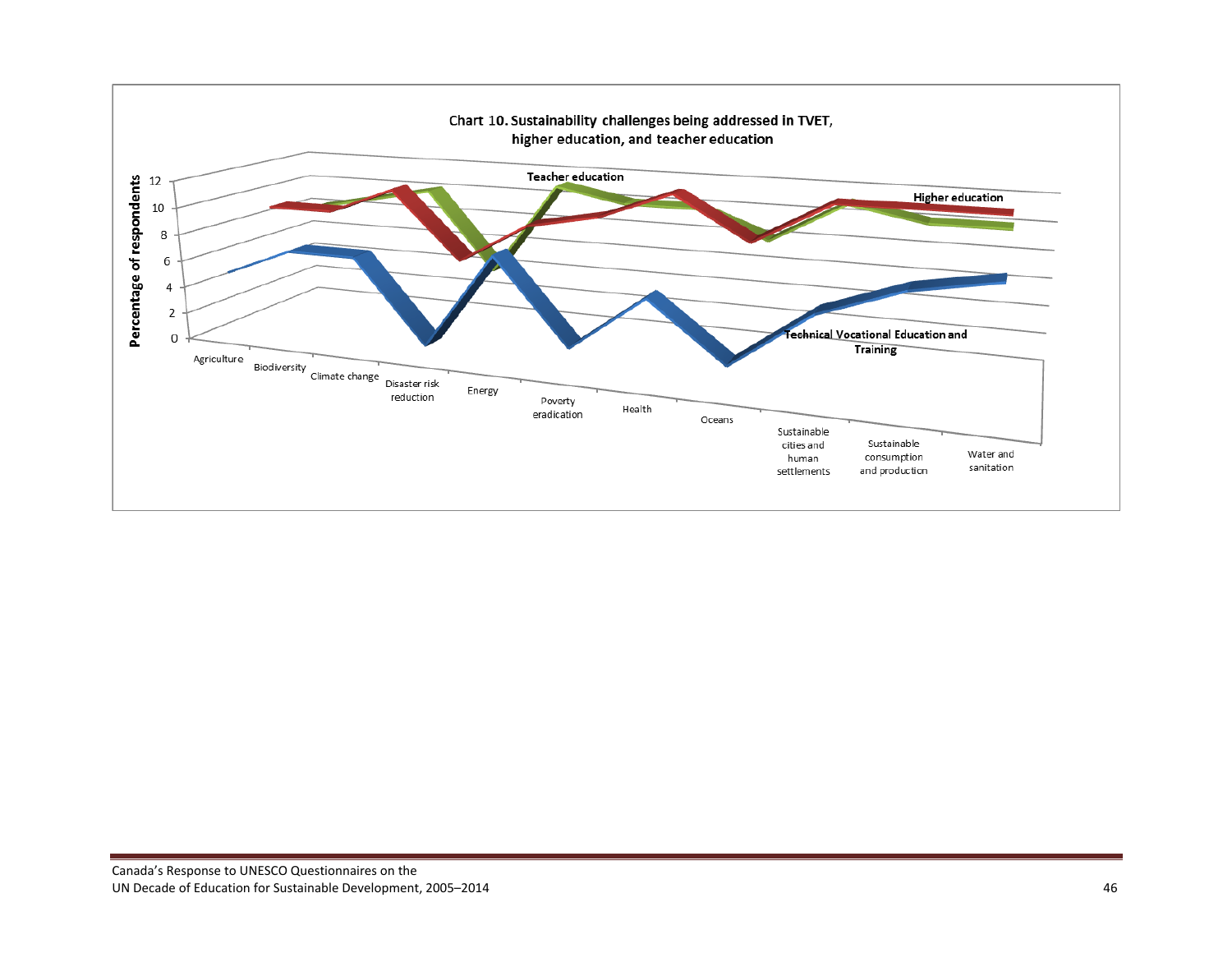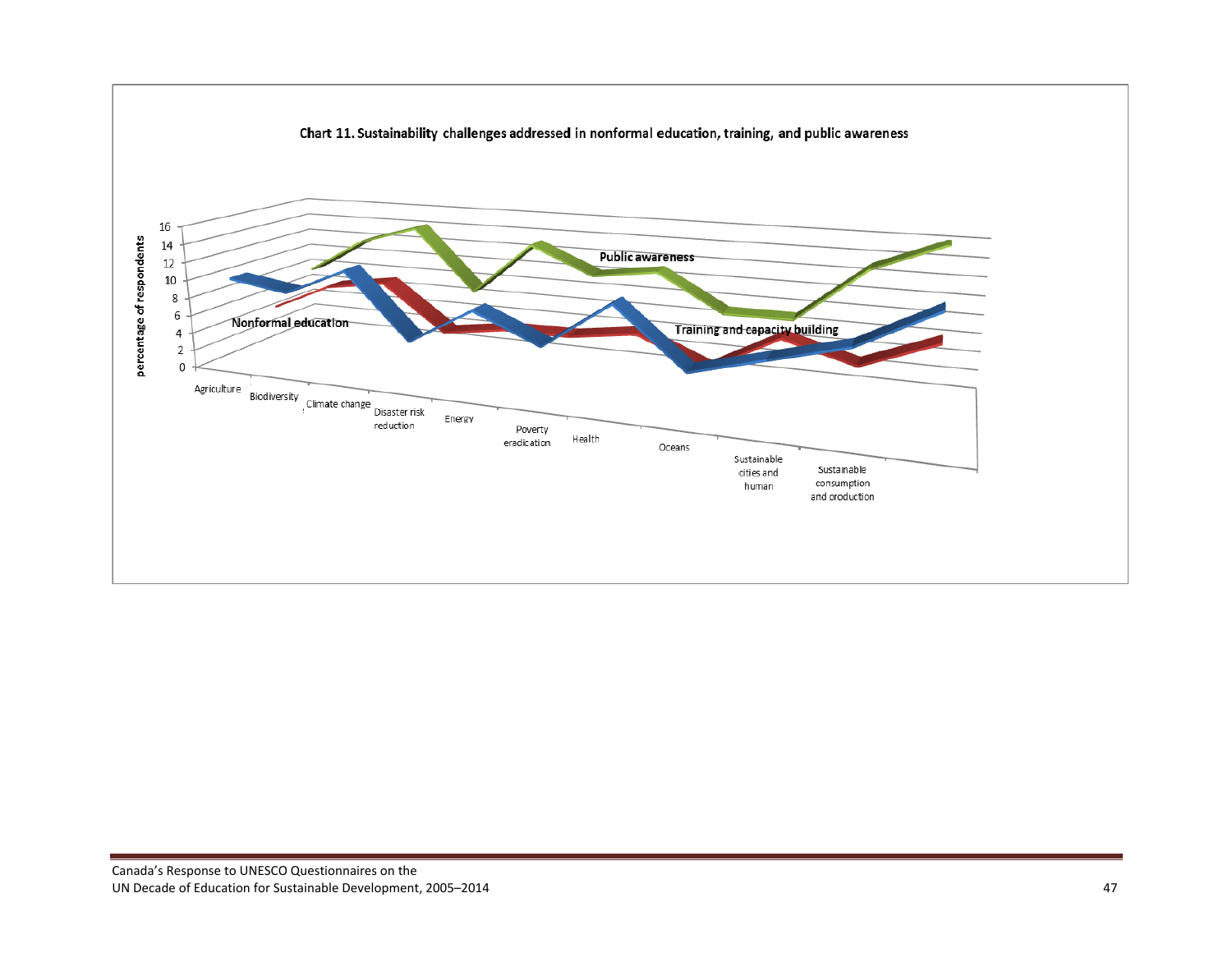#### **SECTION 4. ESD Activities in Numbers**

#### **8. Numeric Description of ESD Activities**

Please provide the following numeric and narrative information when available. In the absence of the hard number, please provide *an accurate estimation, if possible.*

| <b>Activity</b>            | <b>Description</b>                              | <b>Achievements (narrative)</b>     | <b>Achievements (numeric)</b> | <b>Comments</b>     |
|----------------------------|-------------------------------------------------|-------------------------------------|-------------------------------|---------------------|
| <b>Publications on ESD</b> | [EXAMPLE]                                       | [EXAMPLE]                           | [EXAMPLE]                     | [EXAMPLE]           |
| [EXAMPLE]                  | The UNESCO Teacher Training Course on           | Capacities of teachers strengthened | 10,000 copies printed         | Published by UNESCO |
| <b>UNESCO Teacher</b>      | Climate Change Education is a six-day training  |                                     | Distributed in 500 teacher-   |                     |
| <b>Training Course on</b>  | course, targeting secondary school teachers. It |                                     | training institutions         |                     |
| <b>Climate Change</b>      | provides regional resource packages for the     |                                     | Reaching 20,000 students      |                     |
| Education                  | different world regions.                        |                                     |                               |                     |
| Advocacy and               | (See responses/comments below for this table)   |                                     |                               |                     |
| communication,             |                                                 |                                     |                               |                     |
| including ESD              |                                                 |                                     |                               |                     |
| publications,              |                                                 |                                     |                               |                     |
| brochures, media, and      |                                                 |                                     |                               |                     |
| websites                   |                                                 |                                     |                               |                     |
| Consultations,             |                                                 |                                     |                               |                     |
| workshops, meetings,       |                                                 |                                     |                               |                     |
| conferences on ESD         |                                                 |                                     |                               |                     |
| Partnerships and           |                                                 |                                     |                               |                     |
| networks on ESD            |                                                 |                                     |                               |                     |
| Capacity-building and      |                                                 |                                     |                               |                     |
| training, including        |                                                 |                                     |                               |                     |
| development of ESD         |                                                 |                                     |                               |                     |
| resources and              |                                                 |                                     |                               |                     |
| educational materials      |                                                 |                                     |                               |                     |
| Research,                  |                                                 |                                     |                               |                     |
| development, and           |                                                 |                                     |                               |                     |
| innovation                 |                                                 |                                     |                               |                     |
| ICTs for ESD, including    |                                                 |                                     |                               |                     |
| e-learning courses         |                                                 |                                     |                               |                     |
| Monitoring and             |                                                 |                                     |                               |                     |
| evaluation, including      |                                                 |                                     |                               |                     |
| indicator development      |                                                 |                                     |                               |                     |
| Other, please specify:     |                                                 |                                     |                               |                     |
|                            |                                                 |                                     |                               |                     |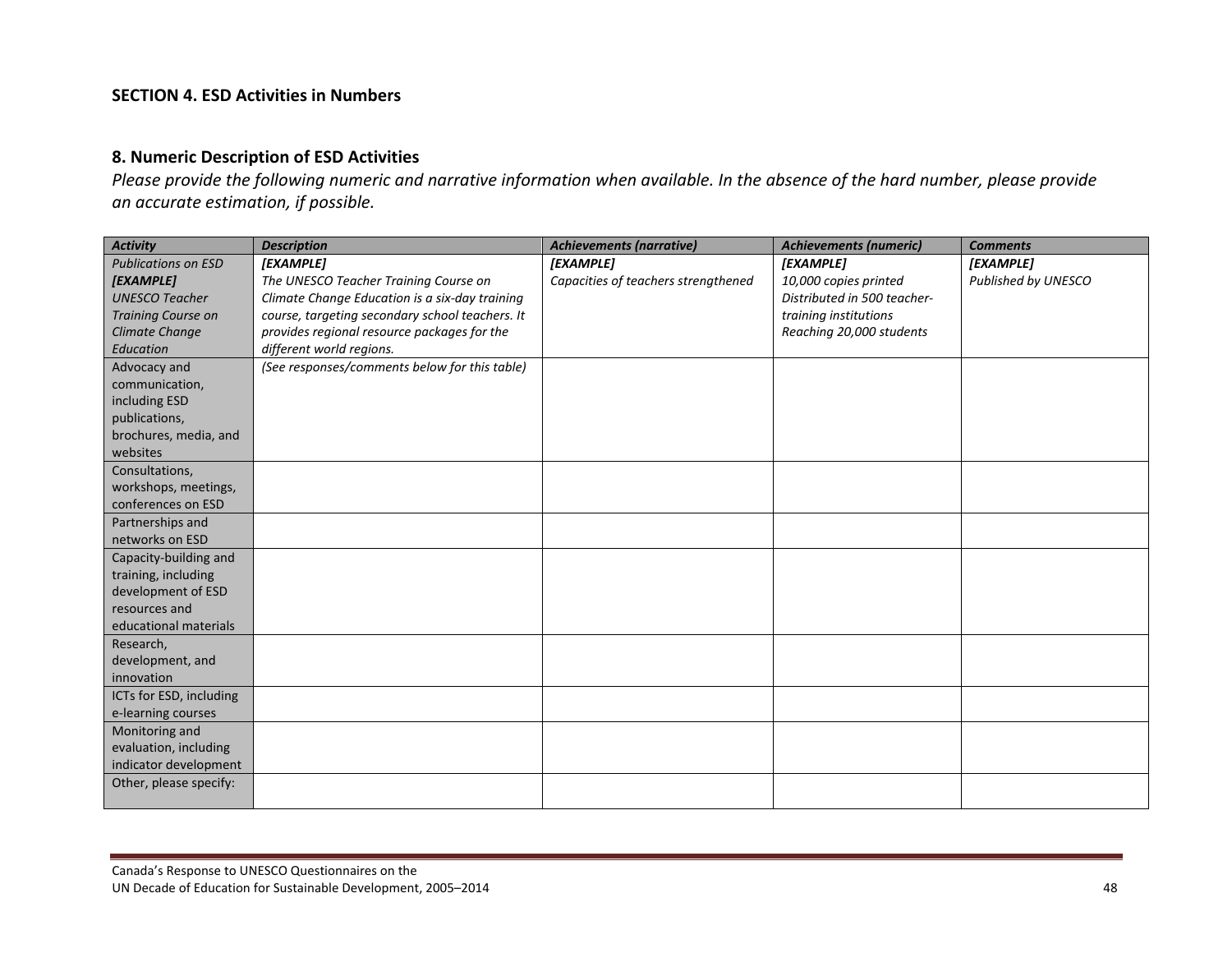*Note: In Canada, it is challenging to quantify these activities across the ten reporting jurisdictions and the stakeholder group in a way that can be aggregated both nationally and internationally. Based on the information provided through the two surveys sent to provinces and territories and to stakeholders, the following section presents at best only a sample of what has been done over ten years, and underrepresents both the actual numbers of outputs and the reach of those outputs to students, teachers, organizations, and the public at large. As one stakeholder put it, the activities are "too numerous … it would take considerable time to be accurate."*

### **On advocacy and communication, including ESD publications, brochures, media, and websites**

Six of the ten provincial departments of education reported on significant publishing and communications actions, including ESD/EE related websites (current and under development). Policy frameworks, standards, curriculum guides, ESD/EE tool kits and resources, and guides for schools to address sustainability in their operations have been produced, with the potential to affect 4,337,652 K‐12 students in the reporting jurisdictions, or 82 per cent of the

A SD website has been on line since late March 2013 and offers SD‐related tools to promote:

- buy-in to the concept of SD
- buy‐in to the government's SD process
- capacity building for school‐system stakeholders

—QC MELS

Canadian provinces' K-12 population.<sup>14</sup> Those who provided website analytics demonstrate that the materials are accessed tens of thousands of times. In addition, several noted the regular production of ESD/EE newsletters distributed to school districts, teachers, and others, which provide, as New Brunswick reported, "connections to community activities and opportunities for teachers and students [and] connections to other schools."

Canadian stakeholders have been active in producing general teaching‐support materials, such as OISE's work on *Natural Curiosity: Building Children's Understanding of the World through Environmental Inquiry*, and Learning for a Sustainable Future's "Connecting the Dots," which outlines learning strategies for embedding ESD/EE within the classroom. Other stakeholders have focused on specific issue support materials, such as climate change, sustainable consumption and production, and energy. Several organizations are building databases of resources (such as OISE's ESD website for pre‐service teachers; the Saskatchewan RCE's catalogue of ESD resources; Green Manitoba's directory of ESD initiatives; and LSF's database of classroom resources, including lesson plans and literature.)

### **On consultations, workshops, meetings, and conferences on ESD**

All provinces have been active in supporting workshops, meetings, and consultations on ESD/EE within their jurisdictions, with both BC and Manitoba also noting the reach of national conferences they have supported, such as the annual meetings of EECOM held in BC, Saskatchewan, Manitoba, and elsewhere and the "Choose the Future" national event in Manitoba. Jurisdictions also reported on similar activities under capacity building and training,

  $14$  Not including the approximately 22,500 students in the territories.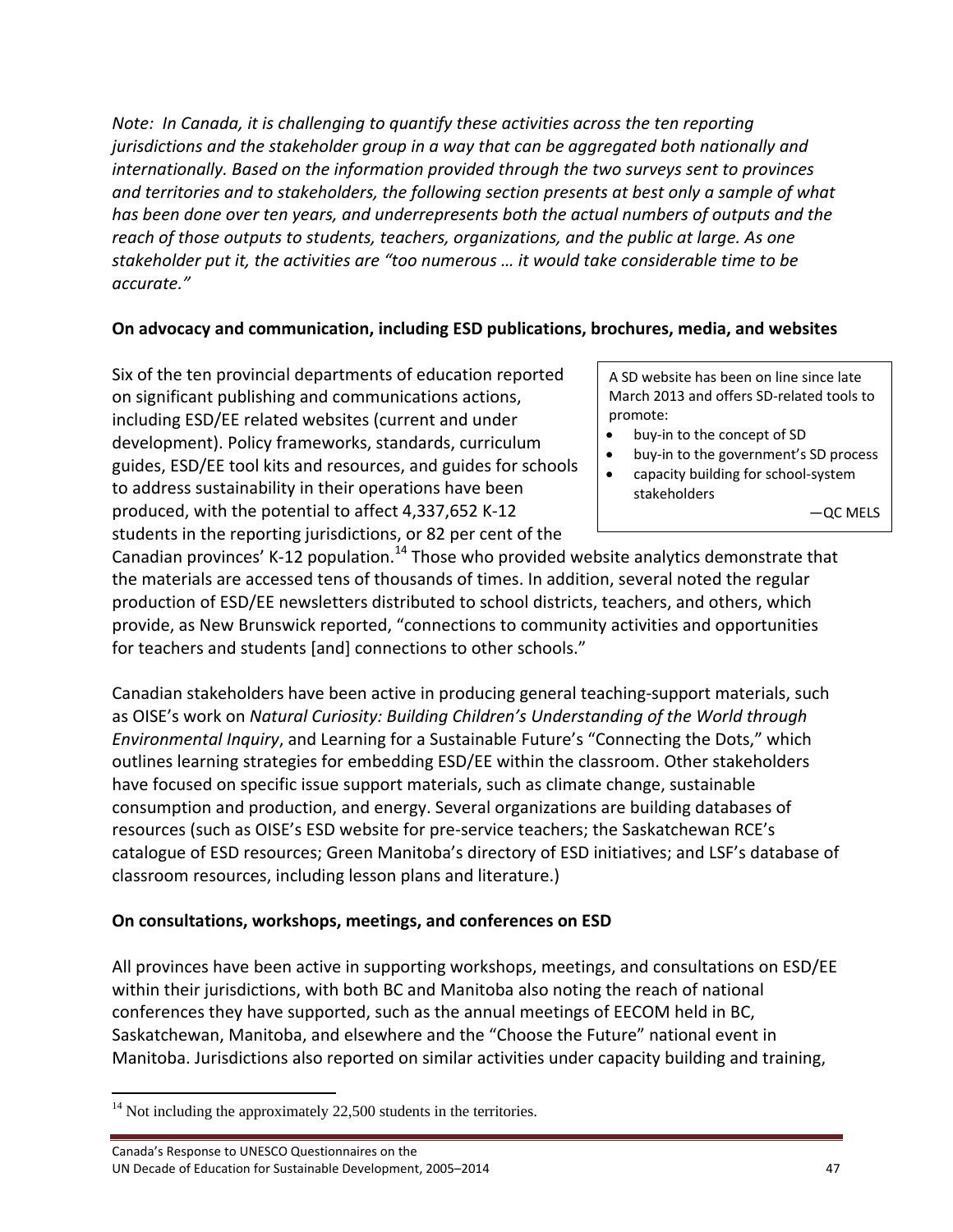but several provinces provided indicative numbers for the reach of their conference activities. For example, symposia and meetings have reached close to 1,000 teachers in Manitoba, over 600 in Ontario, 200 in Alberta, and 40 in Quebec.

Canadian stakeholders highlighted conferences that were important contributions to learning in their own sectors, including the National Conference of Sustainable Communities and Learning, and participation in International Polar Year (Polar Educators International group). The RCE North American and Global Conferences as well as the Bonn Conference were also noted as important to stakeholders.

# **On partnerships and networks on ESD**

At the start of the DESD, Canadians were active in building the multistakeholder partnerships and networks necessary to implement ESD/EE in the provinces and territories. Provincial respondents, stakeholders, and key informants all mentioned the establishment of provincial ESD working groups (nine were formed early in the decade) and ESD Canada as the national network of stakeholders; the creation of seven regional centres of

In response to the UN Decade of Education for Sustainable Development, LSF, in partnership with Manitoba Education and Environment Canada, established the ESD Canada Expert Council and Provincial/Territorial working groups. ESD Canada is comprised of leaders from the public, private, and civil society sectors across Canada who collaborate to support the UN's call for systemic change toward ESD. The Provincial/Territorial ESD working groups engage leaders to support the regional advancements of formal, nonformal, and informal ESD.

—LSF stakeholder submission

expertise for ESD/EE and their engagement in the UNU RCE global network; and specific groups such as the Sustainability Education Alliance of New Brunswick. In addition, several provinces noted important partnerships with other government departments in their jurisdiction, as well as with major private‐sector companies and academic institutions that have been instrumental in supporting ESD/EE implementation.

The emergence of academic and research networks should also be recognized as an outcome of the DESD in Canada, including revitalized interest in a Pan‐Canadian Network of Faculties of Education Supporting Sustainability and Stewardship (PANCANNET), and the new Sustainability and Education Policy Research Network. Community-based networks such as the African Nova Scotian Community Development Network, the Environmental Business Professionals Network of London and Area, and the Bluewater Sustainability initiative, bring together local communities, local industry, government, and small business to learn about and promote sustainability.

# **On capacity building and training, including development of ESD resources and educational materials**

Respondents provided insight on a range of capacity-building activities such as:

Training for staff within the provincial department of education itself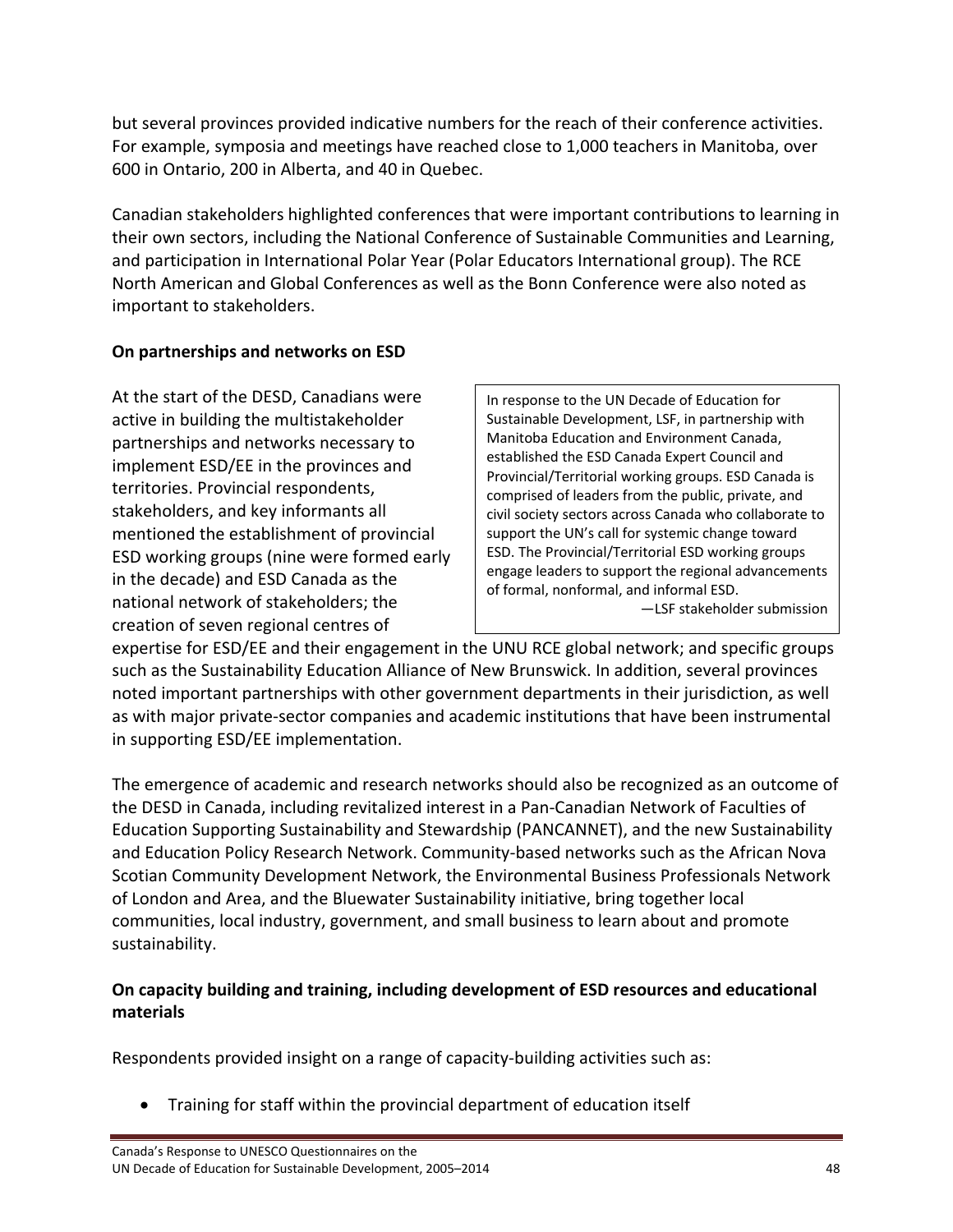- Training for school district administrations and system leaders
- Training for pre-service and in-service teachers
- Development of specific curricula on ESD/EE and related topics for students
- Establishment of professional development programs based on ESD/learning approaches

It is worth highlighting the investment that several jurisdictions have made in building capacity among school district administrators and system leaders to effect transformation across the whole education system. The goal has been to achieve 100 per cent coverage, although there is still work to be done in most cases. Newfoundland and Labrador has commissioned presentation and workshop materials to convey a consistent message of ESD/EE among jurisdictions. The

MELS has offered SD awareness sessions to its staff to promote:

- buy‐in to the concept of SD
- buy‐in to the government's SD process
- capacity building for ministry staff.
- Over 80 per cent of ministry staff participated in SD awareness.

Sustainability Education Academy, supported by the province of Manitoba in partnership with York University and LSF, has worked with school divisions and schools to reframe their division policies, curriculum teaching and learning, capacity building, facilities and operations, and partnerships around ESD/EE. Twenty‐six of 37 divisions (affecting 497 schools) participated in Manitoba and are now on their way to contribute to the provincial goal of every school having a sustainability plan. Similar sessions have been held for school administrations in Saskatchewan. In Ontario, funding was provided in 2009/10 to support Regional Environmental Education Lead (REEL) positions in each of the six English‐language and three French‐language regions. The REELs helped support school boards, educators, and students to implement the EE Policy Framework's goals. An outcome of this work was that all of Ontario's 72 school boards now have an EE policy. The Ontario Institute for Studies in Education reports that over 1,000 teacher candidates have been reached.

Stakeholders reported on similar efforts to prepare workshop materials and resource kits to support actions in their sectors, including webinars for several thousand educators, peer‐training days for "green teachers," the establishment of ESD summer institutes for teachers, and a certificate and diploma program for ESD in community building ("Learning about Community Development").

### **On research, development, and innovation**

A review of ESD/EE‐related literature in Canada suggests that the links between research, development, and innovation have not yet been explored in the context of ESD/EE. However, it is still useful to collect information on where respondents consider there has been innovation in their ESD/EE activities over the past 10 years. The survey results suggest that innovation can be found in: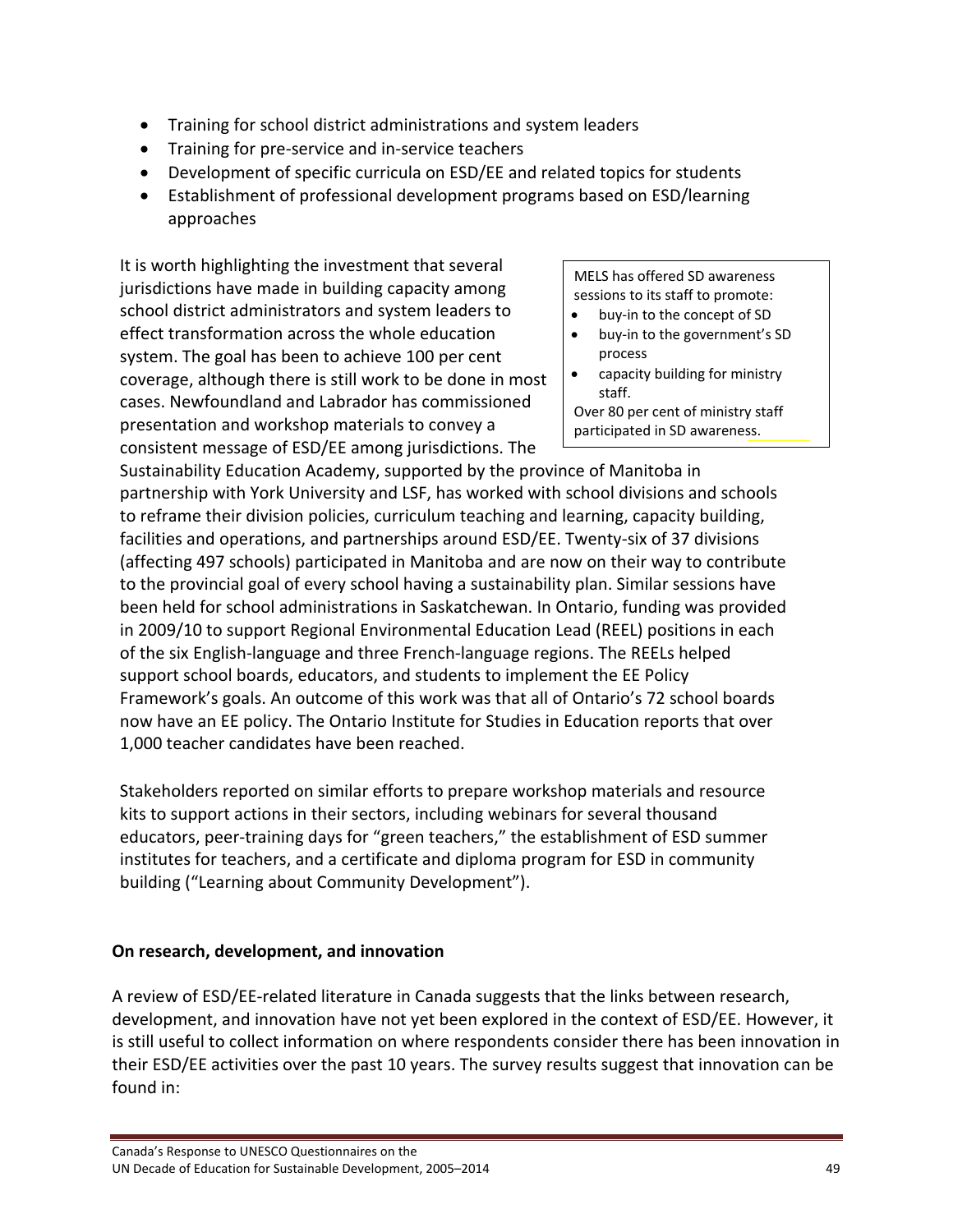- new education strategies that link education policy with provincial strategies for sustainable development and greening economies [3 mentioned];
- education programs' expansion to include environmental-focused skills development into specialist skills programs [1 mentioned];
- enhancements to the curriculum-development process that include third-party verification to ensure ESD/EE opportunities are appropriately embedded [1 mentioned];
- new education programs that include strong outdoor programming blended with traditional courses [several mentioned];
- new youth leadership programs introduced by stakeholders that take students into their communities for place‐based learning and engagement [3 mentioned];
- connecting ESD/EE with ablism/disability studies [1 mentioned];
- cross‐cultural exchanges among ESD/EE professionals [1 mentioned]; and
- dedicated investment in research activities to identify ESD/EE leverage points (with reference to Manitoba Education's commissioning of research into school district policies, ESD in First Nations schools, ESD in TVET, and so forth) [1 mentioned]

## **On ICTs for ESD, including e‐learning courses**

UNESCO has requested information on how information and communications technologies (ICTs) are being deployed in support of ESD, with particular reference to online courses. This is an area that may require further exploration by UNESCO as the impact of social media on student attitudes and choices in general receives greater attention. How ICTs support and also negatively affect sustainable development needs to be understood in the context of ESD/EE.

For now, respondents simply pointed to a growing number of online and blended learning opportunities in both K‐12 and higher education. Workshop participants highlighted that distance education requires new and innovative teaching practices that may align with and support ESD/EE. However, teachers need more support in adapting to new technologies.

### **On monitoring and evaluation, including indicator development**

UNESCO also requested information on activities specifically related to monitoring and evaluation, including indicator development. Of note is the work undertaken in Manitoba with the support of Dr. Alex Michalos (UNECE Indicators group) and the International Institute for Sustainable Development to develop and deploy standardized measures for assessing changes in knowledge, attitudes, and behaviours that might be correlated to investments in ESD.<sup>15</sup> A baseline was set in 2009/10 for Grade 10 students across the province. The survey will be repeated in 2013/14 to see whether efforts to introduce ESD into the education system have

<sup>15</sup> Michalos, A.C. et al., *Measuring knowledge, attitudes and behaviours concerning sustainable development among tenth grade students in Manitoba* (Winnipeg: IISD, 2010).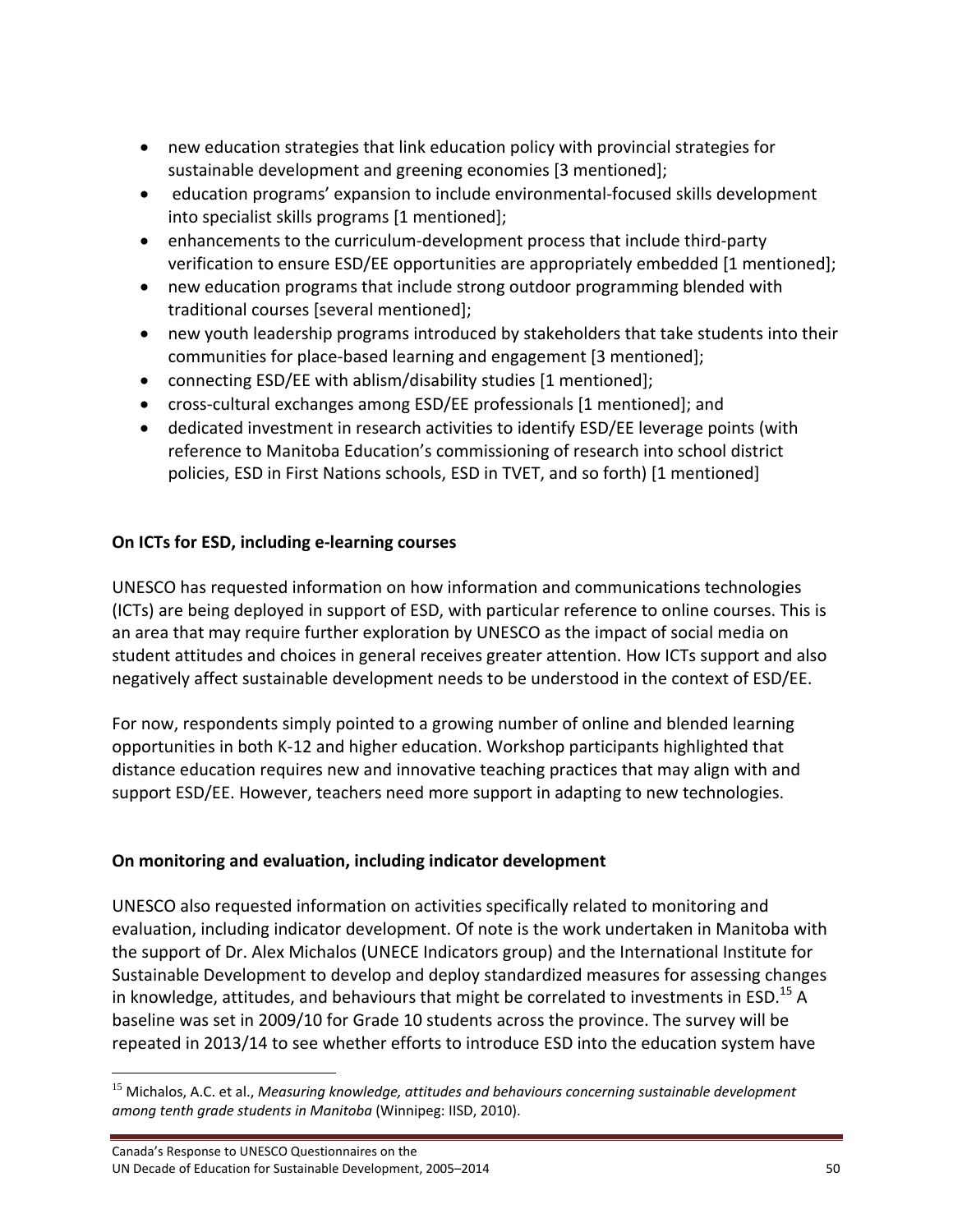led to real changes among the students themselves. In Alberta, student indicators have been developed for the Alberta Environmental Education Framework. Little was reported on ESD/EE monitoring and evaluation in other jurisdictions. While Canadian stakeholders have not developed specific indicators, the survey results suggest that there is an increased emphasis on community benchmarking and the preparation of institutional and municipal sustainability reports (in particular in higher education with the adoption of AASHE by some stakeholders), as well as feedback loops on school/community projects and resource kits. Nevertheless, work on monitoring and indicator development for ESD/EE outcomes is still limited across Canada.

## **On other types of activities**

Respondents also highlighted other types of activities that support ESD/EE in their jurisdictions and sectors. Recognition and reward programs, by showcasing commitment and innovation among the recipients, have had beneficial outcomes:

- LSF has created ESD innovation awards to inspire action and systemic change; the LSF Jack Layton Award for Youth Action in Sustainability honours passion and commitment for sustainability; and the LSF Greenest Teacher award recognizes those who demonstrate a commitment to education for sustainable development in the classroom.
- The Saskatchewan RCE Recognition Event awards innovation in community‐level sustainability projects
- Manitoba's ECO-Globe recognition for individual schools "starts a dialogue" for schools seeking to attain a high level of sustainability performance across their whole school.

Small grant mechanisms have demonstrated that small investments of a few hundred dollars can catalyze excitement and change within individual schools. Capital investments in green school construction (Leadership in Energy and Environmental Design – LEED certifications) can instill pride in communities with these buildings.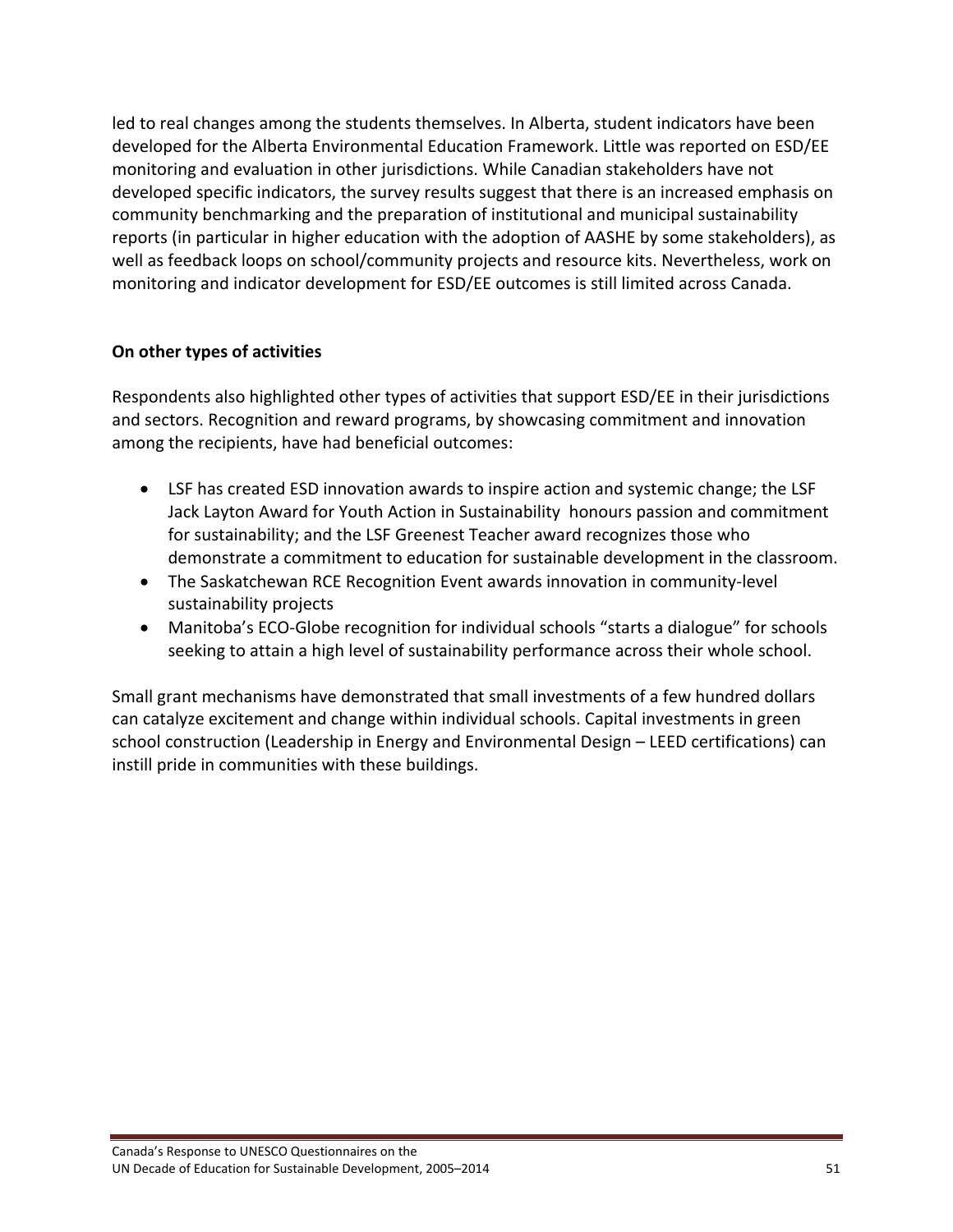#### **9. Comments**

*Please comment on any other aspect of ESD implementation in your country.*

#### **10 messages, 10 years later**

- 1. In Canada, formal education falls to the provinces and territories to implement and oversee. However, the DESD has highlighted the multistakeholder nature of education for everyone involved — governments and stakeholders alike. Everyone needs to participate: school districts, individual schools, institutions of advanced education, government departments and agencies, other levels of government, and nongovernmental and community‐based organizations. The "Decade" has encouraged and fostered information exchange and collaboration between and among governments and organizations, advancing a multistakeholder approach to ESD/EE across the country. In Canada, stakeholders believe that more practitioners with a deeper engagement in ESD/EE are now more broadly included. In moving forward, beyond the decade, Canadians encourage UNESCO to build on the process of multistakeholder collaboration and networking fostered throughout the decade. As one stakeholder affirmed, "for any progress to occur, people within the school district have to make a commitment and work hand in hand with community partners. " To sustain the momentum, monitor progress, and connect people, Canada continues to need national coordination, with possible ongoing roles for one or more of CMEC, CCUNESCO, and the network ESD Canada. More synergies are needed among institutions and initiatives.
- 2. The CMEC ESD working group supports a "broad tent" approach to ESD/EE that encompasses early adopters and implementers of environmental education policies. While the emphases on environment, social, and economic dimensions of ESD/EE vary from province to province, the CMEC ESD working group appreciates all jurisdictions' efforts to advance environmental and sustainable development learning. Some stakeholders suggest that differentiating between an EE agenda and ESD will be a barrier to ESD's significant advancement. However, the progress reported by the provinces suggests that the "broad tent" approach allows individual jurisdictions to move forward where they believe they can have the most impact. Most stakeholders believe that there is a move now towards a common understanding and common vocabulary. There is a growing recognition in Canada that ESD/EE encompasses more than environmental knowledge and action, shifting to a broader perspective encompassing economics, equity, peace, and social justice. Canadian thought leaders suggest that a simplified concept is becoming clear — that "ESD is about how people should live on the planet," respectfully and responsibly.
- 3. High‐level leadership from a cross‐section of agencies such as Manitoba Education, Environment Canada, Learning for a Sustainable Future, and CCUNESCO was key to early engagement and progress on ESD/EE in Canada. Leadership, most notably within many provincial departments of education, created both the organizational climate necessary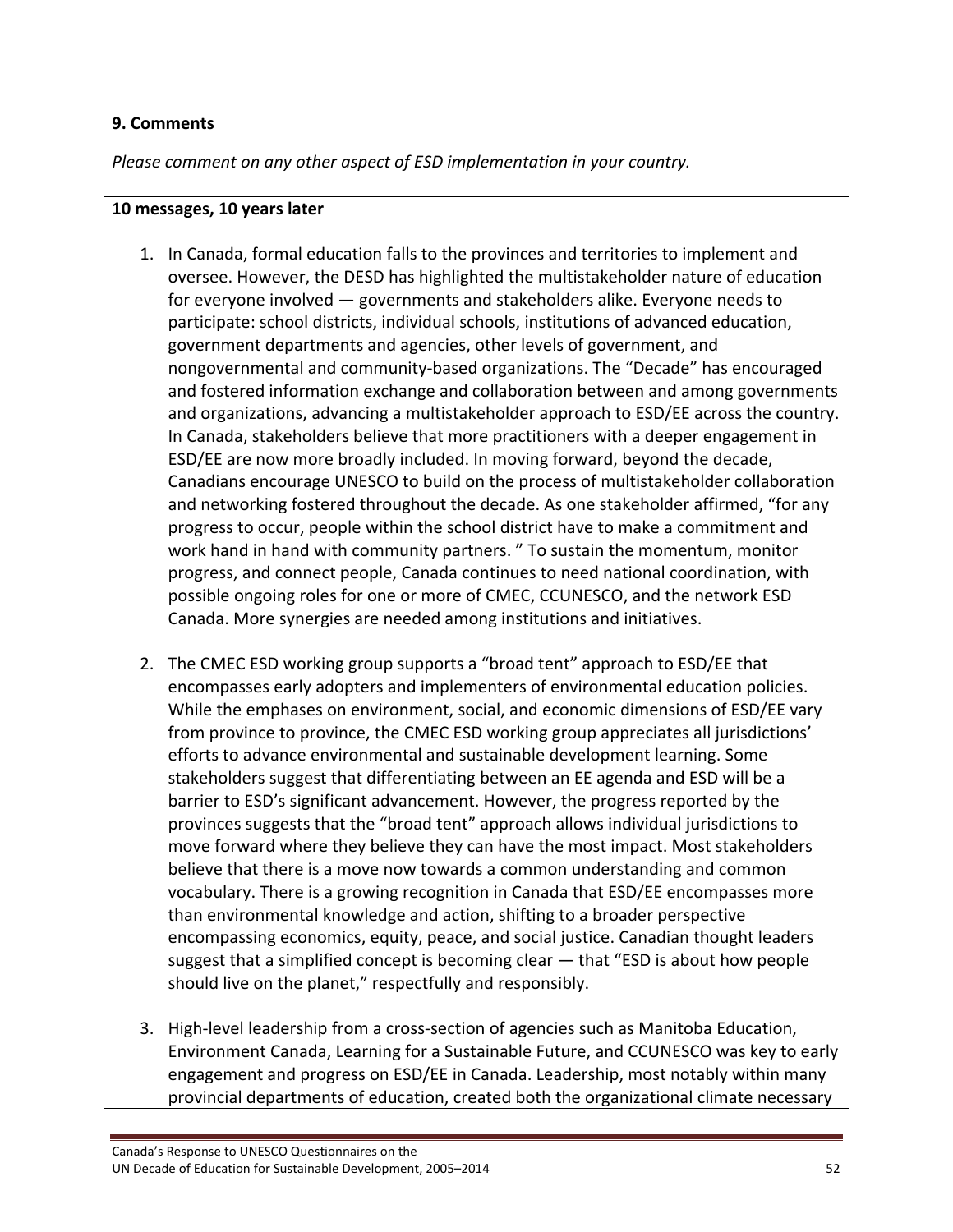for change and put the budget resources in place to secure change. The emergence of champions, both institutional (Manitoba Education, CMEC ESDWG, LSF, and the network ESD Canada) and individual (such as Gerald Farthing, Charles Hopkins, David V.J. Bell) has been critical to sustaining efforts throughout the ten years of work. At the school‐ district and individual‐school level, such champions have also been crucial to implementing ESD/EE on the ground. As one thought leader highlighted, in moving forward, leaders must always declare what is important to them personally and create the space to have the conversation with others about why it's important.

- 4. Analysis of the data collected from the provinces' official reports and from stakeholders across the country reveals a majority view that there has been clear progress on ESD and EE in formal education – from Early Childhood Education and Care through to advanced education. In many jurisdictions, work was already initiated on primary, secondary, and advanced education prior to the start of the decade and there is progress on ESD/EE. In several cases there has been even more advancement. In particular, moves to address ESD/EE in Early Childhood and Care and in Technical/Vocational Education and Training have proven fruitful in several jurisdictions where no efforts were underway prior to 2005. Nevertheless, all provinces still have much work to do to fully integrate ESD/EE across the formal education system. Among the efforts to be encouraged for TVET, stakeholders and thought leaders highlighted the importance of new skills needed for low‐carbon and green economic development. Transforming teaching practice also needs attention. The next phase of work should provide support for teachers, teacher candidates, faculty of education staff, school and school board administrators, and trustees across the country to understand both ESD/EE content and pedagogy. Competing priorities and shortage of time and resources will continue to be challenges to be overcome. Leadership will still be needed, combined with partnerships and networks to sustain and continue the gains made to date.
- 5. It is more difficult to determine what the progress has been on nonformal education, capacity building and training, and public awareness. Many respondents in both the provinces and stakeholder‐response groups considered these outside of their mandate and were unable to comment, and a number of respondents were unclear about the distinctions among these types of education. Where stakeholders reported progress on nonformal education , it lay in NGOs' support to schools through outdoor learning activities, enhancing curriculum, and related activities. Given the progress to date on formal education, combined with clear intentions and commitments to continue to advance ESD/EE in formal education among the provinces and stakeholders, Canadians suggest to UNESCO that the post‐DESD agenda should have a more explicit focus on reinforcing and advancing the gains in formal education, including teacher education, technical/vocational education and training, and advanced education. Other stakeholders, including other government departments and agencies, should be encouraged to work alongside of, or collaborate more directly with, departments of education to explore ESD/EE in nonformal education, capacity building, and training as a necessary input to building green economies, with particular attention to the education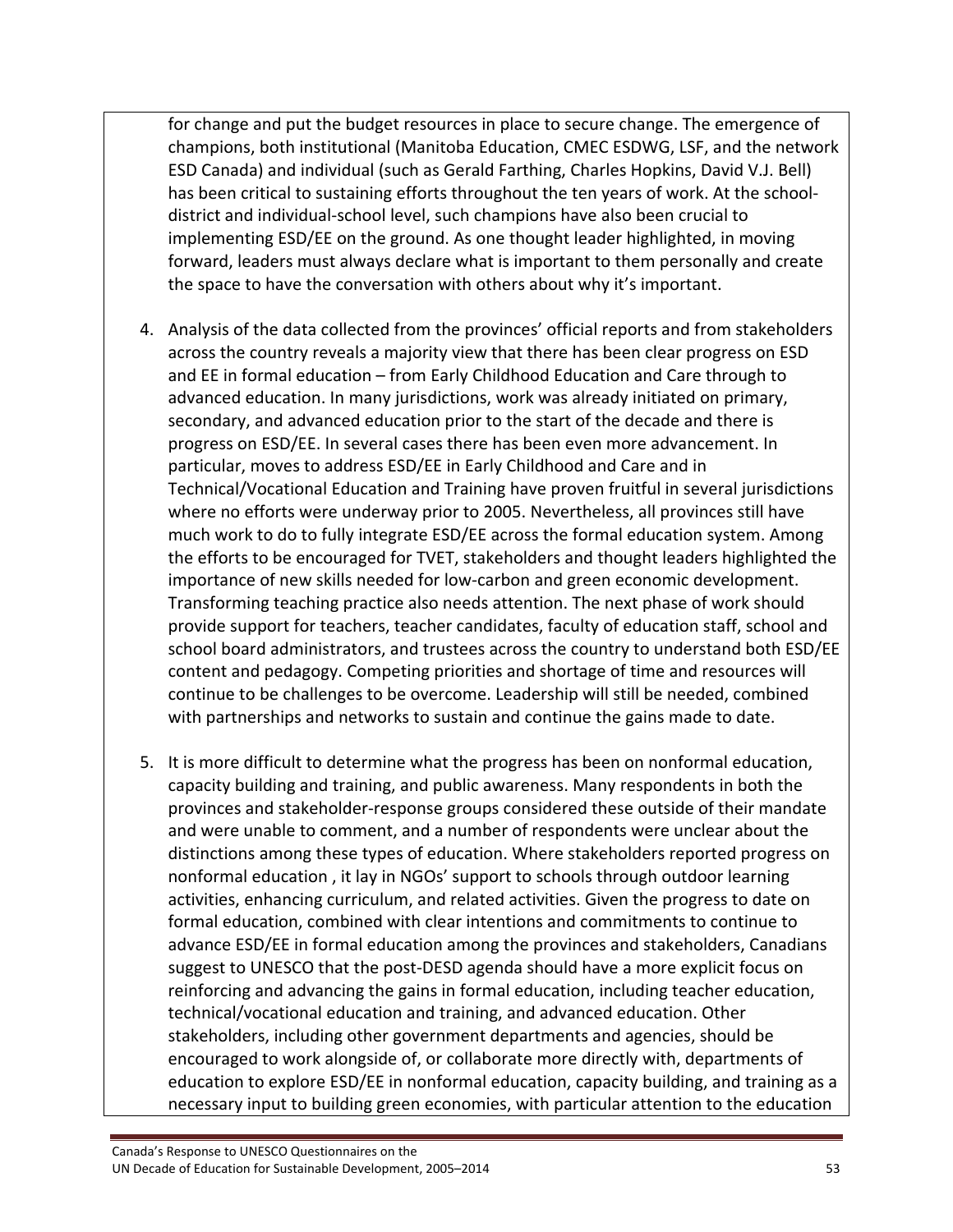and training needs of small, micro, and medium‐sized enterprises (SMMEs).

- 6. At the level of school districts and individual schools, there is a move beyond one‐off environmental demonstration projects towards long‐term efforts to address the social, economic, and environmental footprint of schools combined with informing and engaging students in the process of reducing and managing that footprint. This trend towards "whole school approaches" to ESD/EE is an important outcome of the decade. A post‐DESD agenda should continue this work, and promote the importance of a sustainability plan in every school.
- 7. ESD/EE is as much about the learning process itself as it is about the knowledge needed to address sustainability challenges such as climate change, biodiversity, and poverty eradication. As one thought leader affirms, sustainable development is an educational challenge: ESD/EE is no longer "about" sustainable development, but rather it is learning how to live differently on this planet. Key informants in Canada stressed the importance of critical and systems thinking and problem solving competencies*,* and in particular that "ESD is about *learning together* to sustain the future" [emphasis added].
- 8. There is a majority agreement among the provincial jurisdictions and thought leaders that the UN decade was instrumental in raising awareness on ESD/EE and served as a common reference point for bringing people together. The DESD helped to stimulate changes in education practices in most jurisdictions. Some are less convinced, however, that it has advanced sustainability itself, and many chose not to attempt to gauge the decade's impact on sustainability. This hesitancy may be due to the difficulty of measuring the DESD's impact on sustainability, especially given the length of time that will pass between the introduction of ESD/EE to children and whether and how they will advance a more sustainable world as adults.
- 9. Stakeholders in Canada call for a research agenda to make a stronger case for supporting ESD/EE. More work is needed on:
	- how to strengthen the dialogue with First Nations and Aboriginal peoples on ESD,
	- what constitutes the core knowledge that everyone needs to live sustainably, as well as
	- the benchmarks, indicators, and measuring of progress, including how ESD/EE contributes to learners' knowledge, attitudes, and behaviours.

Connections to Education for All initiatives, quality education requirements, and twenty‐ first-century learning also need to be explored and understood to align international education strategies with global commitments to sustainable development.

10. Through the workshops, interviews, and responses to UNESCO's questionnaires, there is a real sense of celebration over what had been achieved during the decade in Canada. Stakeholders are committed to continue working, and they want an ongoing framework and process from UNESCO to champion efforts and to share knowledge and experience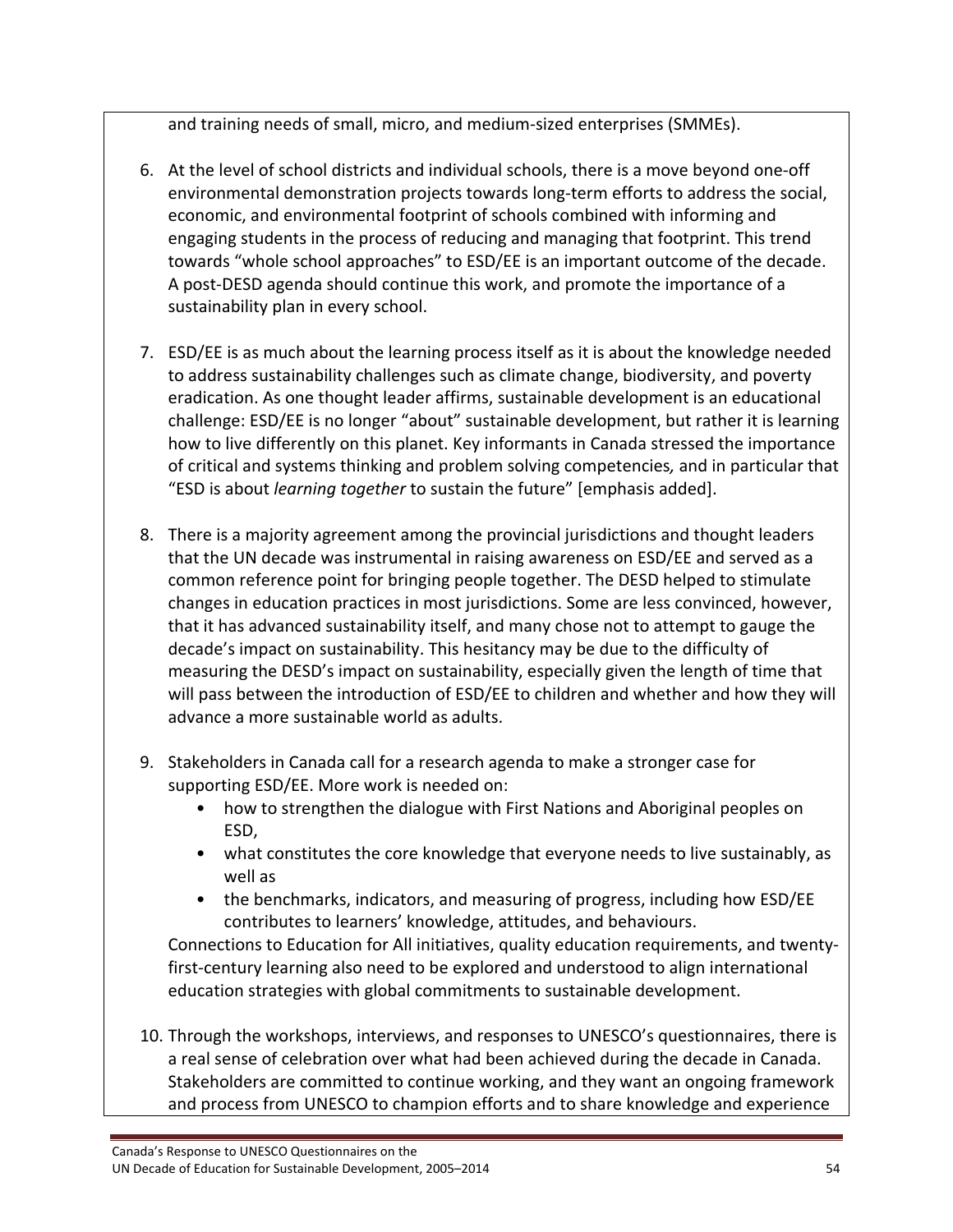around the world. In the next phase of work, new efforts should be made to showcase and celebrate "bright spots" in ESD, promoting what is possible and what works.

Sustainable development is a way of living on this planet "as if we were planning to stay." It flows from a different way of thinking about how we should live on this planet: an "SD mindset" that involves knowledge and wisdom grounded in new perspectives and values, learning from traditional understandings, and reinforced and actualized by appropriate skills and experiences. Helping people — young and old, rich and poor — acquire this mindset is the primary objective of ESD.

— David V.J. Bell, e‐mail, 5 September 2013

## **A commitment to future action in Canada**

Nearly all provinces and stakeholders alike intend to "stay the course" and advance their ESD/EE policies, curricular reforms, whole‐school approaches, and professional development, while noting that changes in government always influence priorities and abilities:

- British Columbia notes how provincial legislation on carbon neutrality has refocused attention on ESD/EE.
- Alberta's continuing support of ESD/EE will be realized through its Curriculum Redesign initiative, which includes a focus on cross‐curricular competencies connected to ESD, such as the ability to demonstrate global and cultural understanding, considering the economy and sustainable development.
- Saskatchewan will continue to incorporate ESD/EE concepts and principles in K-12 curricula as they are renewed.
- Manitoba will continue to implement actions toward their three priorities: ensuring there is an ESD/EE school plan in every school by 2015; promoting ESD/EE in teacher education; and reorienting TVET (planning, curriculum, teaching, learning) in support of sustainable development and the transition to a green economy.
- Ontario plans to continue to implement and further develop its environmental education policy in support of boards, teachers, and students.
- Quebec will build its network of partners (teachers and counsellors) and promote its guide to the integration of sustainable development into the school system.
- New Brunswick will continue to promote and support sustainability initiatives in schools.
- Prince Edward Island reports that during its curriculum revision process, it will continue to integrate education for sustainable development within the provincial curriculum.

There is interest among several of the provinces to continue the collaboration among them that the DESD helped to foster in order to share information, successful practices, and monitoring and reporting among jurisdictions at the pan-Canadian level. As Quebec notes, "It would be desirable for the education community to be consulted on integrating sustainable development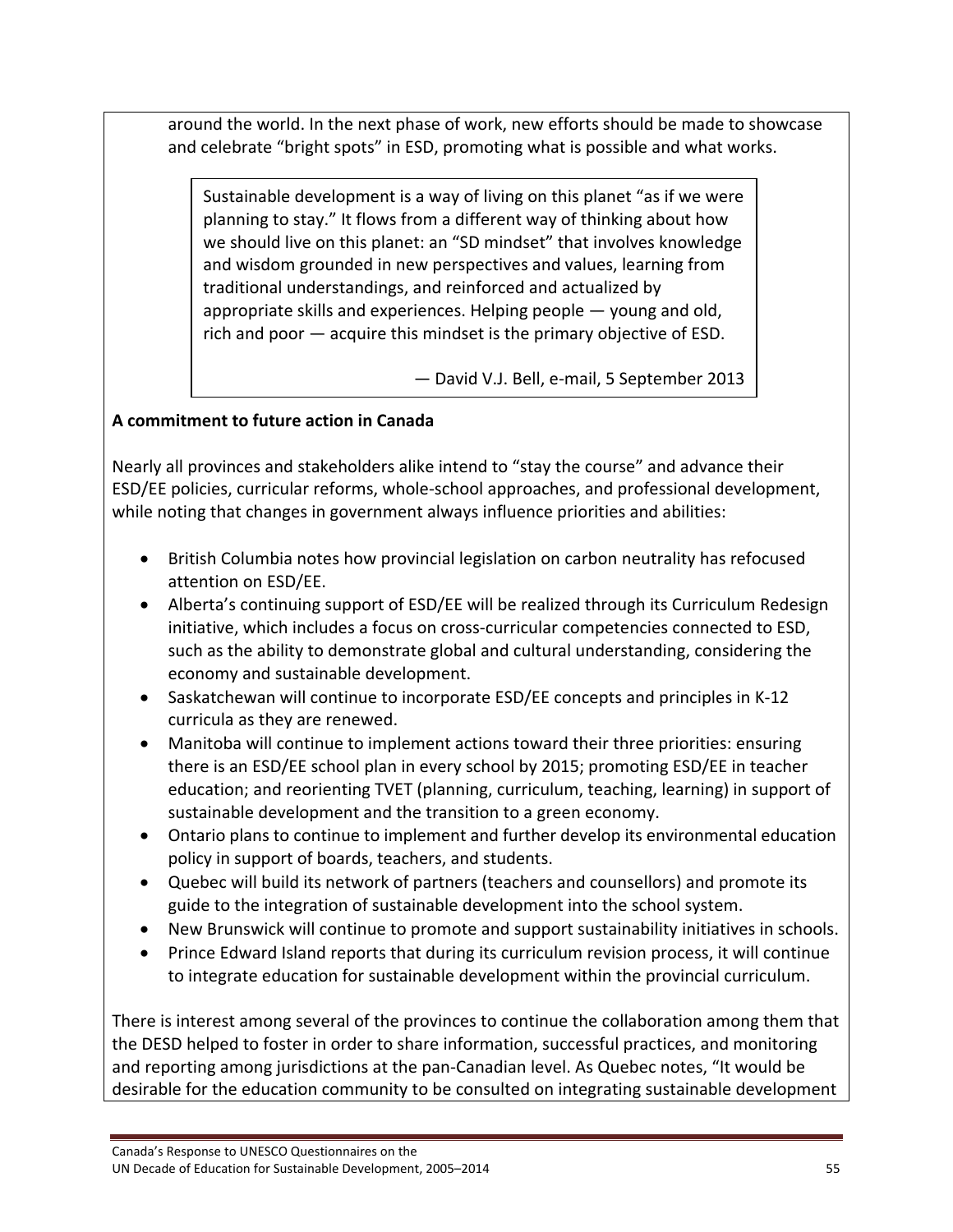in teaching to ensure that the sector's needs and specific situations are taken into account." Newfoundland and Labrador in particular calls for greater provincial‐federal cooperation to address ESD that may lead to a national strategy at the K‐12 level involving all jurisdictions and relevant departments (not at the postsecondary level given the high level of institutional autonomy in this sector). Alberta and Ontario reaffirm the independence of each jurisdiction and that decisions on ESD/EE policy, planning, and resource allocation in postsecondary education should be best left to each province and territory.

British Columbia suggests that "development of a post‐2014 framework should take into consideration the nature of ESD/EE, combined with the best practices described in the research literature, while incorporating enough flexibility for each country, province, region, etc. to customize an approach that best suits the needs of their respective audience. To achieve this, the framework should be co‐developed by key partners with enough flexibility for others to tailor it to their specific priorities and needs."

Manitoba emphasizes the importance of Canada's international connections and that Manitoba will continue to be a member and support the priorities of the UNECE ESD steering committee and will continue to support ESD/EE through UNESCO's new Global Programme on Education for Sustainable Development (2015–2024).

For many of the stakeholders, ESD/EE has been and will continue to be a core focus of their work, and they are committed to:

- expanding course offerings
- advancing education policy, standards, and good practice
- reorienting teaching and learning to promote an understanding of the interrelationships between economic, social, and environmental perspectives and fostering informed, engaged, and responsible citizens
- fostering sustainable communities
- supporting networks and collaboration
- transforming their institutions from senior leadership through to grassroots
- continuing with publishing and events related to ESD/EE.

Stakeholders reaffirm the need for ongoing work on ESD/EE: having an informed, engaged population is fundamental to healthy communities and sustainable resource use. Stakeholders call for a national strategy to maintain momentum on the UNDESD vision and mission for sustainability, backstopped with ongoing collaboration through a national network, a more collaborative approach between governments, teachers' federations, faculties of education, school boards, nongovernmental organizations, and the ESD working group model continuing in each province and territory.

See Appendix 4 for future plans for ESD/EE in Canada identified by provinces and stakeholders.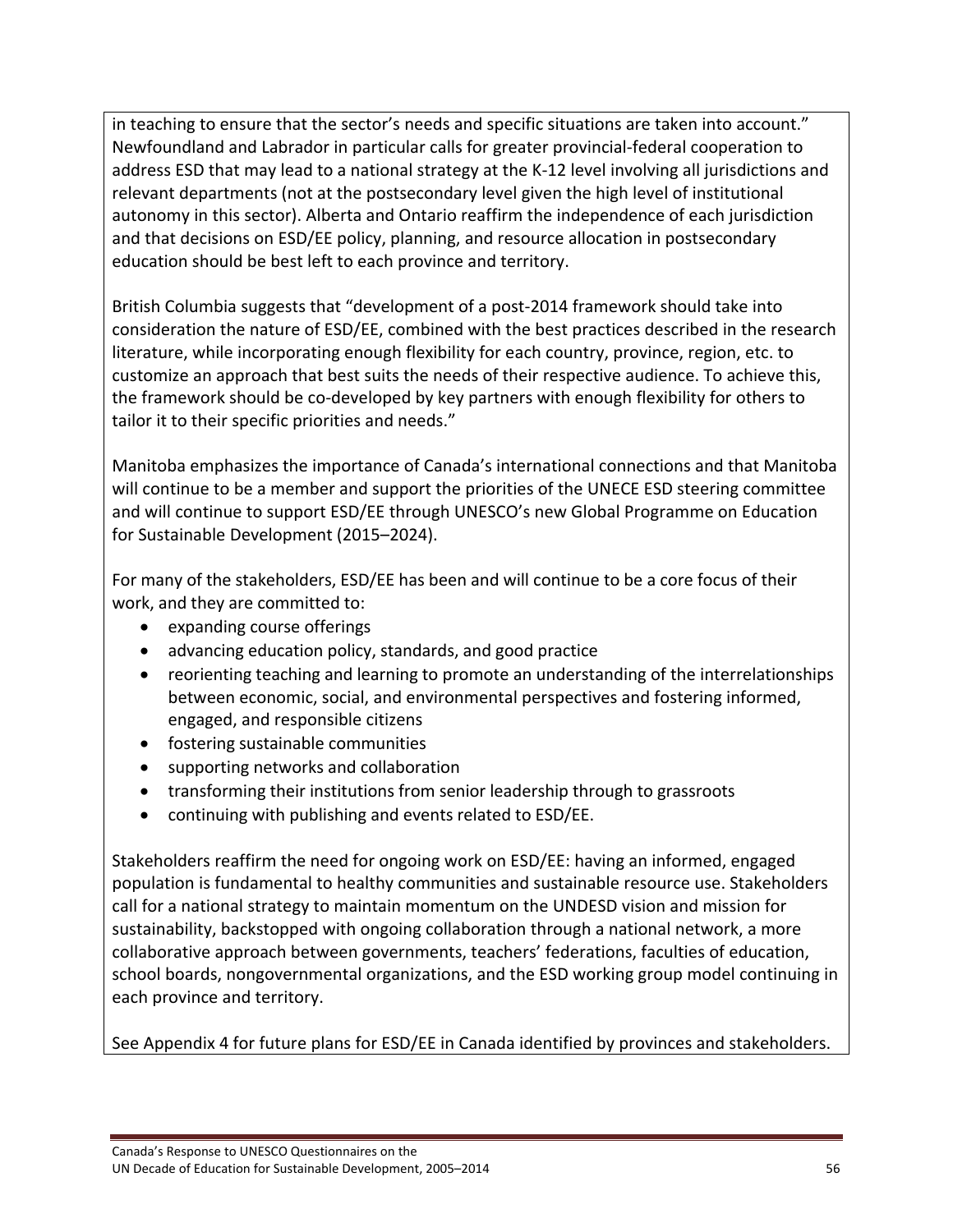## **10. Sources and actors, research and policy reports**

Are you aware of any data sets in your country or beyond that could be useful for the final DESD *report? Please list*

See Appendices 2 and 3.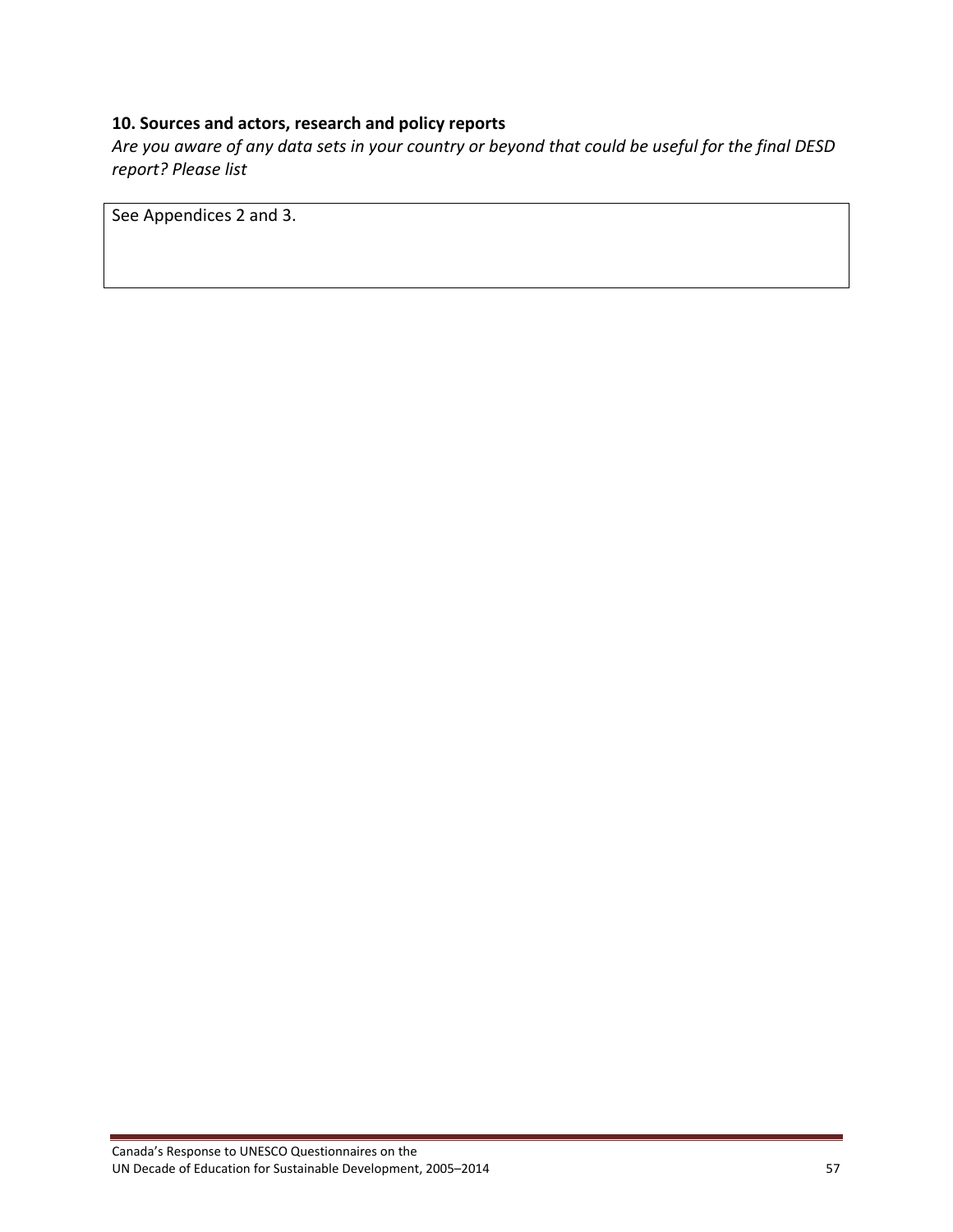# **Appendix 1. ESD/EE Thought Leaders and Experts Who Were Interviewed**

- 1. Elisabeth Barot, Programme Officer, Education, Canadian Commission for UNESCO
- 2. David V.J. Bell, Chair, Learning for a Sustainable Future
- 3. Sylvie Côté, Senior Policy Advisor, Environment Canada
- 4. Gerald Farthing, Deputy Minister, Manitoba Education and Acting Deputy Minister, Manitoba Advanced Education and Literacy
- 5. Charles Hopkins, UNESCO Chair in Reorienting Teacher Education, York University
- 6. Christina McDonald, Chief Operating Officer, Green Manitoba
- 7. Marcia McKenzie, Project Director, Sustainability and Education Policy Network, University of Saskatchewan
- 8. Jean Perras, Consultant
- 9. Dominique Potvin, Programme Officer, Natural Sciences, Canadian Commission for **UNESCO**
- 10. Daniel Rosset, Manager, Environmental Assessment, Parks Canada
- 11. Pamela Schwartzberg, Executive Director, Learning for a Sustainable Future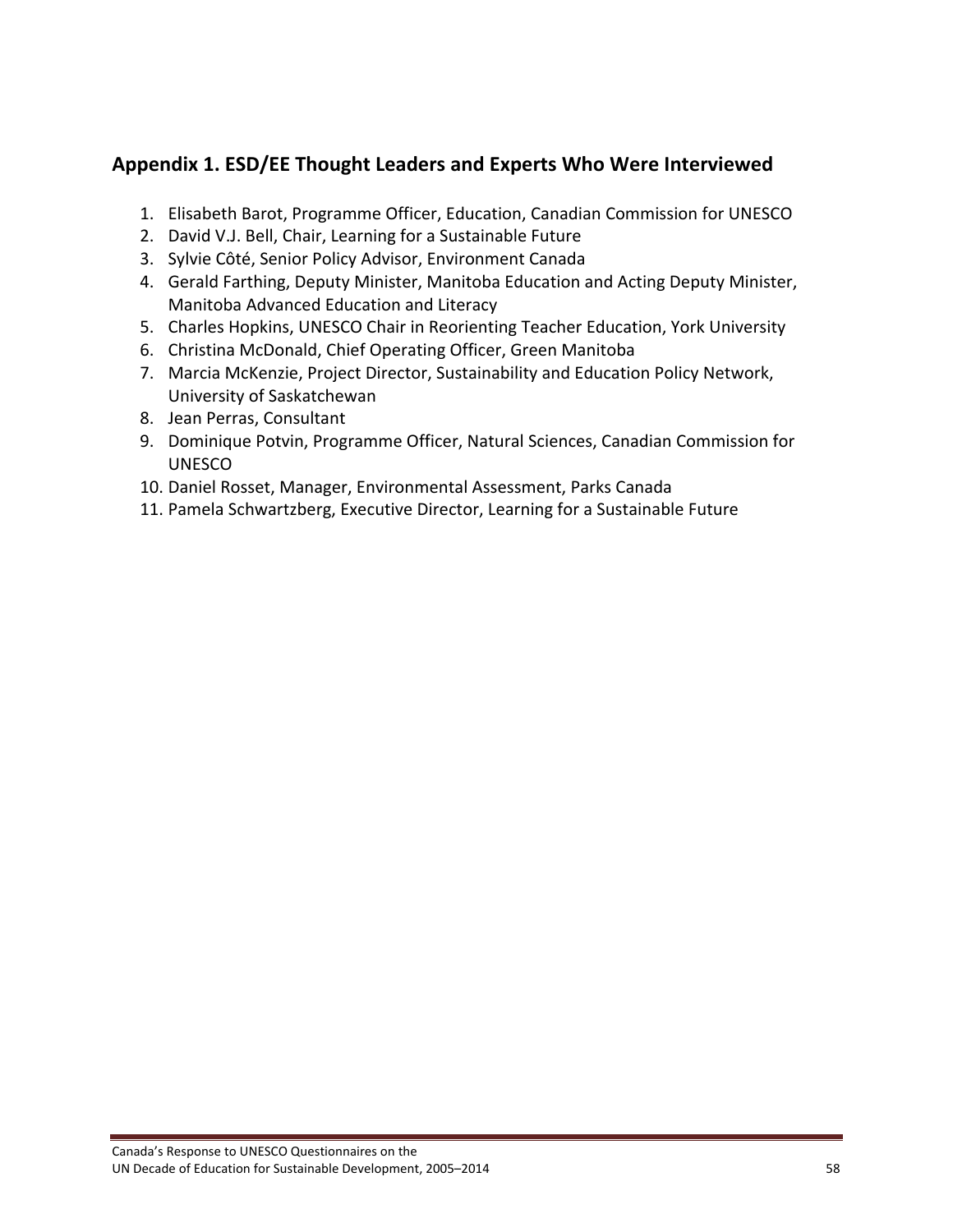# **Appendix 2. Selected Sources Used in the Preparation of the Report**

#### **Provincial and territorial governments**

British Columbia Additional Reports on Climate Change Impacts, Mitigation, and Adaptation: http://www.env.gov.bc.ca/cas/resources/reports.html

British Columbia Carbon Neutral (2008) http://www.livesmartbc.ca/attachments/carbon\_neutral\_action\_reports/CarbonNeutralBC-2011-leadingchangeinspiringaction.pdf

British Columbia Carbon Neutral Reporting by Sector (School Districts and Postsecondary): http://www.livesmartbc.ca/government/carbon\_neutral/neutral\_action\_reports.html

British Columbia Climate Action for the 21st Century (2009) http://www.env.gov.bc.ca/cas/pdfs/climate\_action\_21st\_century.pdf

British Columbia Climate Action Plan (2008) http://www.env.gov.bc.ca/cas/cap.html#cap

British Columbia Curriculum Maps http://www.bced.gov.bc.ca/environment\_ed/ele\_curricmaps.htm

British Columbia Environmental Learning and Experience Interdisciplinary Guide http://www.bced.gov.bc.ca/environment\_ed/

British Columbia Green Economy Update: Growing Green Jobs http://www.bcge.ca/BCs\_Green\_Economy\_Update\_print.pdf

British Columbia Making Progress on BC's Climate Action Plan (2012) http://www.env.gov.bc.ca/cas/pdfs/2012‐Progress‐to‐Targets.pdf

British Columbia Ministry of Education Green Schools Newsletters (October 2009–May 2012) http://www.bced.gov.bc.ca/greenschools/newsletters.htm

British Columbia Ministry of Education Green Schools Website http://www.bced.gov.bc.ca/greenschools/

British Columbia Ministry of Environment: Wild BC http://wildbc.org/index.php/programs/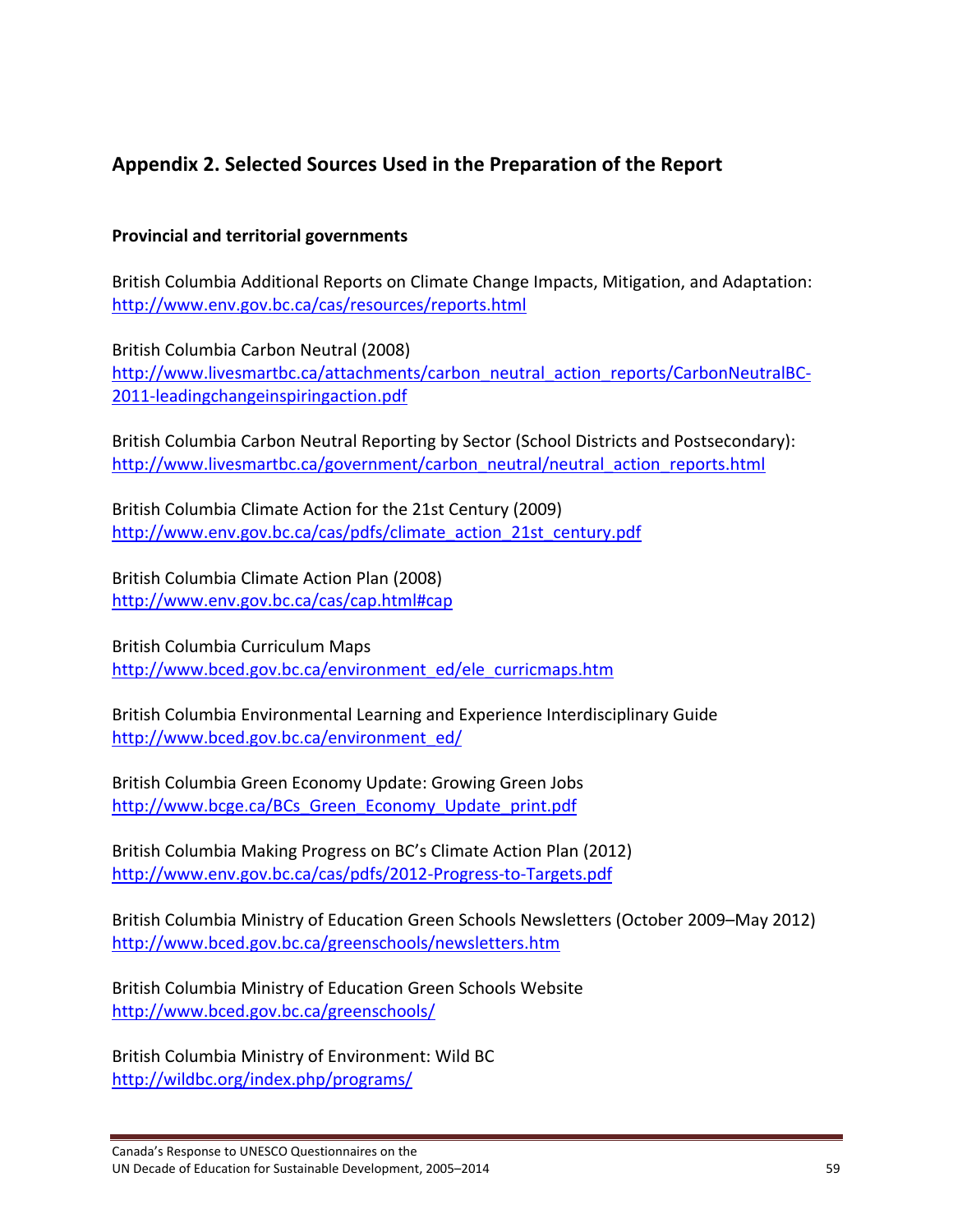British Columbia Social Justice 12 http://www.bced.gov.bc.ca/irp/pdfs/social\_studies/2008socialjustice12.pdf

British Columbia Sustainable Course Content http://www.bced.gov.bc.ca/greenschools/pdfs/sustcoursecontent.pdf

British Columbia Sustainable Resources 11 and 12 http://www.bced.gov.bc.ca/irp/pdfs/sciences/2008susres1112.pdf

British Columbia Sustainable Schools Best Practices Guide http://www.bced.gov.bc.ca/greenschools/pdfs/sustbestpractices.pdf British Columbia Sustainable Schools Forum (2009) http://www.bced.gov.bc.ca/greenschools/sustschoolforum.htm

Green Manitoba's Sustainability Initiatives directory http://greenmanitoba.ca/msid/

Manitoba Education. ESD website http://www.edu.gov.mb.ca/k12/esd/

Manitoba Education. *Guide for Sustainable Schools in Manitoba*. (Natalie Swayze, Carolee Buckler, and Anne MacDiarmid) (2010) http://www.edu.gov.mb.ca/k12/esd/pdfs/sustainable\_guide.pdf

Manitoba Education. Schools Program Division. *Making a Living, Sustainably: Green Jobs and Sustainability Careers* (2012) http://www.edu.gov.mb.ca/k12/esd/pdfs/green\_jobs.pdf

Manitoba. Tomorrow Now: Manitoba's Green Plan http://www.gov.mb.ca/conservation/tomorrownowgreenplan/

New Brunswick Sustainability News. An electronic newsletter has been produced by Education and Early Childhood Development and distributed three times a year since 2011.

Ontario. Acting Today, Shaping Tomorrow: A Policy Framework for Environmental Education in Ontario Schools http://www.edu.gov.on.ca/eng/teachers/enviroed/action.html

Ontario. *Shaping our Schools, Shaping our Future: Environmental Education in Ontario Schools* http://www.edu.gov.on.ca/curriculumcouncil/shapingschools.pdf

Ontario. Standards for Environmental Education in the Curriculum http://www.edu.gov.on.ca/eng/teachers/enviroed/standards.html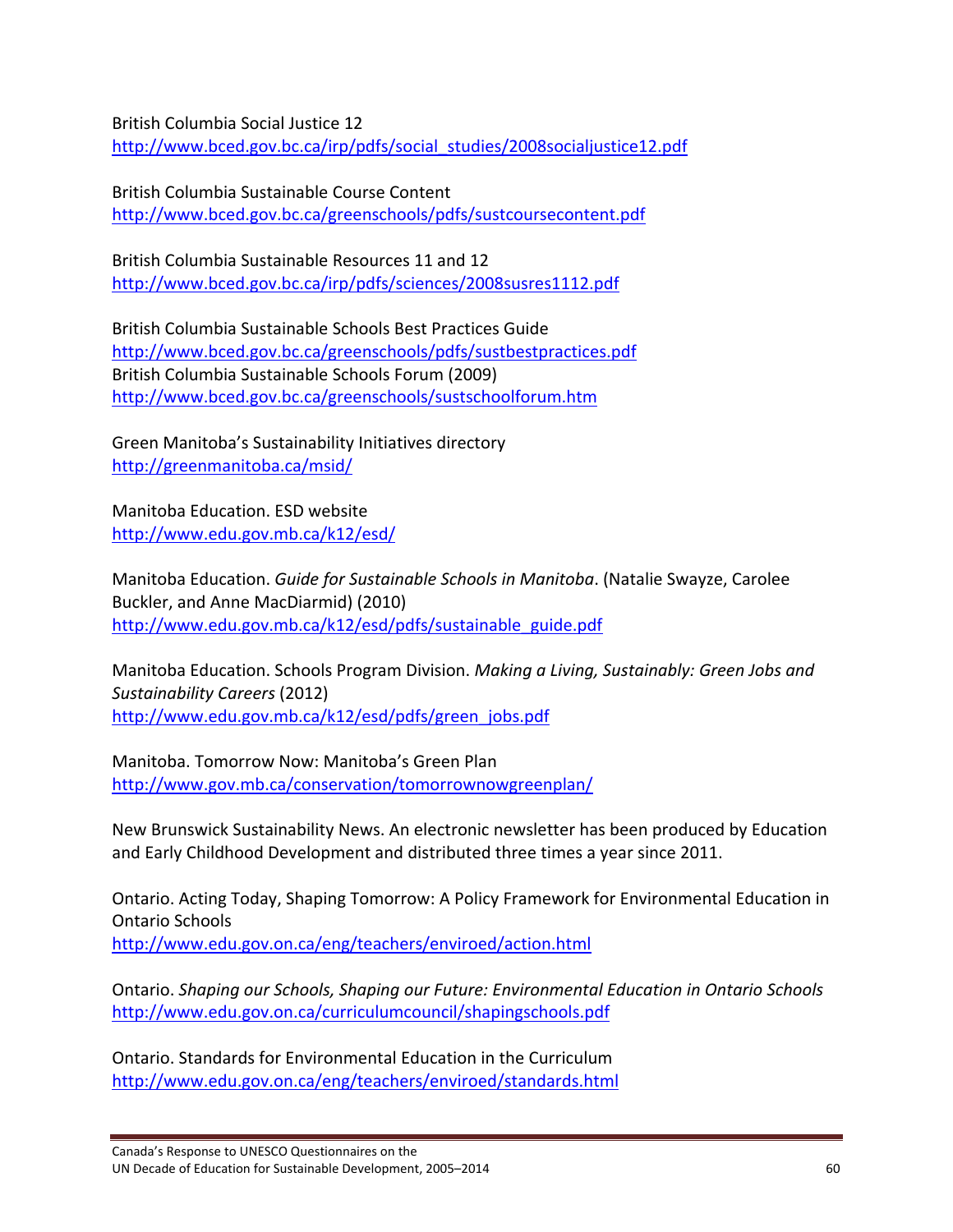Quebec – Guide sur l'intégration du développement durable dans l'enseignement [Guide on integrating sustainable development in teaching] (under development).

Quebec – Plan d'action sur le développement durable 2013‐2015 du ministère de l'Éducation, du Loisir et du Sport [2013‐2015 Sustainable development action plan of the Ministère de l'Éducation, du Loisir et du Sport]

http://www.mels.gouv.qc.ca/fileadmin/site\_web/documents/publications/BSM/PADD\_2013p.p df

# **Departments and agencies of the government of Canada**

Canadian International Development Agency http://www.acdi‐cida.gc.ca

Environment Canada http://www.ec.gc.ca

## **Pan‐Canadian organizations**

Canadian Commission for UNESCO http://www.unesco.ca

Council of Ministers of Education, Canada (CMEC) http://www.cmec.ca/147/Programs-and-Initiatives/Education-for-Sustainable-Development/Overview/index.html

CMEC (2006). United Nations Decade of Education for Sustainable Development: Canada's Response to the UNESCO questionnaire.

http://www.cmec.ca/Publications/Lists/Publications/Attachments/80/Sustainable‐2006‐ 03.en.pdf

CMEC (2007). Report to UNECE and UNESCO on Indicators of Education for Sustainable Development: Report for Canada 2005‐2007. http://www.cmec.ca/Publications/Lists/Publications/Attachments/104/Canada‐Report‐ESD‐ 2007‐10.en.pdf

CMEC (2010). Report to UNECE and UNESCO on Indicators of Education for Sustainable Development: Report for Canada 2007–2010.

http://www.cmec.ca/Publications/Lists/Publications/Attachments/265/esd-canada-report-2007‐2010‐en.pdf

CMEC [nd], Educating for Sustainability: The Status of Education for Sustainable Development in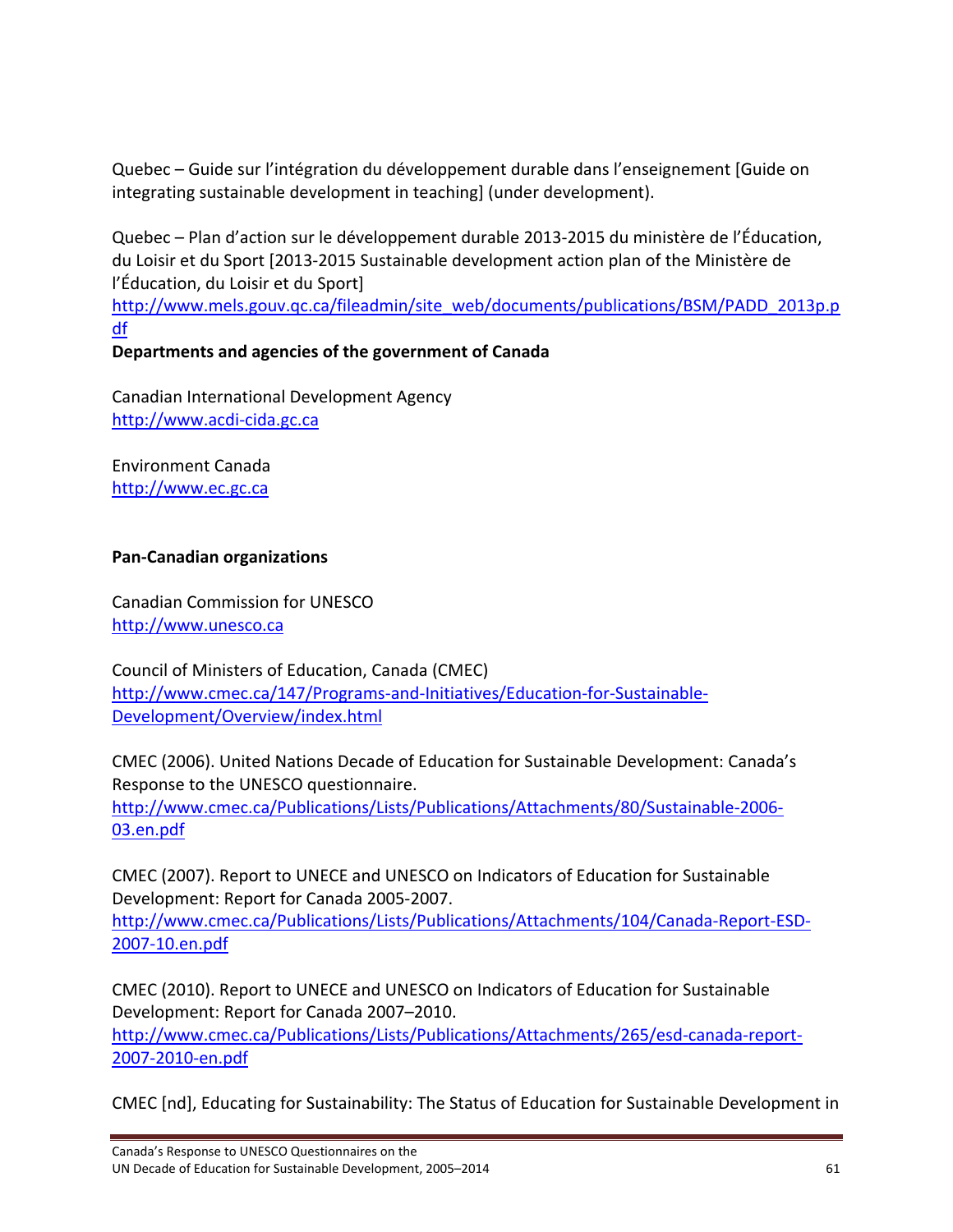Canada.

http://www.cmec.ca/Publications/Lists/Publications/Attachments/9/environment.en.pdf

CMEC. ESD Working Group (2010). Developing a Pan‐Canadian ESD Framework for Collaboration and Action ‐ Background Paper, Education for Sustainable Development Working Group.

http://www.cmec.ca/Publications/Lists/Publications/Attachments/222/ESD-collaborationaction.pdf

CMEC (2012). Education for Sustainable Development in Canadian Faculties of Education. www.cmec.ca/Publications/Lists/Publications/Attachments/279/ESD\_Dean\_reportEN.pdf

**Nongovernmental, nonprofit, civil society, private‐sector organizations, and reference documents**

Bell, D. (2009). Education for sustainable development: Cure or placebo? http://www.aqpc.qc.ca/appel/espaceusager/telechargement/document\_2012\_211.doc

Belton, C. (2013). A Canadian school experience. In R. McKeown & V. Nolet, eds. *Schooling for sustainable development in Canada and the United States*, 305‐315. New York: Springer.

British Columbia Institute of Environmental Learning http://www.eco-learning.org/

- Buckler, C., & MacDiarmid, A. (2013). Education for sustainable development in Manitoba: A provincial‐wide approach. In R. McKeown and V. Nolet, eds. *Schooling for sustainable development in Canada and the United States*, 95‐108. New York: Springer.
- Council of Ontario Universities (2009). *Ontario universities: Committed to a greener world. A pledge from the executive heads.* http://www.cou.on.ca/News/Commentary‐‐‐ Events/Events/Events‐PDFs/Committed‐to‐a‐Greener‐World‐‐‐A‐Pledge‐from‐Execu
- Hopkins, Charles (2013). Education for sustainable development in formal education in Canada. In R. McKeown, & V. Nolet, eds. *Schooling for sustainable development in Canada and the United States*, 23‐36. New York: Springer.
- Hugo, V. nd. Educating and acting for a sustainable future. Unpublished paper. Centrale des syndicats du Québec.
- Huppé, G.A., Creech, H., & Buckler, C. (2013). *Education for sustainable development at Manitoba colleges and universities: Results from an institution‐wide survey and president interviews across Manitoba's 11 institutions of higher education.* Winnipeg: IISD. http://www.iisd.org/pdf/2013/education\_sd\_mb\_colleges\_universities.pdf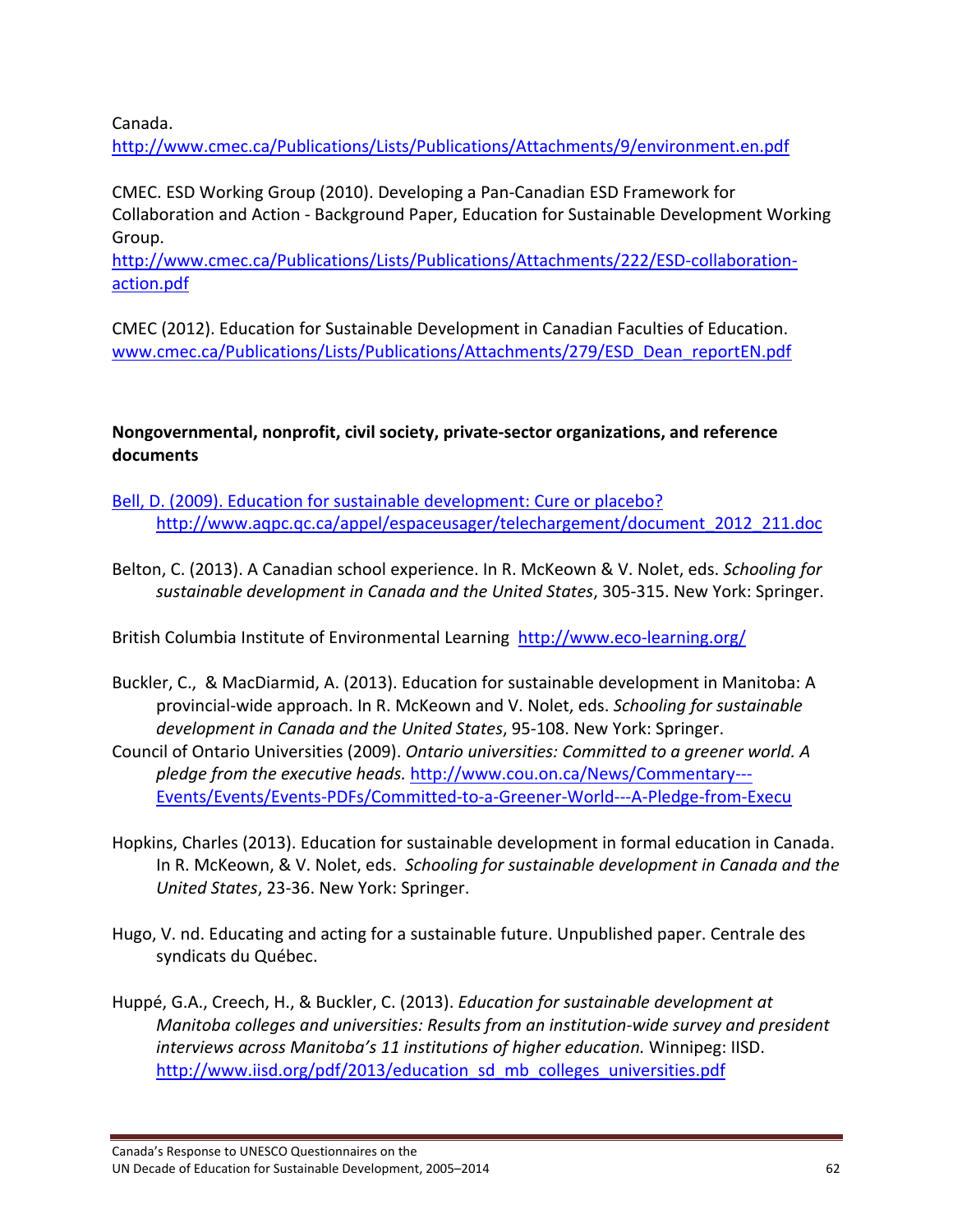International Institute for Sustainable Development (IISD) http://www.iisd.org/leaders/un.asp

Learning for a Sustainable Future (LSF) http://www.lsf‐lst.ca

- Manitoba Advanced Education and Literacy (2006). National education for sustainable development expert council. Unpublished discussion paper and implementation process for the Establishment of the NESDEC.
- McKeown, R., & Nolet, V. eds. (2013). *Schooling for sustainable development in Canada and the United States.* New York: Springer.
- Michalos, A., Creech, H., Swayze, N., Kahlke, P.M., Buckler, C., & Rempel, K. (2012). Measuring knowledge, attitudes and behaviours concerning sustainable development among tenth grade students in Manitoba. *Social Indicators Research* 106 (2): 213‐238. Also available at: http://www.iisd.org/publications/pub.aspx?pno=1384
- National Round Table on the Environment and the Economy (NRTEE). (1996). *The round table process: Building strategies for sustainable development education.* Ottawa: Learning for a Sustainable Future and NRTEE.
- Ontario Institute for Studies in Education and the International Alliance of Leading Educational Institutes. (2009). Climate Change and Sustainable Development: The Response from Education in Canada. http://www.hilaryinwood.ca/research/climate\_change\_sustainable\_development.html
- Paas, L., & Creech, H. (2008). *How information and communications technologies can support education for sustainable development: Current uses and trends.* Winnipeg: IISD. http://www.iisd.org/pdf/2008/ict\_education\_sd\_trends.pdf
- Saskatchewan Regional Centre of Expertise https://sites.google.com/site/saskrce/
- Swayze, N. (2010). *The decade of education for sustainable development (DESD) and sustainability education in first nations schools in Manitoba*. Winnipeg, IISD. http://www.iisd.org/pdf/2010/decade\_education\_sd\_first\_nations\_mb.pdf
- Swayze, N., & Creech, H. (2009). *Sustainability policies at the school division level in Manitoba.* http://www.iisd.org/pdf/2009/sd\_policies\_mb\_school\_division.pdf
- Taylor, S.K., & Creech, H. (2012). *Technical‐vocational education for sustainable development in Manitoba. Winnipeg: IISD.* http://www.iisd.org/pdf/2012/technical\_vocational\_education\_sd\_mb.pdf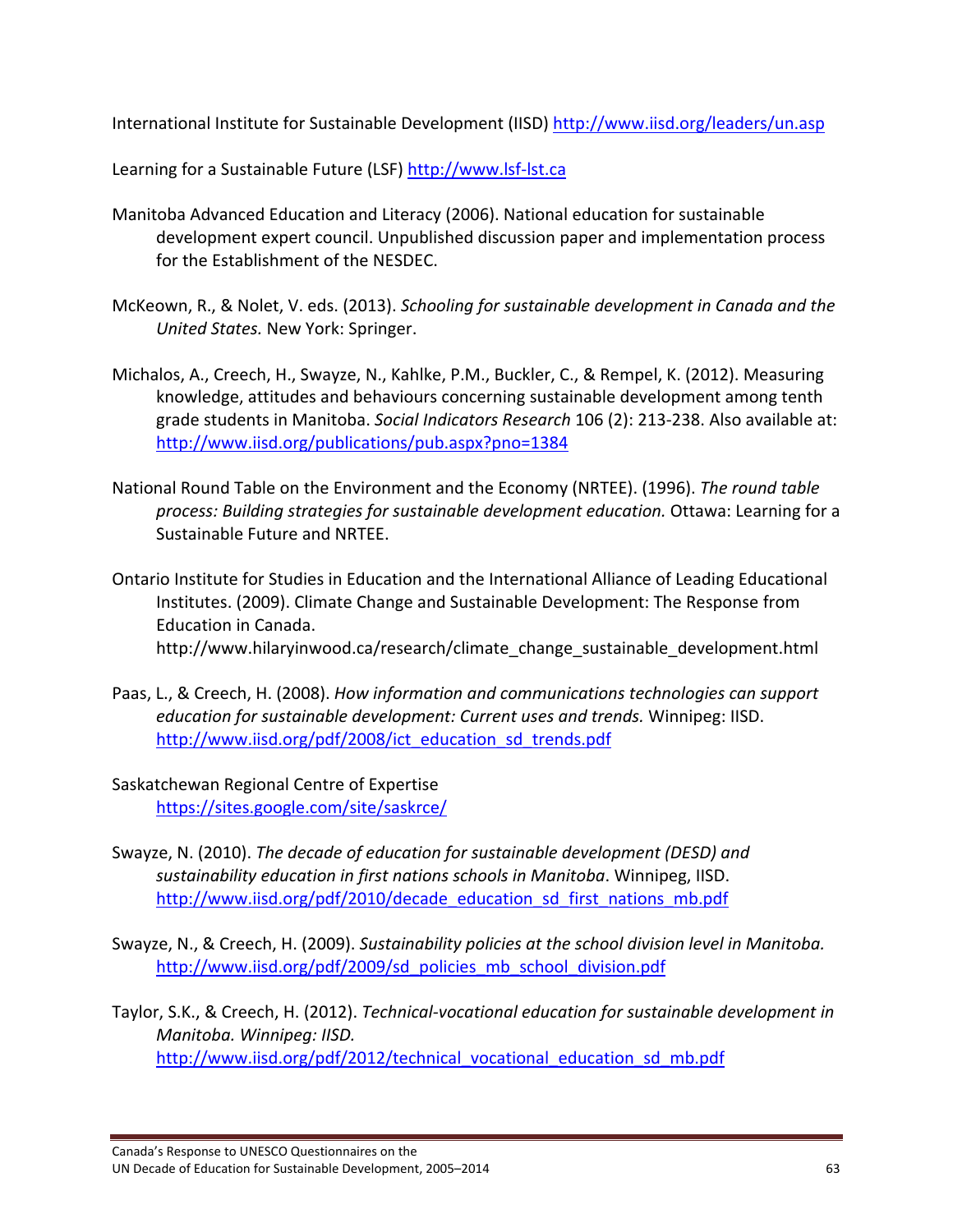Appendix 3. Organizations Represented in the Stakeholder Survey<sup>16</sup>

- 1. Alberta Council for Environmental Education
- 2. Association pour la Recherche au Collégialà
- 3. Athabasca University
- 4. Bringing Youth Towards Equality Society
- 5. Canadian Ethnocultural Council
- 6. Canadian Network for Democratic Learning
- 7. Canadian Network for Environmental Education and Communication
- 8. Canadian Teachers' Federation
- 9. Canadian Association of Prior Learning Assessment
- 10. Cégep de Sherbrooke
- 11. Cégep du Vieux Montréal
- 12. Centre de recherche interuniversitaire sur la formation et la profession enseignante
- 13. Centre scolaire Samuel‐de‐Champlain
- 14. Unesco Chair in Studies of philosophic foundations of Justice and democratic society
- 15. Clayoquot Biosphere Trust
- 16. Collège Montmorency
- 17. Confederation College
- 18. Crandall University
- 19. District scolaire francophone du Nord‐Ouest
- 20. Environmental Services Branch, City of Saskatoon
- 21. Fanshawe College
- 22. Foreign Affairs, Trade and Development Canada (formerly Canadian International Development Agency)
- 23. Georgian College of Applied Arts
- 24. Green Teacher
- 25. International Institute for Sustainable Development
- 26. John Humphrey Centre for Peace and Human Rights
- 27. La Cité Collégiale
- 28. Lambton College
- 29. Learning for a Sustainable Future
- 30. New Brunswick Environmental Network
- 31. Nunavut Arctic College

- 32. Ontario Institute for Studies in Education (OISE), University of Toronto
- 33. PEN Canada
- 34. Regional Centre of Expertise on Education for Sustainable Development in Saskatchewan (Canada): RCE Saskatchewan
- 35. Safe Drinking Water Foundation
- 36. Shediac Bay Watershed Association

<sup>&</sup>lt;sup>16</sup> Note that a number of responses from individuals were also received, for a total of 49 stakeholder responses to the survey.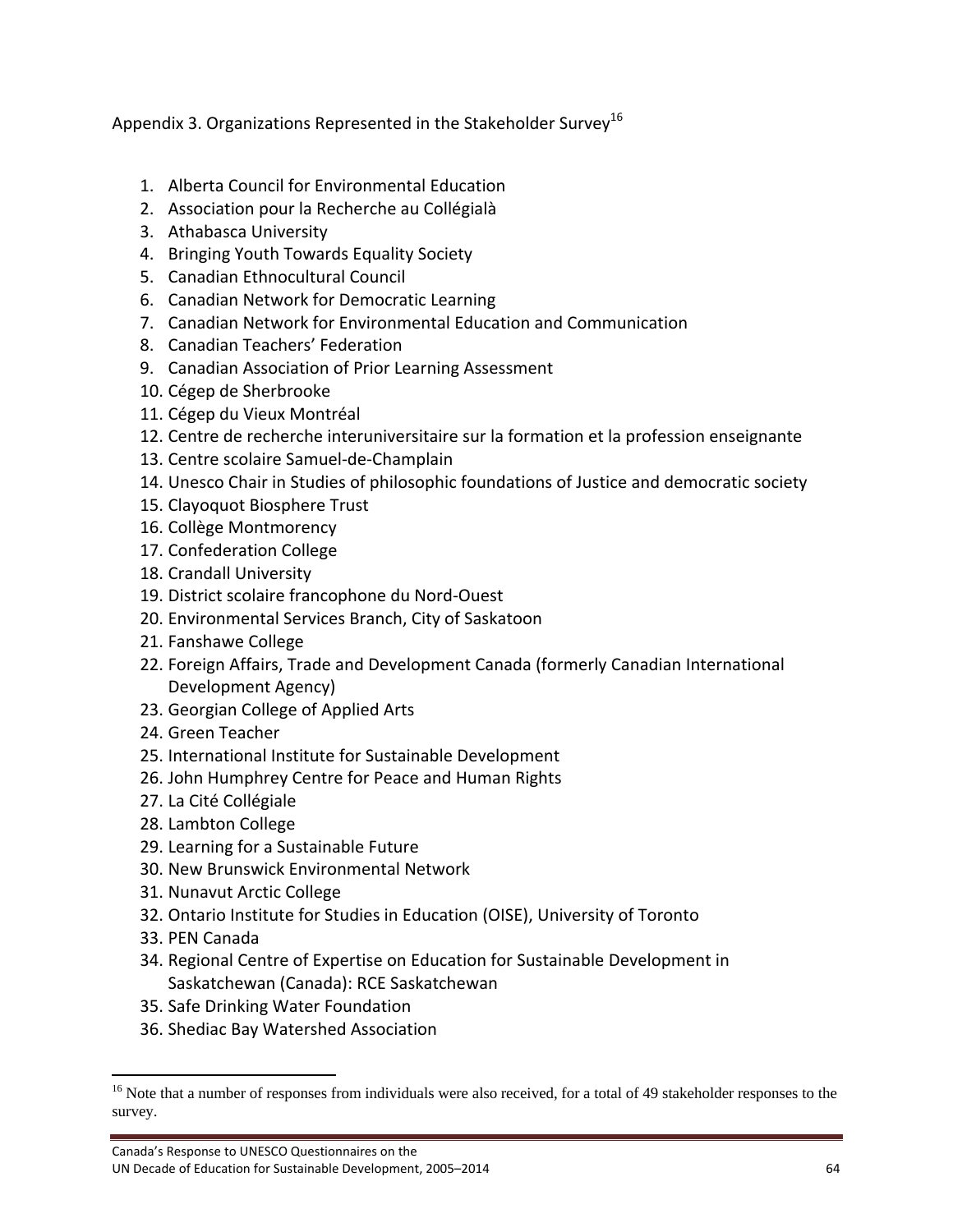- 37. Société des arts technologiques (SAT)
- 38. The Laboratory School, Dr. Eric Jackman Institute of Child Study, OISE, University of Toronto
- 39. The Manitoba Museum
- 40. Toronto and Region Conservation Authority
- 41. University of Calgary
- 42. United Nations University Regional Centre of Expertise, Saskatchewan
- 43. Université du Québec à Montréal
- 44. Youth Advisory Group Canadian Commission for UNESCO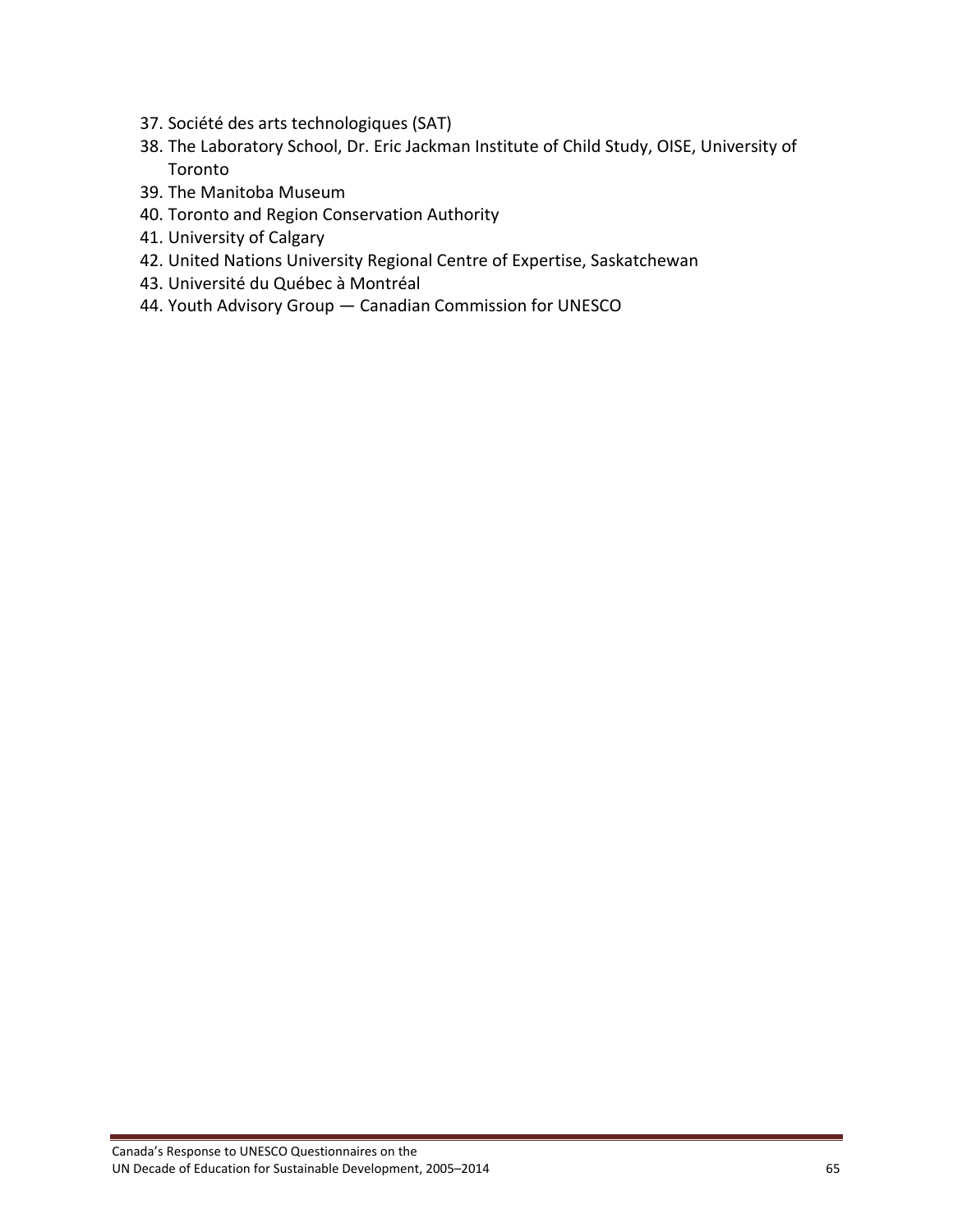Appendix 4. Future Plans for ESD/EE in Canada

# **Provincial ministry/departments of education**

| <b>BC</b><br>Development of post-2014 framework<br>British Columbia has had an active EE/ESD<br>should take into consideration the nature<br>community since the 1970s and awareness<br>has grown toward a whole-school approach.<br>of EE/ESD, combined with the best<br>Recent provincial legislation on carbon<br>practices described in the research<br>neutrality refocused government attention<br>literature, while incorporating enough<br>on EE/ESD which resulted in increased<br>flexibility for each country, province,<br>participation at the provincial level. Since the<br>region, etc. to customize an approach that<br>time of writing, British Columbia has<br>best suits the needs of their respective<br>audience. To achieve this, the framework<br>undergone a change in government. New<br>priorities and approaches may be<br>should be co-developed by key partners<br>determined. <sup>17</sup><br>with enough flexibility for others to tailor<br>it to their specific priorities and needs.<br>Alberta believes that the future allocation<br>Alberta's continuing support of ESD will be<br>AB<br>realized through the newly updated student<br>of resources to support ESD are decisions<br>learning outcomes, which include students'<br>best left to each Canadian province and<br>ability to "demonstrate global and cultural<br>territory to make, in accordance with their<br>understanding, considering the economy and<br>respective priorities and fiscal realities.<br>sustainable development."<br>The Ministry of Education will continue to<br><b>SK</b><br>incorporate ESD concepts and principles in | P/T | Post-2014 planning | <b>Suggestions for Canada</b> |  |  |
|---------------------------------------------------------------------------------------------------------------------------------------------------------------------------------------------------------------------------------------------------------------------------------------------------------------------------------------------------------------------------------------------------------------------------------------------------------------------------------------------------------------------------------------------------------------------------------------------------------------------------------------------------------------------------------------------------------------------------------------------------------------------------------------------------------------------------------------------------------------------------------------------------------------------------------------------------------------------------------------------------------------------------------------------------------------------------------------------------------------------------------------------------------------------------------------------------------------------------------------------------------------------------------------------------------------------------------------------------------------------------------------------------------------------------------------------------------------------------------------------------------------------------------------------------------------------------------------------------------------------------------------------------|-----|--------------------|-------------------------------|--|--|
|                                                                                                                                                                                                                                                                                                                                                                                                                                                                                                                                                                                                                                                                                                                                                                                                                                                                                                                                                                                                                                                                                                                                                                                                                                                                                                                                                                                                                                                                                                                                                                                                                                                   |     |                    |                               |  |  |
|                                                                                                                                                                                                                                                                                                                                                                                                                                                                                                                                                                                                                                                                                                                                                                                                                                                                                                                                                                                                                                                                                                                                                                                                                                                                                                                                                                                                                                                                                                                                                                                                                                                   |     |                    |                               |  |  |
|                                                                                                                                                                                                                                                                                                                                                                                                                                                                                                                                                                                                                                                                                                                                                                                                                                                                                                                                                                                                                                                                                                                                                                                                                                                                                                                                                                                                                                                                                                                                                                                                                                                   |     |                    |                               |  |  |
|                                                                                                                                                                                                                                                                                                                                                                                                                                                                                                                                                                                                                                                                                                                                                                                                                                                                                                                                                                                                                                                                                                                                                                                                                                                                                                                                                                                                                                                                                                                                                                                                                                                   |     |                    |                               |  |  |
|                                                                                                                                                                                                                                                                                                                                                                                                                                                                                                                                                                                                                                                                                                                                                                                                                                                                                                                                                                                                                                                                                                                                                                                                                                                                                                                                                                                                                                                                                                                                                                                                                                                   |     |                    |                               |  |  |
|                                                                                                                                                                                                                                                                                                                                                                                                                                                                                                                                                                                                                                                                                                                                                                                                                                                                                                                                                                                                                                                                                                                                                                                                                                                                                                                                                                                                                                                                                                                                                                                                                                                   |     |                    |                               |  |  |
|                                                                                                                                                                                                                                                                                                                                                                                                                                                                                                                                                                                                                                                                                                                                                                                                                                                                                                                                                                                                                                                                                                                                                                                                                                                                                                                                                                                                                                                                                                                                                                                                                                                   |     |                    |                               |  |  |
|                                                                                                                                                                                                                                                                                                                                                                                                                                                                                                                                                                                                                                                                                                                                                                                                                                                                                                                                                                                                                                                                                                                                                                                                                                                                                                                                                                                                                                                                                                                                                                                                                                                   |     |                    |                               |  |  |
|                                                                                                                                                                                                                                                                                                                                                                                                                                                                                                                                                                                                                                                                                                                                                                                                                                                                                                                                                                                                                                                                                                                                                                                                                                                                                                                                                                                                                                                                                                                                                                                                                                                   |     |                    |                               |  |  |
|                                                                                                                                                                                                                                                                                                                                                                                                                                                                                                                                                                                                                                                                                                                                                                                                                                                                                                                                                                                                                                                                                                                                                                                                                                                                                                                                                                                                                                                                                                                                                                                                                                                   |     |                    |                               |  |  |
|                                                                                                                                                                                                                                                                                                                                                                                                                                                                                                                                                                                                                                                                                                                                                                                                                                                                                                                                                                                                                                                                                                                                                                                                                                                                                                                                                                                                                                                                                                                                                                                                                                                   |     |                    |                               |  |  |
|                                                                                                                                                                                                                                                                                                                                                                                                                                                                                                                                                                                                                                                                                                                                                                                                                                                                                                                                                                                                                                                                                                                                                                                                                                                                                                                                                                                                                                                                                                                                                                                                                                                   |     |                    |                               |  |  |
|                                                                                                                                                                                                                                                                                                                                                                                                                                                                                                                                                                                                                                                                                                                                                                                                                                                                                                                                                                                                                                                                                                                                                                                                                                                                                                                                                                                                                                                                                                                                                                                                                                                   |     |                    |                               |  |  |
|                                                                                                                                                                                                                                                                                                                                                                                                                                                                                                                                                                                                                                                                                                                                                                                                                                                                                                                                                                                                                                                                                                                                                                                                                                                                                                                                                                                                                                                                                                                                                                                                                                                   |     |                    |                               |  |  |
|                                                                                                                                                                                                                                                                                                                                                                                                                                                                                                                                                                                                                                                                                                                                                                                                                                                                                                                                                                                                                                                                                                                                                                                                                                                                                                                                                                                                                                                                                                                                                                                                                                                   |     |                    |                               |  |  |
|                                                                                                                                                                                                                                                                                                                                                                                                                                                                                                                                                                                                                                                                                                                                                                                                                                                                                                                                                                                                                                                                                                                                                                                                                                                                                                                                                                                                                                                                                                                                                                                                                                                   |     |                    |                               |  |  |
|                                                                                                                                                                                                                                                                                                                                                                                                                                                                                                                                                                                                                                                                                                                                                                                                                                                                                                                                                                                                                                                                                                                                                                                                                                                                                                                                                                                                                                                                                                                                                                                                                                                   |     |                    |                               |  |  |
|                                                                                                                                                                                                                                                                                                                                                                                                                                                                                                                                                                                                                                                                                                                                                                                                                                                                                                                                                                                                                                                                                                                                                                                                                                                                                                                                                                                                                                                                                                                                                                                                                                                   |     |                    |                               |  |  |
|                                                                                                                                                                                                                                                                                                                                                                                                                                                                                                                                                                                                                                                                                                                                                                                                                                                                                                                                                                                                                                                                                                                                                                                                                                                                                                                                                                                                                                                                                                                                                                                                                                                   |     |                    |                               |  |  |
|                                                                                                                                                                                                                                                                                                                                                                                                                                                                                                                                                                                                                                                                                                                                                                                                                                                                                                                                                                                                                                                                                                                                                                                                                                                                                                                                                                                                                                                                                                                                                                                                                                                   |     |                    |                               |  |  |
| K-12 curricula as they are renewed.                                                                                                                                                                                                                                                                                                                                                                                                                                                                                                                                                                                                                                                                                                                                                                                                                                                                                                                                                                                                                                                                                                                                                                                                                                                                                                                                                                                                                                                                                                                                                                                                               |     |                    |                               |  |  |
| Manitoba Education will continue with our<br>Continue with the CMEC Education for<br><b>MB</b>                                                                                                                                                                                                                                                                                                                                                                                                                                                                                                                                                                                                                                                                                                                                                                                                                                                                                                                                                                                                                                                                                                                                                                                                                                                                                                                                                                                                                                                                                                                                                    |     |                    |                               |  |  |
| ESD priority and focus on the following:<br>Sustainable Development Working Group                                                                                                                                                                                                                                                                                                                                                                                                                                                                                                                                                                                                                                                                                                                                                                                                                                                                                                                                                                                                                                                                                                                                                                                                                                                                                                                                                                                                                                                                                                                                                                 |     |                    |                               |  |  |
| in order to maintain a coordinating role in<br>working on the three priority areas of                                                                                                                                                                                                                                                                                                                                                                                                                                                                                                                                                                                                                                                                                                                                                                                                                                                                                                                                                                                                                                                                                                                                                                                                                                                                                                                                                                                                                                                                                                                                                             |     |                    |                               |  |  |
| sharing resources, successful practices,<br>action: 1) ensure that there is an ESD                                                                                                                                                                                                                                                                                                                                                                                                                                                                                                                                                                                                                                                                                                                                                                                                                                                                                                                                                                                                                                                                                                                                                                                                                                                                                                                                                                                                                                                                                                                                                                |     |                    |                               |  |  |
| monitoring, and reporting among<br>school plan in every school by 2015;                                                                                                                                                                                                                                                                                                                                                                                                                                                                                                                                                                                                                                                                                                                                                                                                                                                                                                                                                                                                                                                                                                                                                                                                                                                                                                                                                                                                                                                                                                                                                                           |     |                    |                               |  |  |
| jurisdictions at the pan-Canadian level.<br>2) promote the introduction of ESD<br>into teacher education; and 3)                                                                                                                                                                                                                                                                                                                                                                                                                                                                                                                                                                                                                                                                                                                                                                                                                                                                                                                                                                                                                                                                                                                                                                                                                                                                                                                                                                                                                                                                                                                                  |     |                    |                               |  |  |
| Where feasible, continue to conduct pan-<br>reorient technical and vocational                                                                                                                                                                                                                                                                                                                                                                                                                                                                                                                                                                                                                                                                                                                                                                                                                                                                                                                                                                                                                                                                                                                                                                                                                                                                                                                                                                                                                                                                                                                                                                     |     |                    |                               |  |  |
| Canadian ESD research.<br>education and training in support of                                                                                                                                                                                                                                                                                                                                                                                                                                                                                                                                                                                                                                                                                                                                                                                                                                                                                                                                                                                                                                                                                                                                                                                                                                                                                                                                                                                                                                                                                                                                                                                    |     |                    |                               |  |  |
|                                                                                                                                                                                                                                                                                                                                                                                                                                                                                                                                                                                                                                                                                                                                                                                                                                                                                                                                                                                                                                                                                                                                                                                                                                                                                                                                                                                                                                                                                                                                                                                                                                                   |     |                    |                               |  |  |
| sustainable development and the<br>Continue to be a member and support the<br>transition to a green economy.                                                                                                                                                                                                                                                                                                                                                                                                                                                                                                                                                                                                                                                                                                                                                                                                                                                                                                                                                                                                                                                                                                                                                                                                                                                                                                                                                                                                                                                                                                                                      |     |                    |                               |  |  |
| priorities of the UNECE ESD steering<br>completing the multistakeholder                                                                                                                                                                                                                                                                                                                                                                                                                                                                                                                                                                                                                                                                                                                                                                                                                                                                                                                                                                                                                                                                                                                                                                                                                                                                                                                                                                                                                                                                                                                                                                           |     |                    |                               |  |  |
| $\bullet$<br>committee.<br>three-year ESD action plan                                                                                                                                                                                                                                                                                                                                                                                                                                                                                                                                                                                                                                                                                                                                                                                                                                                                                                                                                                                                                                                                                                                                                                                                                                                                                                                                                                                                                                                                                                                                                                                             |     |                    |                               |  |  |
|                                                                                                                                                                                                                                                                                                                                                                                                                                                                                                                                                                                                                                                                                                                                                                                                                                                                                                                                                                                                                                                                                                                                                                                                                                                                                                                                                                                                                                                                                                                                                                                                                                                   |     |                    |                               |  |  |
| developing a process for ESD school<br>$\bullet$<br>Continue to support ESD through<br>plans and reporting                                                                                                                                                                                                                                                                                                                                                                                                                                                                                                                                                                                                                                                                                                                                                                                                                                                                                                                                                                                                                                                                                                                                                                                                                                                                                                                                                                                                                                                                                                                                        |     |                    |                               |  |  |

  $17$  The BC respondents were writing before the provincial election in May 2013.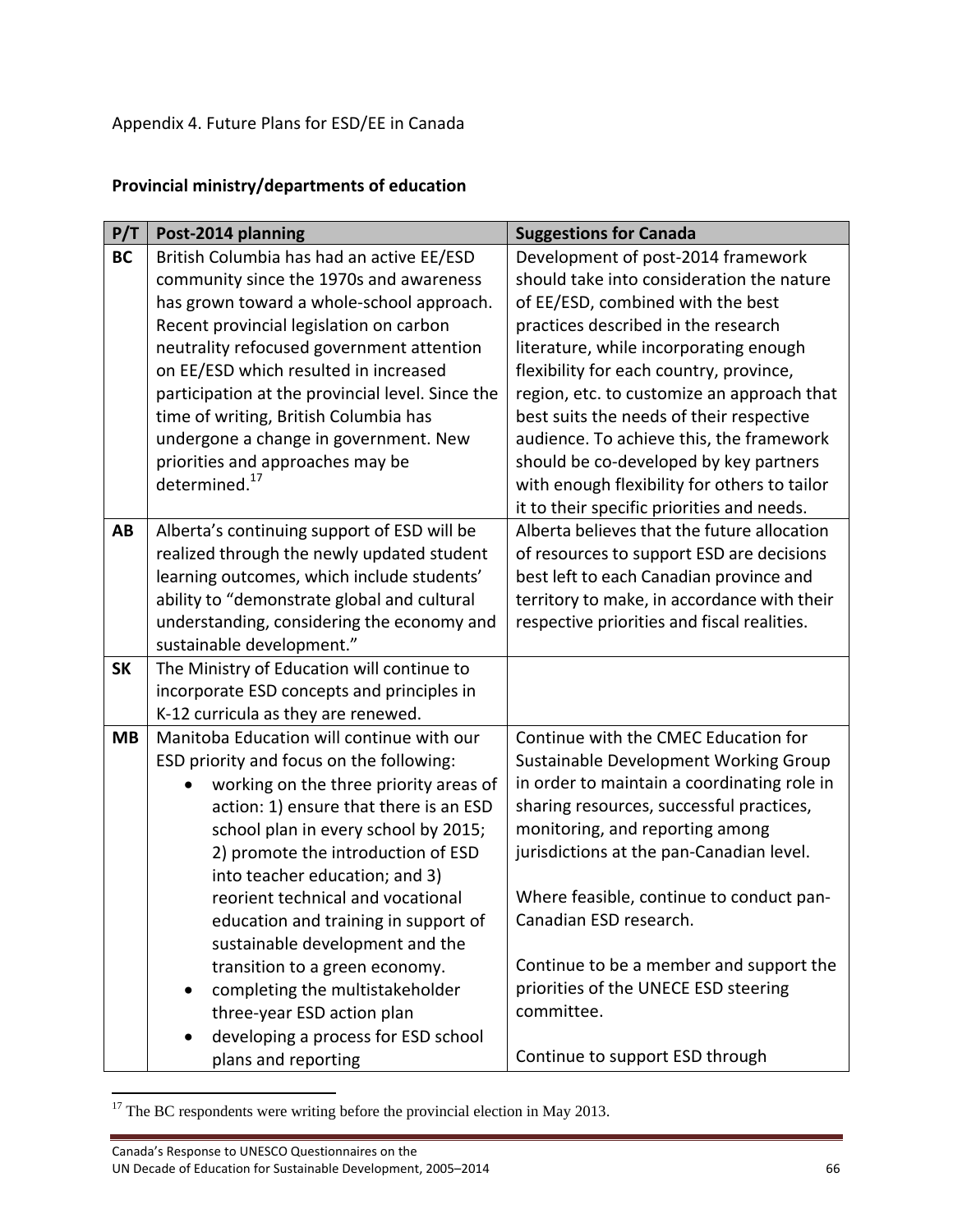| UNESCO's new Global Programme on             |
|----------------------------------------------|
| <b>Education for Sustainable Development</b> |
|                                              |
|                                              |
|                                              |
|                                              |
|                                              |
|                                              |
|                                              |
|                                              |
|                                              |
|                                              |
| provincial/territorial responsibility.       |
| Ontario recommends that each Canadian        |
| jurisdiction proceed with supporting         |
| sustainability-related education             |
| independently in keeping with each           |
|                                              |
| Ontario is committed to EE as its policy     |
| framework. In this context, Ontario does     |
| not intend to devote resources to            |
|                                              |
| It would be desirable for the education      |
| community to be consulted on integrating     |
| sustainable development in teaching to       |
| ensure that the sector's needs and specific  |
| situations are taken into account.           |
|                                              |
|                                              |
| Continued collaboration between              |
|                                              |
| provincial jurisdictions to promote and      |
|                                              |
|                                              |
|                                              |
|                                              |
|                                              |
|                                              |
|                                              |
| There needs to be more provincial-federal    |
| cooperation to address ESD. A national       |
|                                              |
| strategy would provide a focus for the       |
| P/Ts to follow. Federal government,          |
|                                              |

÷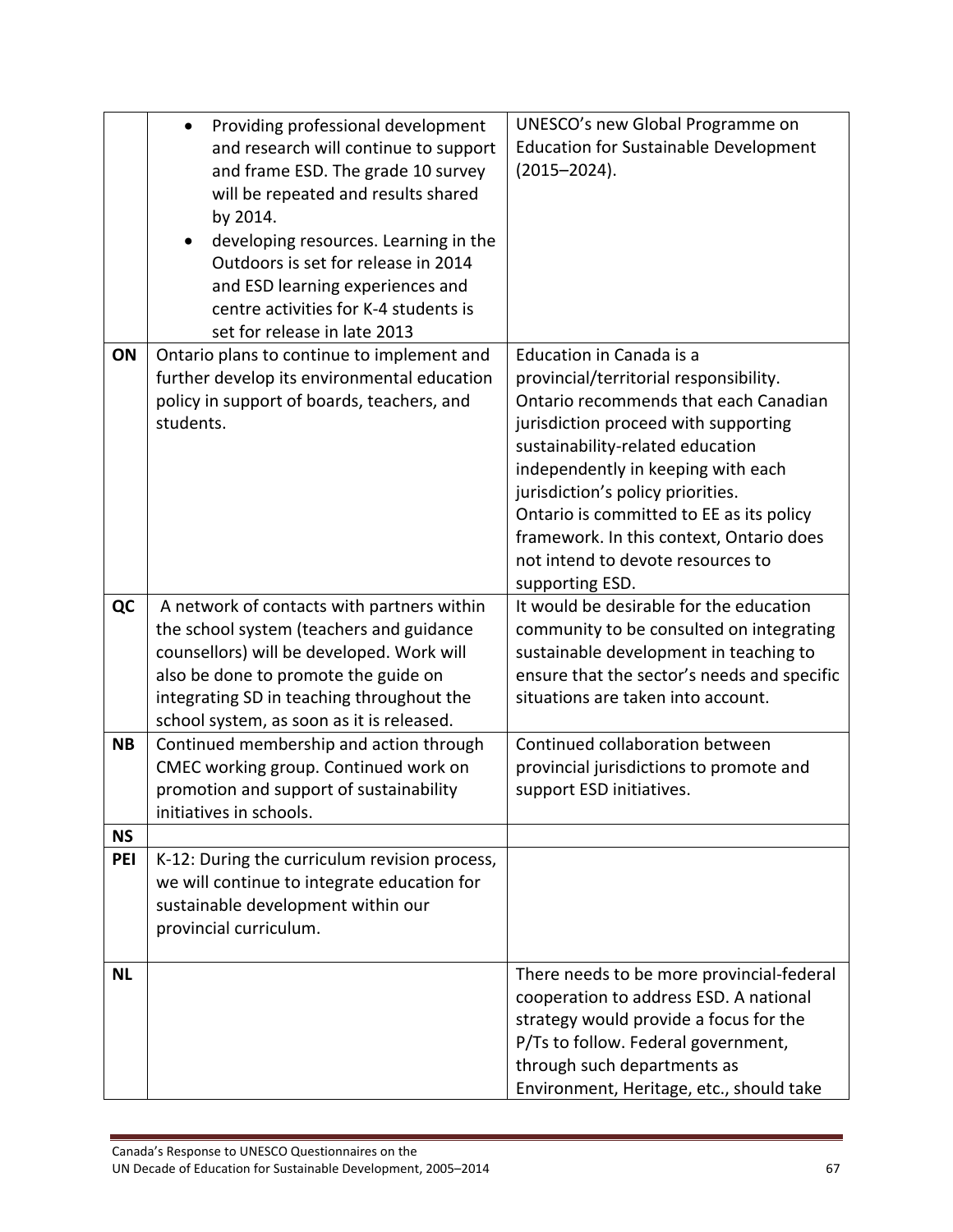|  | the lead on promoting an ESD direction in  |
|--|--------------------------------------------|
|  | the nation. This should be supported by a  |
|  | sustained professional learning initiative |
|  | that will provide teachers with the        |
|  | necessary understanding of ESD and help    |
|  | them integrate ESD-related themes and      |
|  | skills into their classroom instruction.   |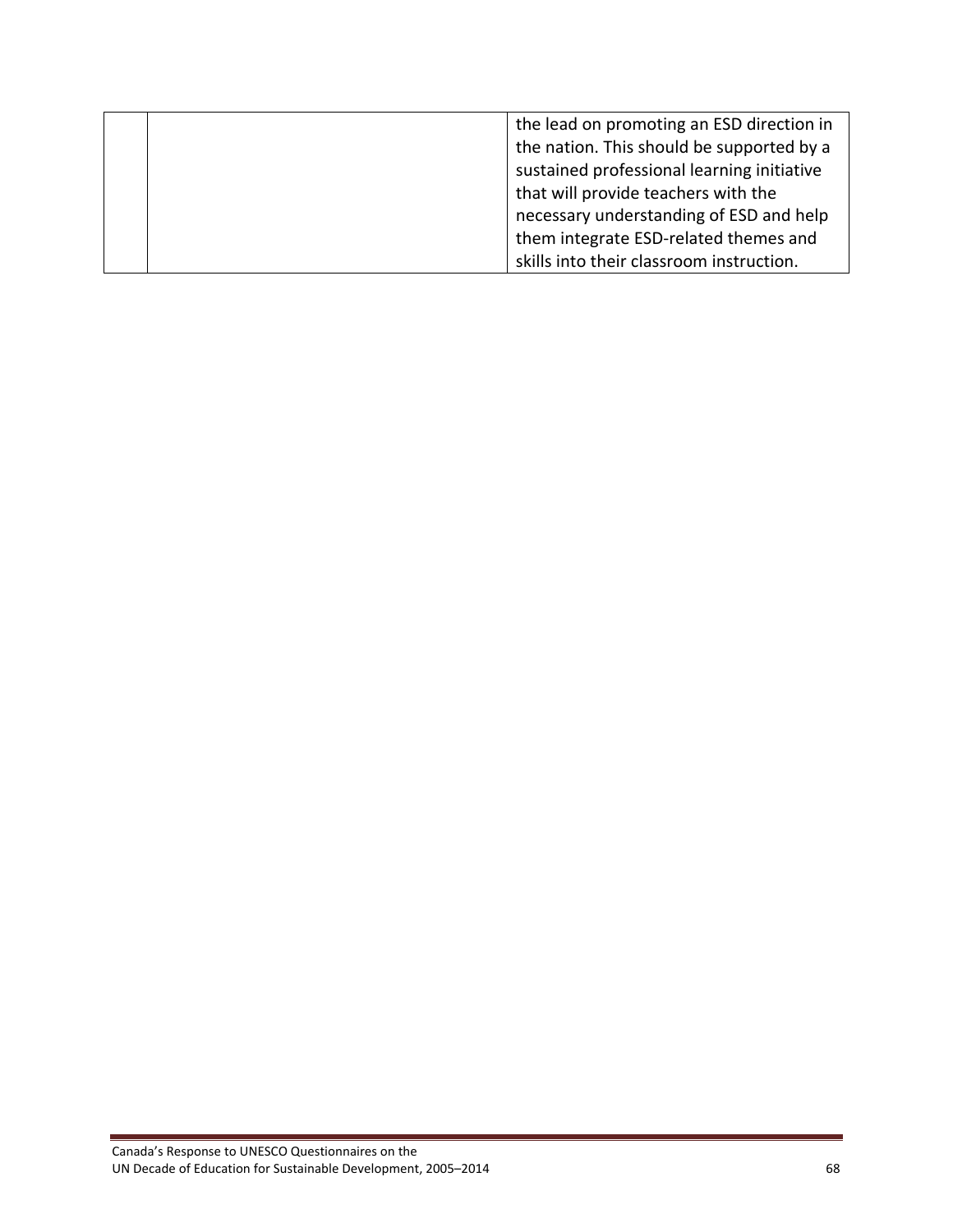## **Selected comments from Canadian respondents to UNESCO's stakeholder survey**

## *Commitments for post‐2014 ESD/EE planning*

- We will continue to develop our initiatives in SD, hopefully expanding our range of activities and course offerings over time.
- We will continue to advance environmental education in Alberta and make connections to ESD.
- We will continue to encourage faculty to include sustainability in curriculum, encourage operations to maintain ever‐increasing standards of sustainability in building design and maintenance, and finally, incorporate sustainability into the fabric of our institution, from senior leadership to grassroots efforts and administration.
- Sustainable approaches to education and training is part of lifelong learning and an ongoing strategic direction for CAPLA.
- Learning for a Sustainable Future will continue to work on ESD as a core focus of all our work. We continue to fundraise to support our current projects and embrace opportunities to expand on them:
	- o advancing education policy, standards, and good practice, including work on the Model Curriculum Theme Documents, and developing an initiative around "Twenty‐First Century Education Viewed Through a Sustainability Lens"
	- o reorienting teaching and learning
	- o fostering sustainable communities linking education to action
	- o supporting collaborative initiatives, networks, and champions
- We will continue with environmental activities and programs and hopefully expand our scope and reach. We hope to improve our planning and deliver stronger education.
- We will continue in the same direction because this matters to our institution and it matters to the planet. We will work in all areas of the institute from education to facilities and operation.
- "We have just begun" … but will require a more stable/sustainable source of resources and capacity to meet the needs that have been identified through our work to date.
- This work is a core priority of our organization. We will continue to support and develop educational initiatives and programs related to sustainable development through various venues, both formal (i.e., accredited courses) and informal (i.e., public talks, experiential events) means.
- If we can garner funding, the Sustainability Education Alliance will continue to work into the future.
- Sustainability is entrenched at the college at the policy level so more and more decisions will be made with all aspects of sustainability in mind.
- TRCA will most definitely continue our work on ESD it is well embedded within our strategic plan!